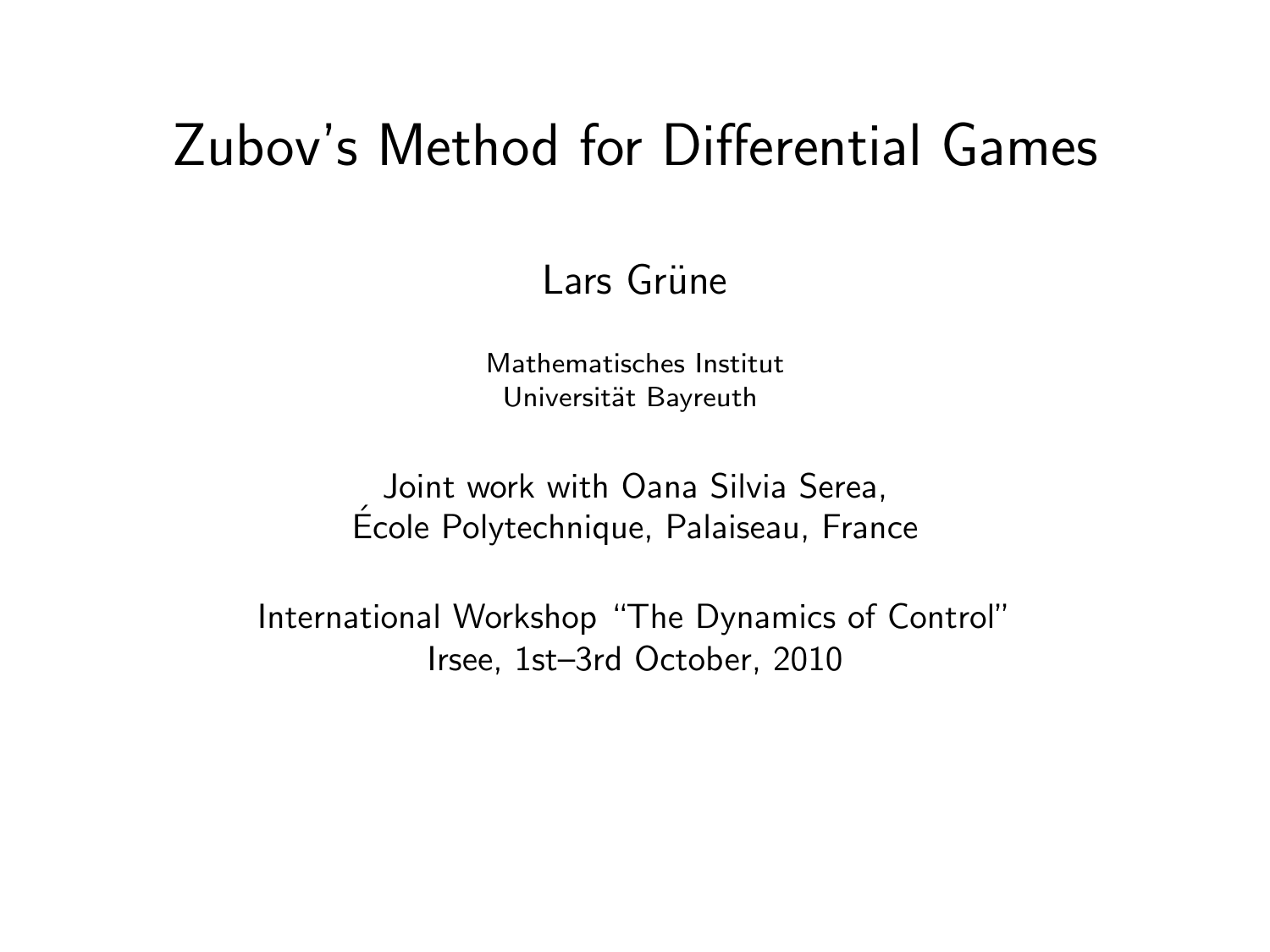#### Zubov's Method for Differential Games

#### Lars Grüne

Mathematisches Institut Universität Bayreuth

Joint work with Oana Silvia Serea, Ecole Polytechnique, Palaiseau, France ´

International Workshop "The Dynamics of Control" Irsee, 1st–3rd October, 2010

Happy Birthday Fritz!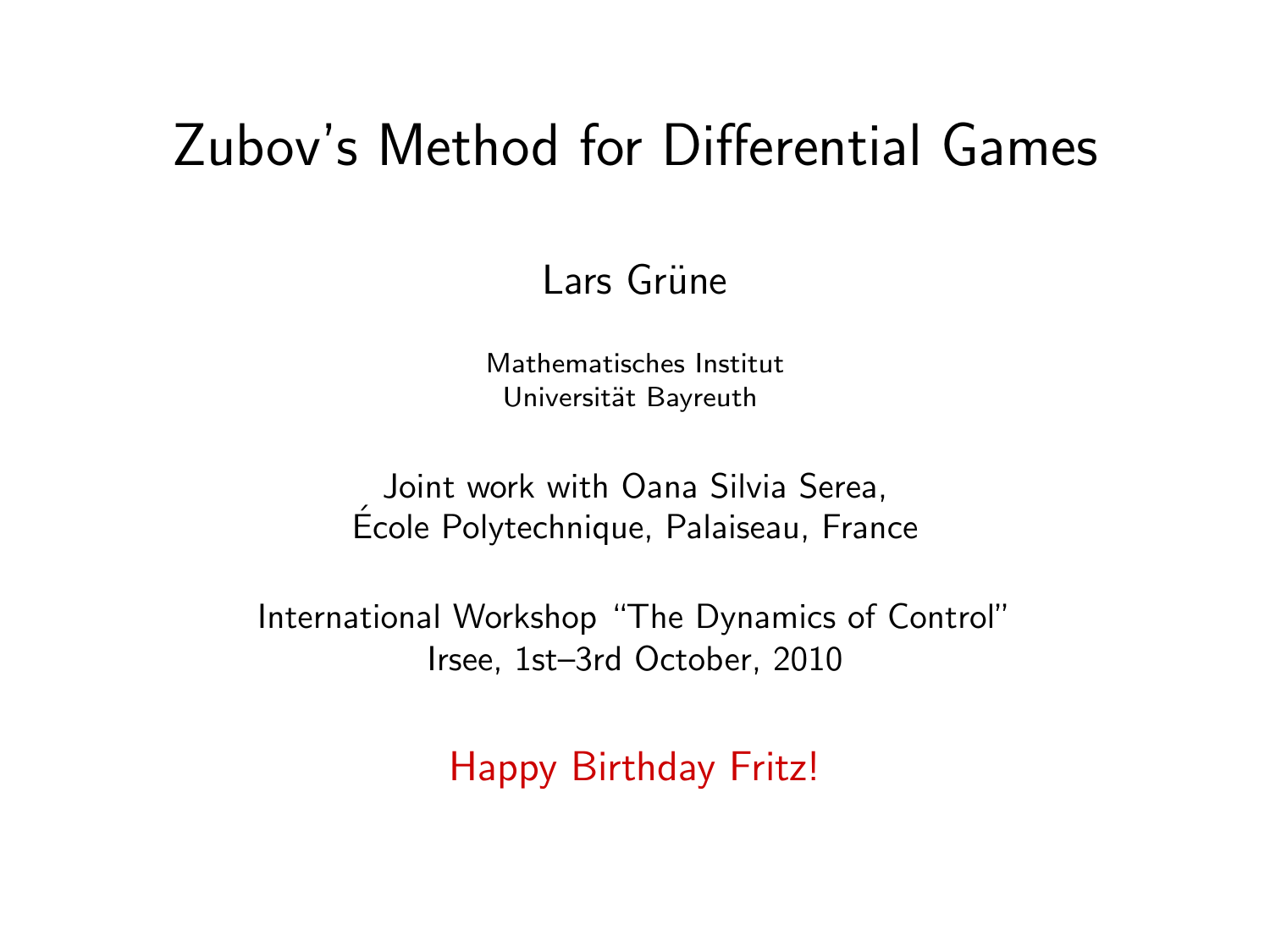$$
\dot{x}(t) = f(x(t)), \qquad x \in \mathbb{R}^d
$$

with solutions  $\Phi(t, x_0)$  and locally exponentially stable equilibrium  $x^* \in \mathbb{R}^d$ 

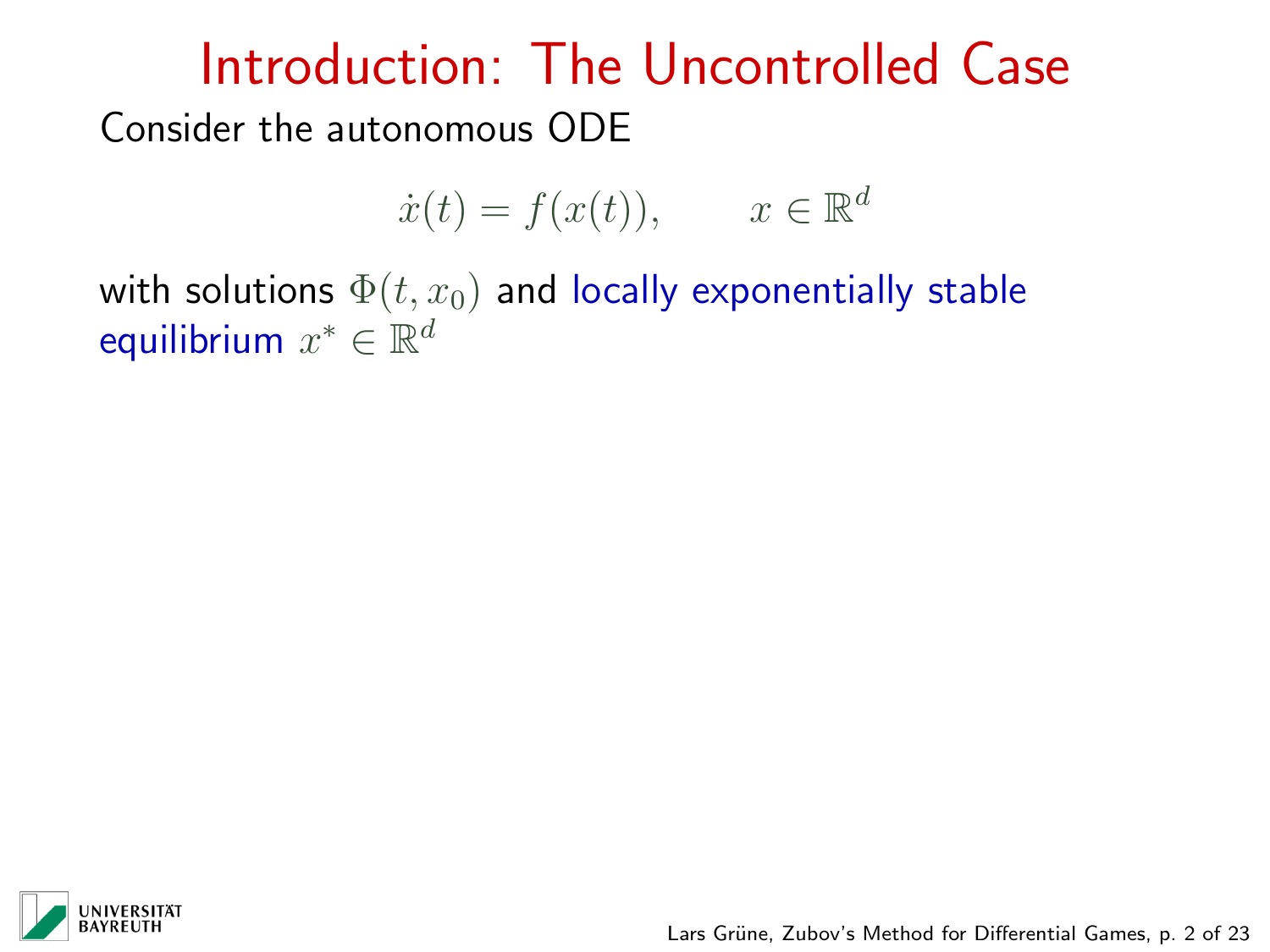$$
\dot{x}(t) = f(x(t)), \qquad x \in \mathbb{R}^d
$$

with solutions  $\Phi(t, x_0)$  and locally exponentially stable equilibrium  $x^*\in\mathbb{R}^d$  (without loss of generality  $x^*=0)$ 

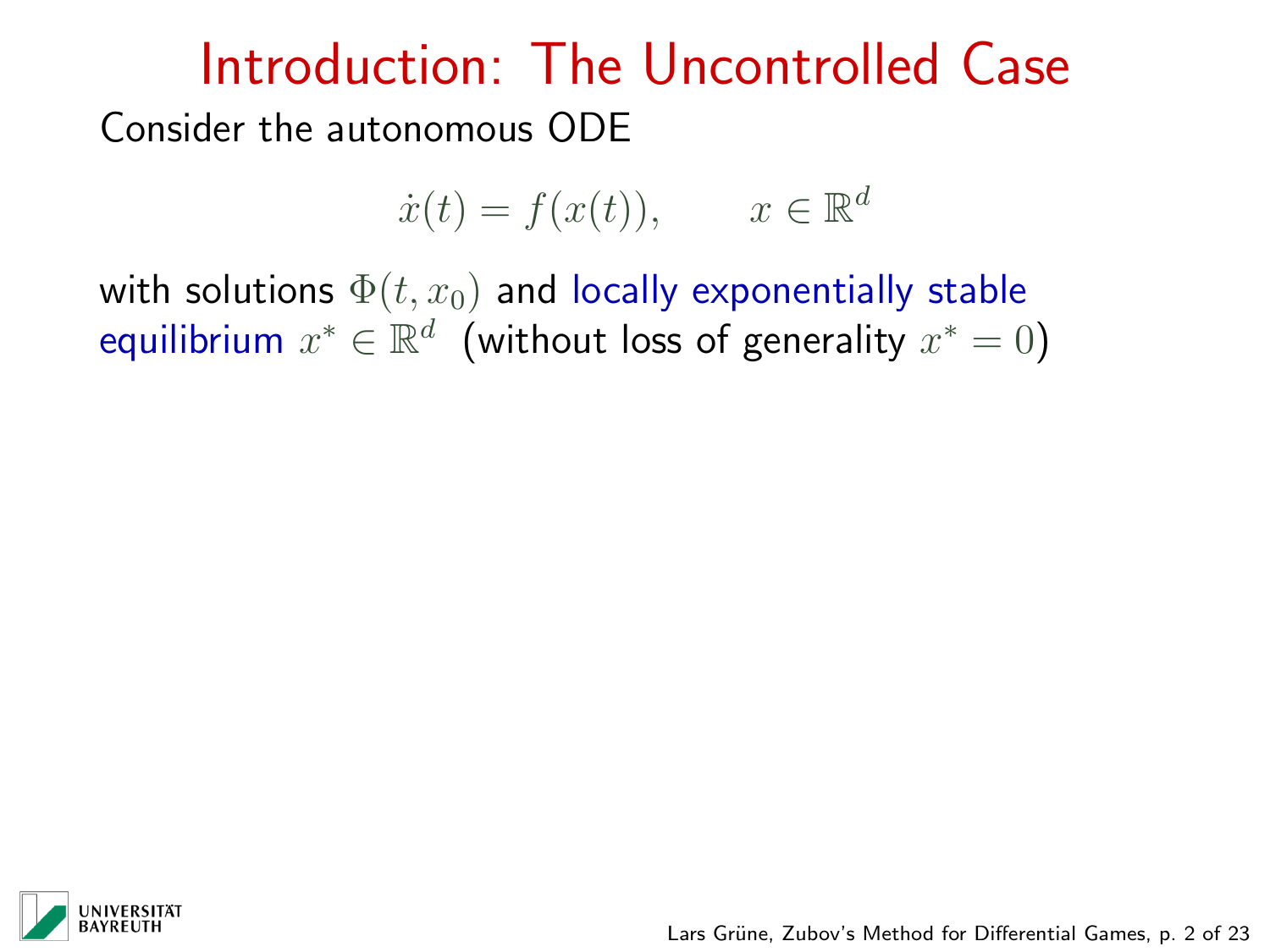$$
\dot{x}(t) = f(x(t)), \qquad x \in \mathbb{R}^d
$$

with solutions  $\Phi(t, x_0)$  and locally exponentially stable equilibrium  $x^*\in\mathbb{R}^d$  (without loss of generality  $x^*=0)$ 

i.e., there exists a neighborhood  ${\cal N}$  of  $x^* = 0$  and constants  $c, \sigma > 0$ , such that for all  $x_0 \in \mathcal{N}$ :

$$
\|\Phi(t, x_0)\| \le c e^{-\sigma t} \|x_0\|
$$

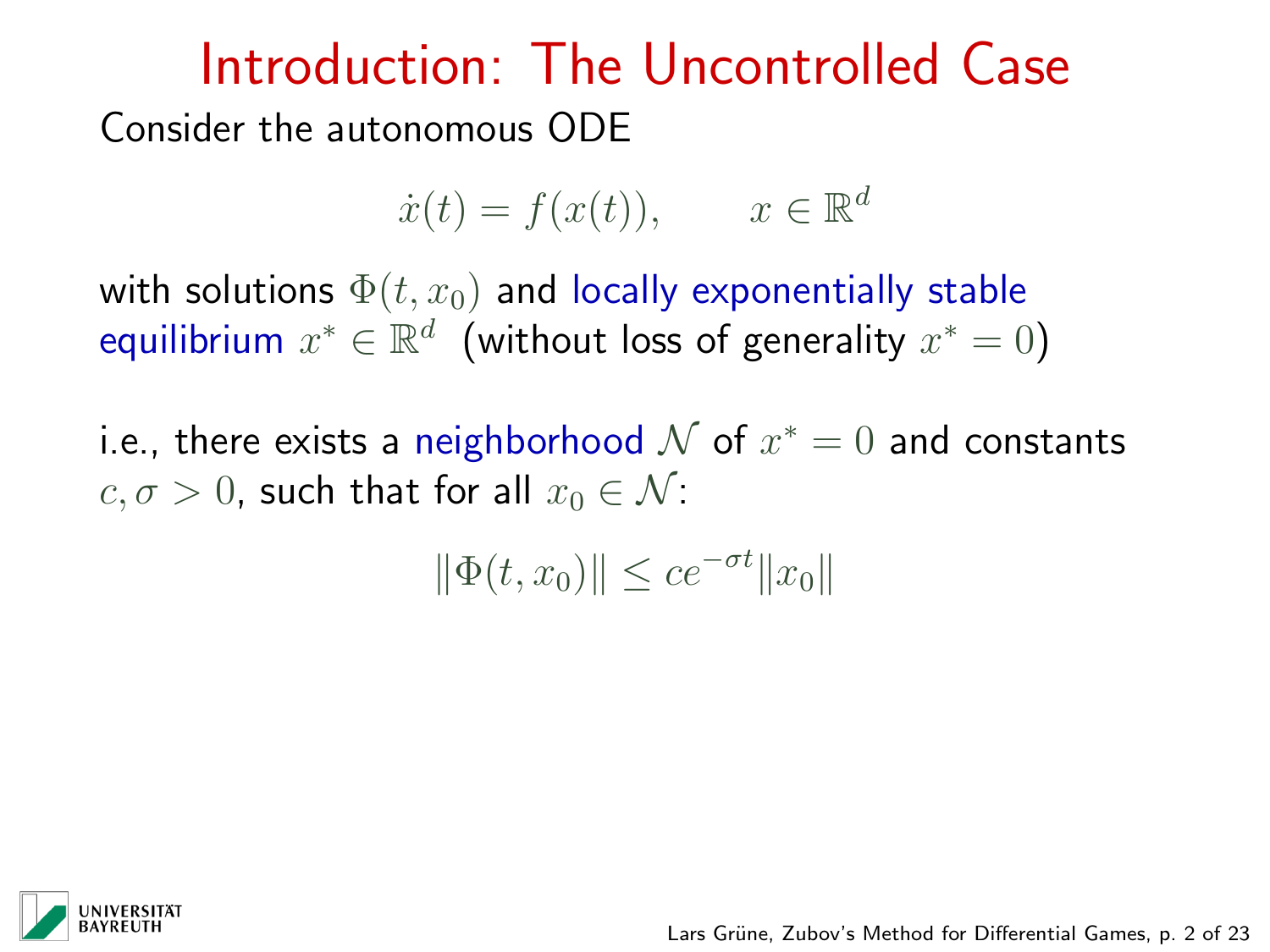$$
\dot{x}(t) = f(x(t)), \qquad x \in \mathbb{R}^d
$$

with solutions  $\Phi(t, x_0)$  and locally exponentially stable equilibrium  $x^*\in\mathbb{R}^d$  (without loss of generality  $x^*=0)$ 

i.e., there exists a neighborhood  ${\cal N}$  of  $x^* = 0$  and constants  $c, \sigma > 0$ , such that for all  $x_0 \in \mathcal{N}$ :

$$
\|\Phi(t, x_0)\| \le c e^{-\sigma t} \|x_0\|
$$

Problem: What is the domain of attraction

$$
\mathcal{D} := \{x \in \mathbb{R}^d \mid \Phi(t, x) \to x^* = 0\}
$$
?

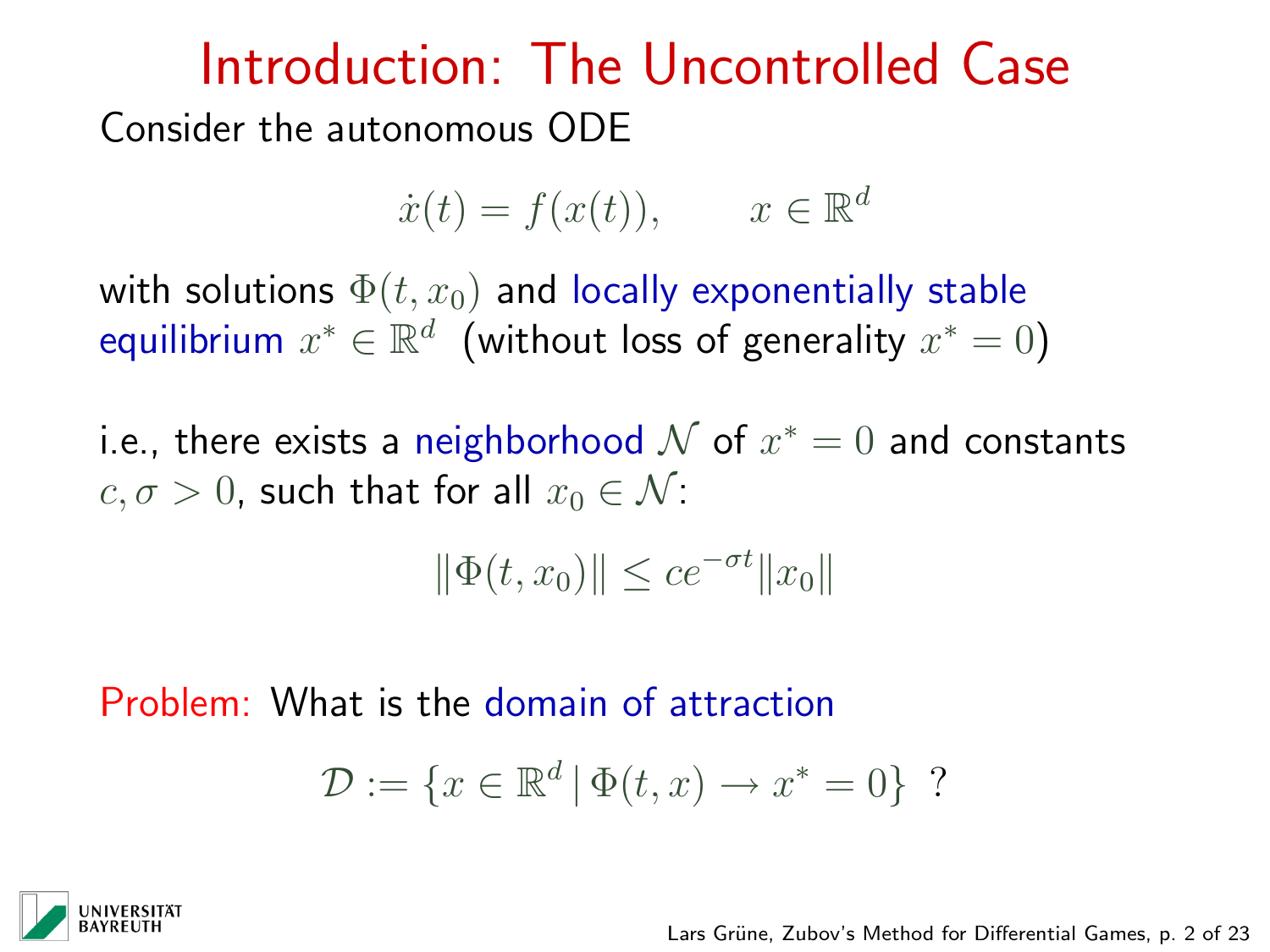## Example for a Domain of Attraction

Fluid Dynamics: Explanation of the difference between linear stability and experimental instability for large Reynolds numbers [Trefethen et al., Science, 1993]





Lars Grüne, Zubov's Method for Differential Games, p. 3 of 23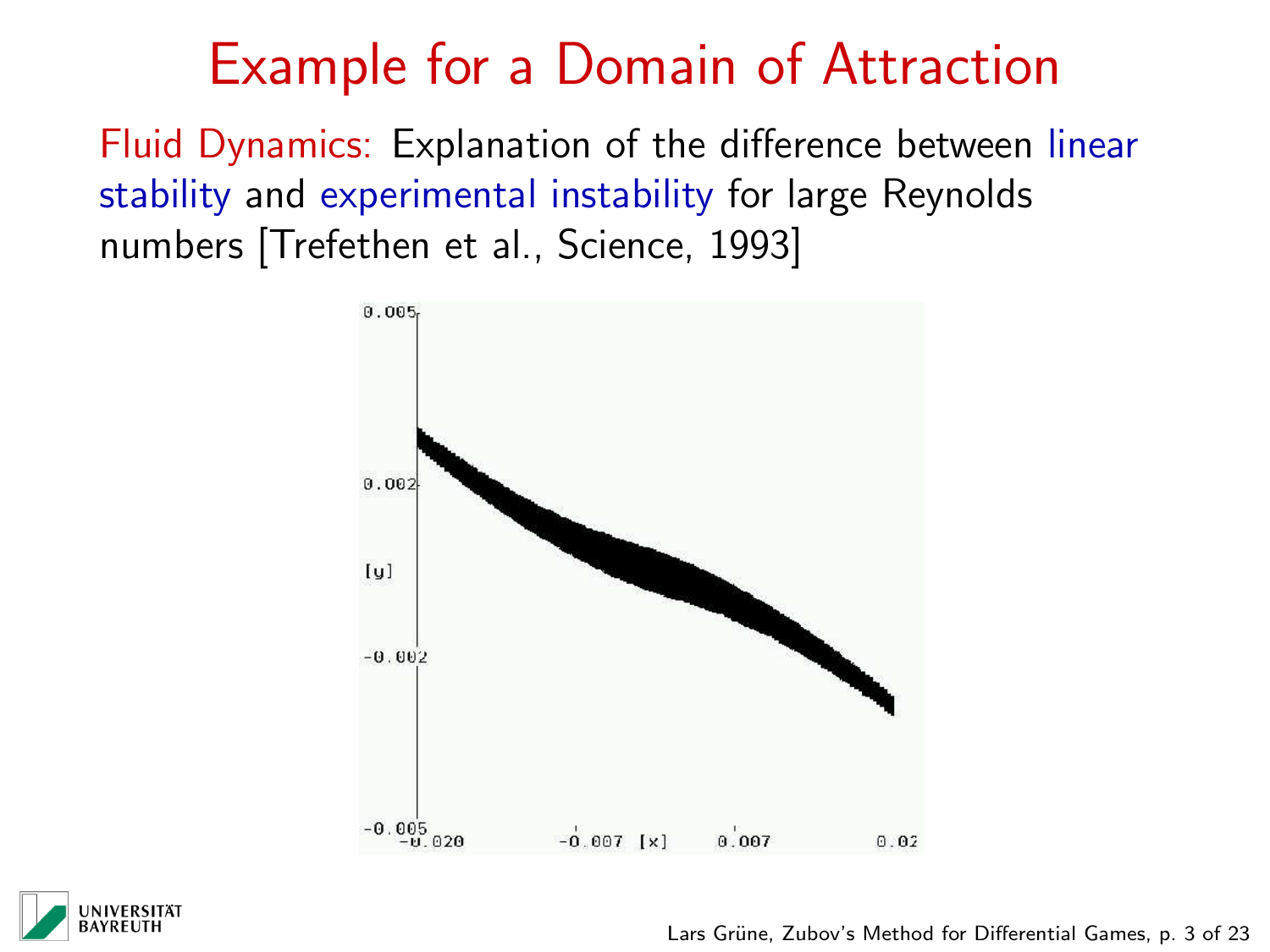# Zubov's Equation [1964]

For a continuous function  $h:\mathbb{R}^d\rightarrow\mathbb{R}_{\geq 0}$  with  $h(x) = 0 \Leftrightarrow x = x^*$  consider the PDE "Zubov's Equation"

$$
Dw(x) \cdot f(x) = -h(x)(1 - w(x))
$$

with  $w:\mathbb{R}^d\to\mathbb{R}$  and boundary condition  $w(x^*)=0$ 

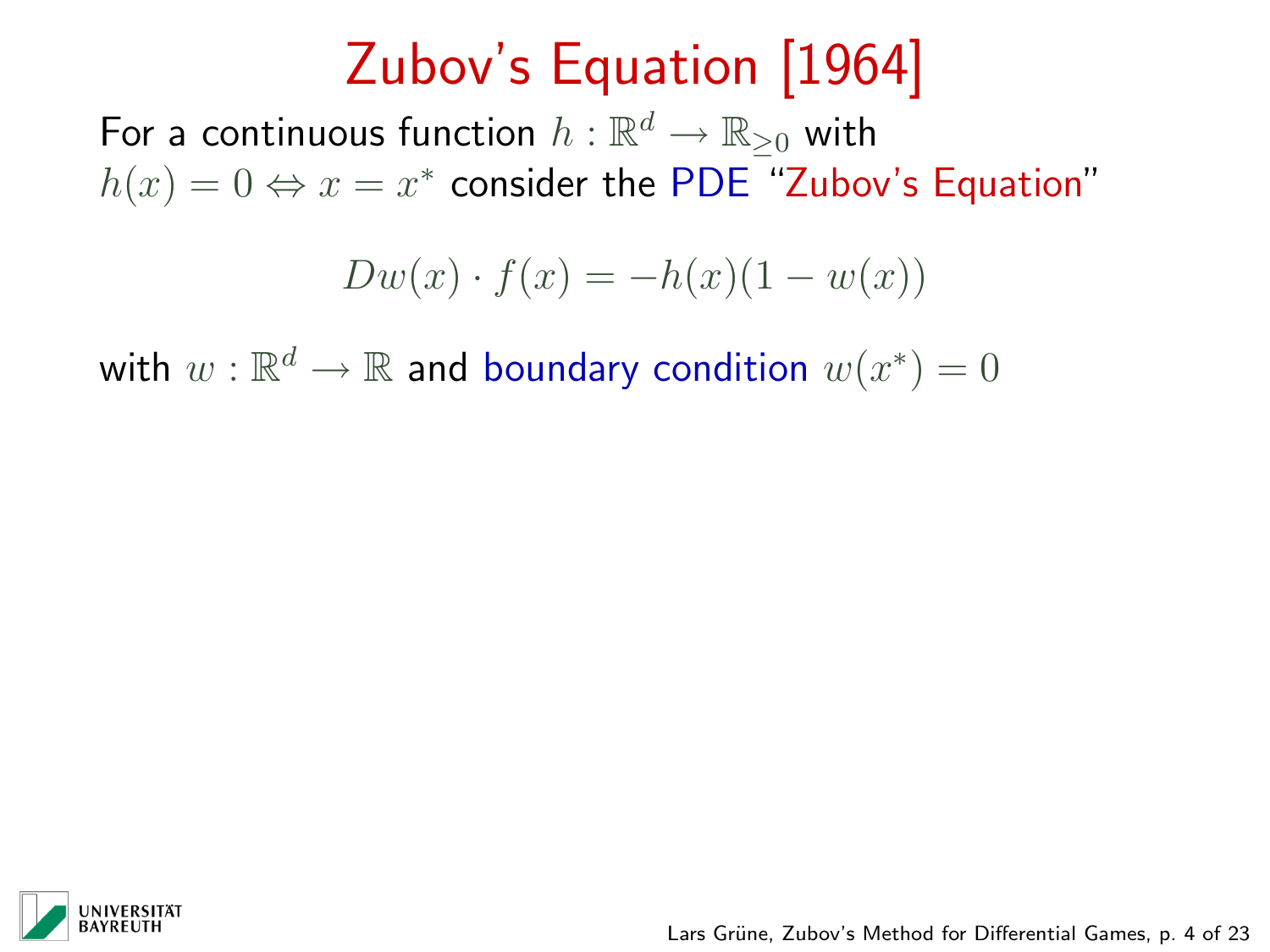# Zubov's Equation [1964]

For a continuous function  $h:\mathbb{R}^d\rightarrow\mathbb{R}_{\geq 0}$  with  $h(x) = 0 \Leftrightarrow x = x^*$  consider the PDE "Zubov's Equation"

$$
Dw(x) \cdot f(x) = -h(x)(1 - w(x))
$$

with  $w:\mathbb{R}^d\to\mathbb{R}$  and boundary condition  $w(x^*)=0$ 

Then: under suitable conditions on  $h$  this equation has a unique solution  $w:\mathbb{R}^d\to[0,1]$  with

$$
w(x) = 0 \Leftrightarrow x = x^*
$$

and  $D$  satisfies the level set characterization

$$
\mathcal{D} = w^{-1}([0,1)) := \{ x \in \mathbb{R}^d \, | \, w(x) \in [0,1) \}
$$

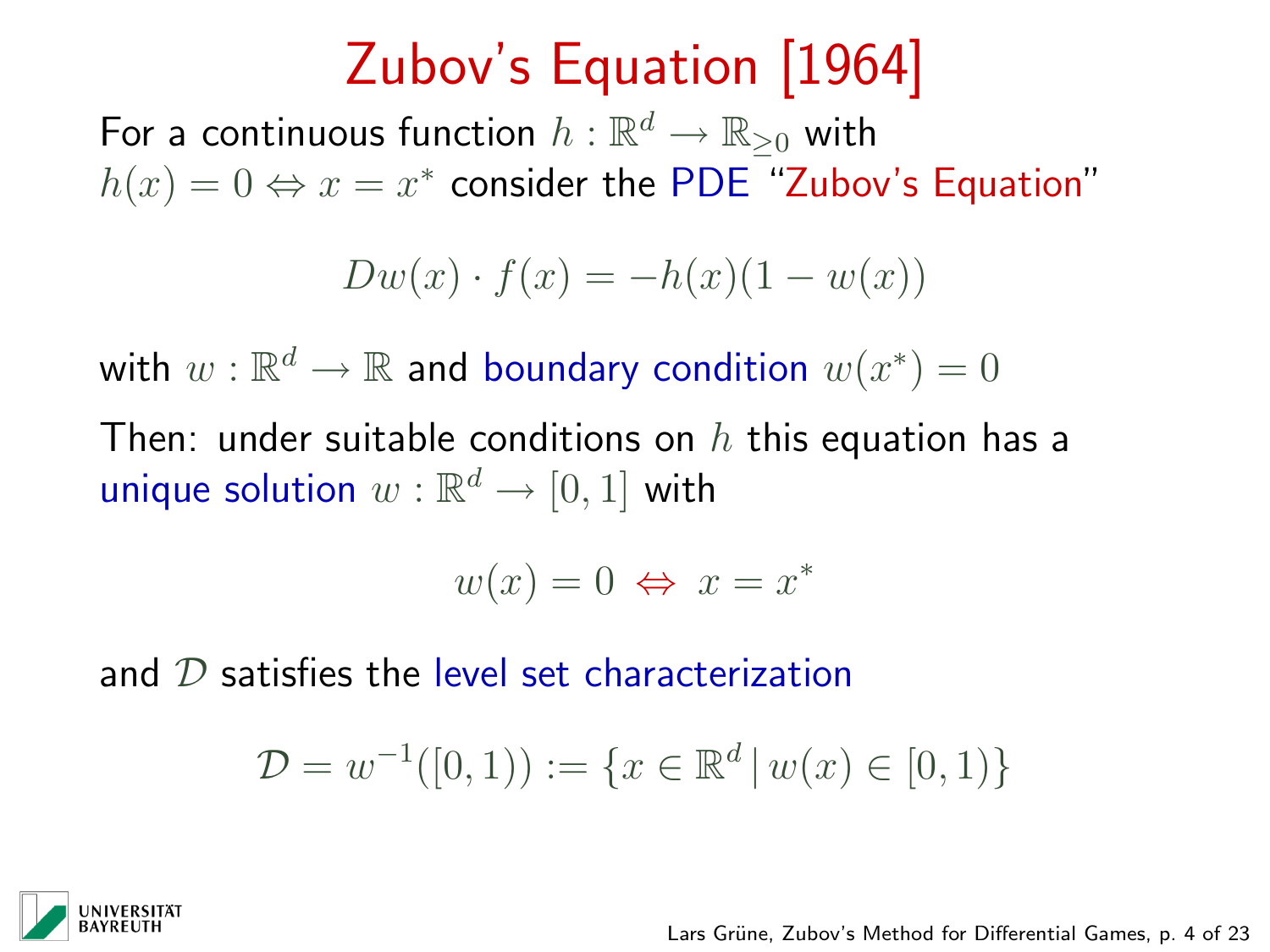# Example

 $\dot{x}_1(t) = -x_1(t) + x_1(t)^3$ ,  $\dot{x}_2(t) = -x_2(t) + x_2(t)^3$  $\mathcal{D} = [-1, 1]^2$ 



Lars Grüne, Zubov's Method for Differential Games, p. 5 of 23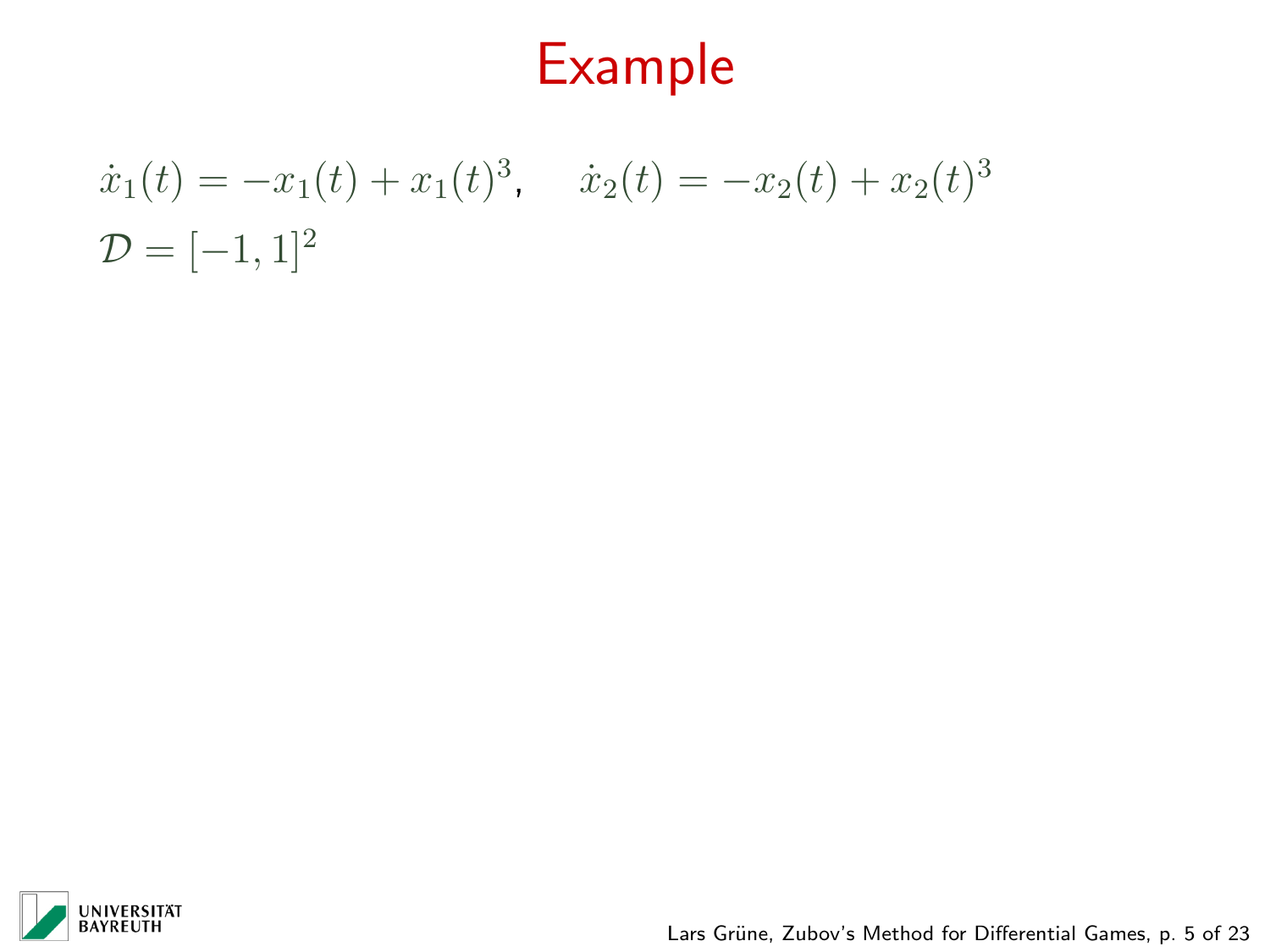# Example

 $\dot{x}_1(t) = -x_1(t) + x_1(t)^3$ ,  $\dot{x}_2(t) = -x_2(t) + x_2(t)^3$  $\mathcal{D} = [-1, 1]^2, \qquad h(x) = 5||x||^2$ 





Lars Grüne, Zubov's Method for Differential Games, p. 5 of 23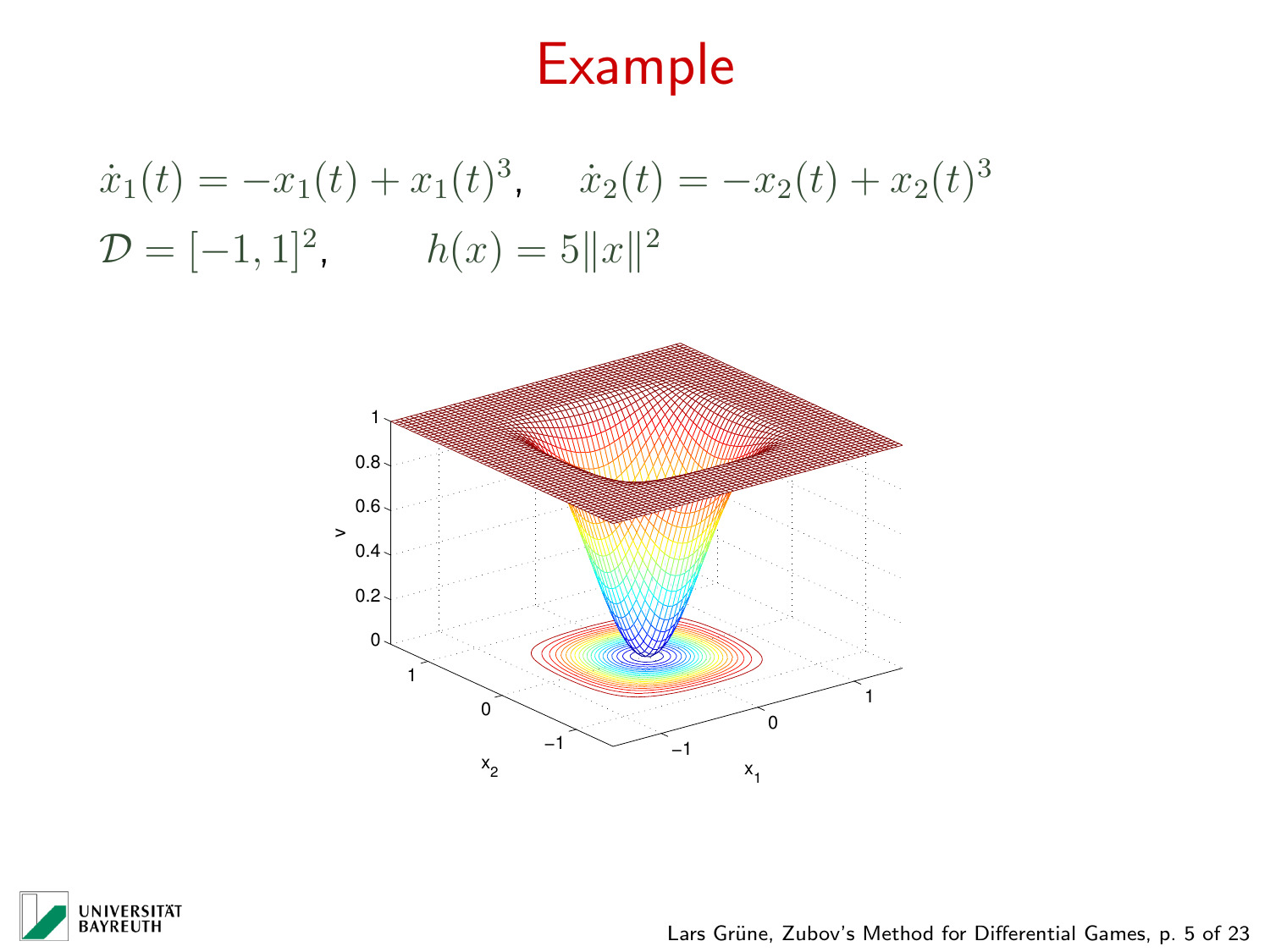# Integral Equation

$$
Dw(x) \cdot f(x) = -h(x)(1 - w(x))
$$
  

$$
\mathcal{D} = w^{-1}([0, 1)) := \{x \in \mathbb{R}^d \mid w(x) \in [0, 1)\}
$$

Why does this characterization hold?



Lars Grüne, Zubov's Method for Differential Games, p. 6 of 23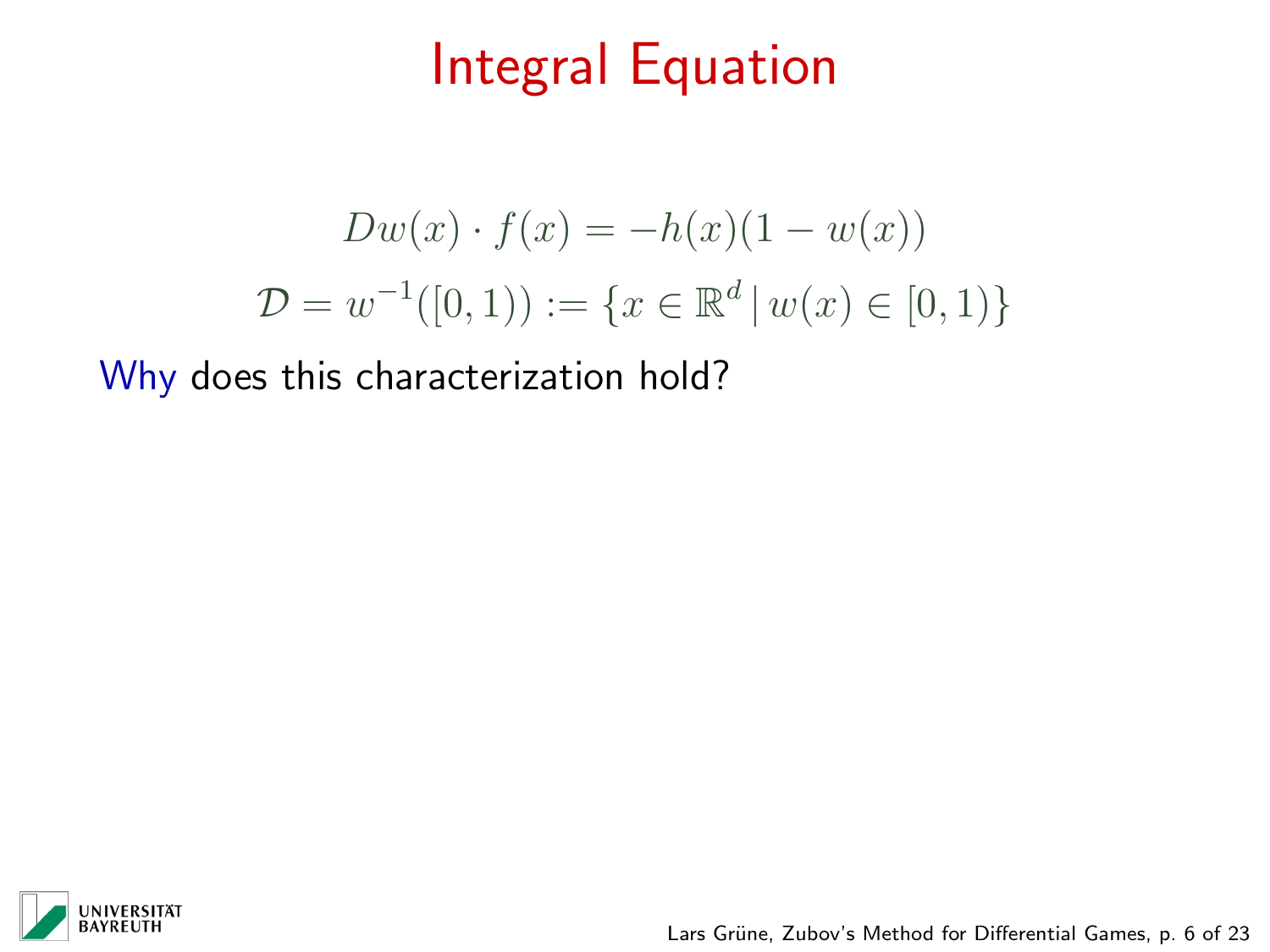# Integral Equation

$$
Dw(x) \cdot f(x) = -h(x)(1 - w(x))
$$
  

$$
\mathcal{D} = w^{-1}([0, 1)) := \{x \in \mathbb{R}^d \mid w(x) \in [0, 1)\}
$$

Why does this characterization hold?

Integration of Zubov's equation and subsequent integration by parts yields the integral equation

$$
w(x) = 1 - e^{-\int_0^\infty h(\Phi(t, x))dt}
$$



Lars Grüne, Zubov's Method for Differential Games, p. 6 of 23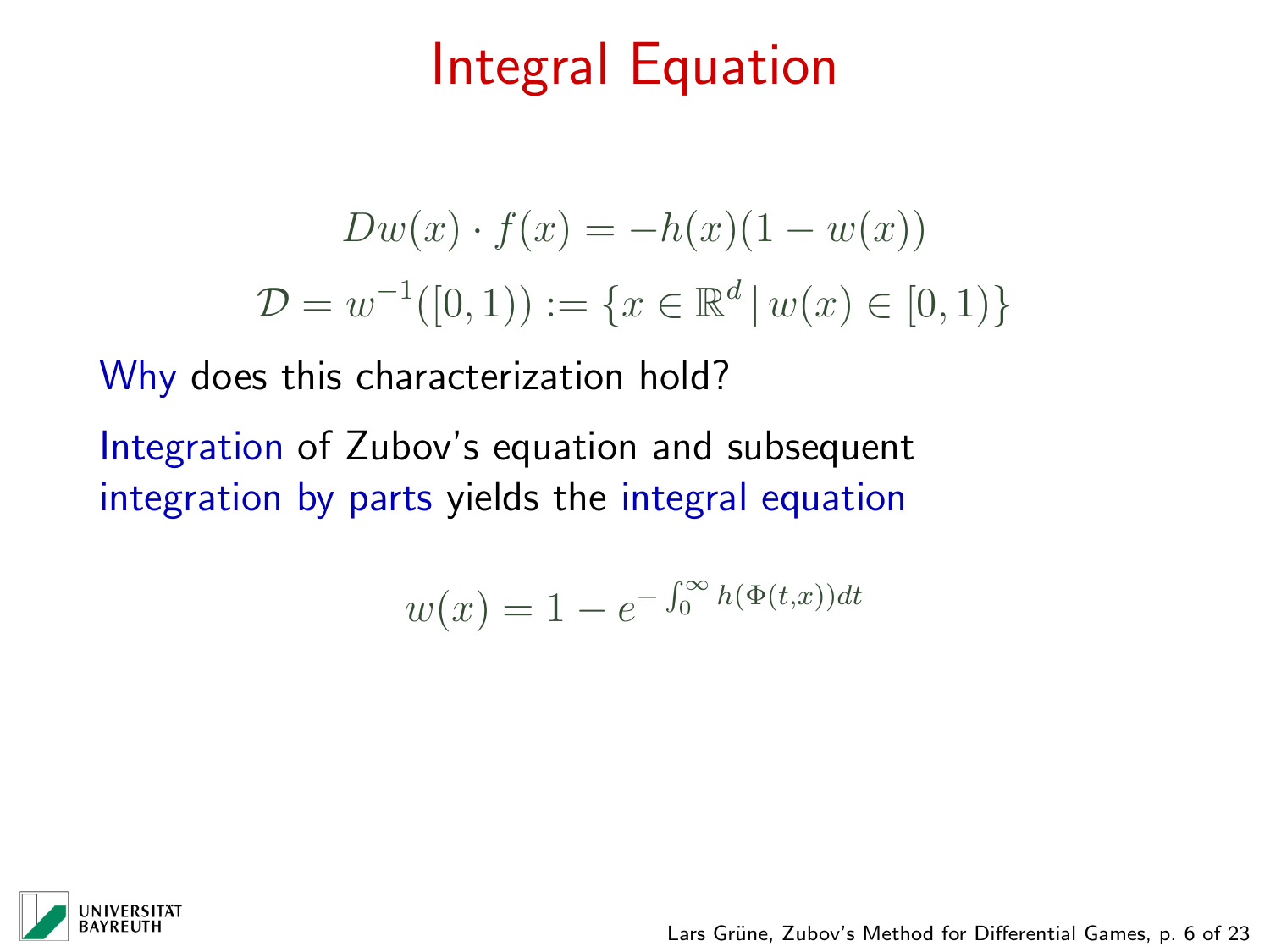# Integral Equation

$$
Dw(x) \cdot f(x) = -h(x)(1 - w(x))
$$
  

$$
\mathcal{D} = w^{-1}([0, 1)) := \{x \in \mathbb{R}^d \mid w(x) \in [0, 1)\}
$$

Why does this characterization hold?

Integration of Zubov's equation and subsequent integration by parts yields the integral equation

$$
w(x) = 1 - e^{-\int_0^\infty h(\Phi(t,x))dt}
$$

Thus:

$$
\Phi(t,x) \to x^* \Leftrightarrow \int_0^\infty h(\Phi(t,x))dt < \infty \Leftrightarrow w(x) < 1
$$



Lars Grüne, Zubov's Method for Differential Games, p. 6 of 23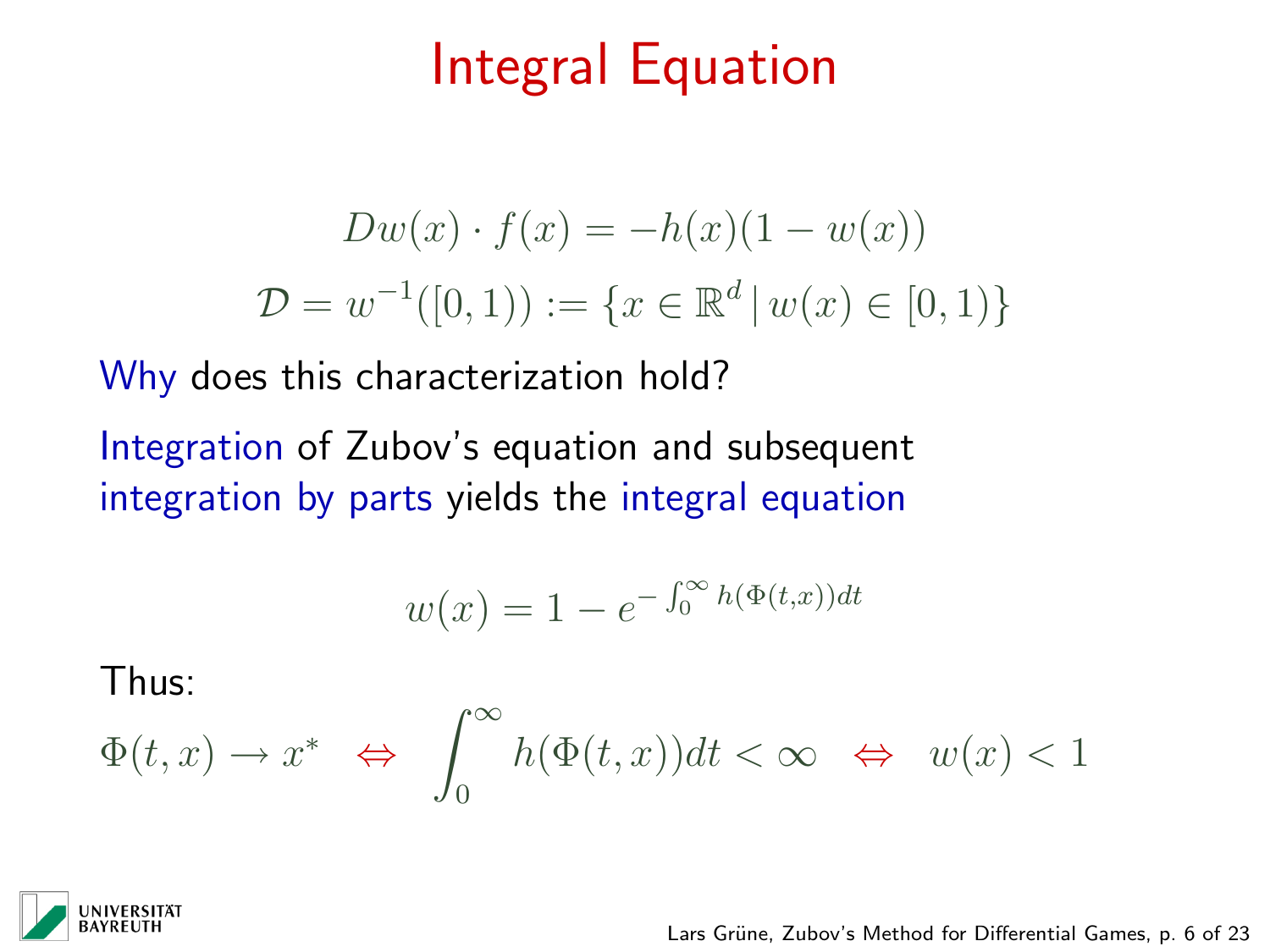Zubov's Equation yields

 $\bullet$  a characterization of the domain of attraction  $\mathcal D$ 



Lars Grüne, Zubov's Method for Differential Games, p. 7 of 23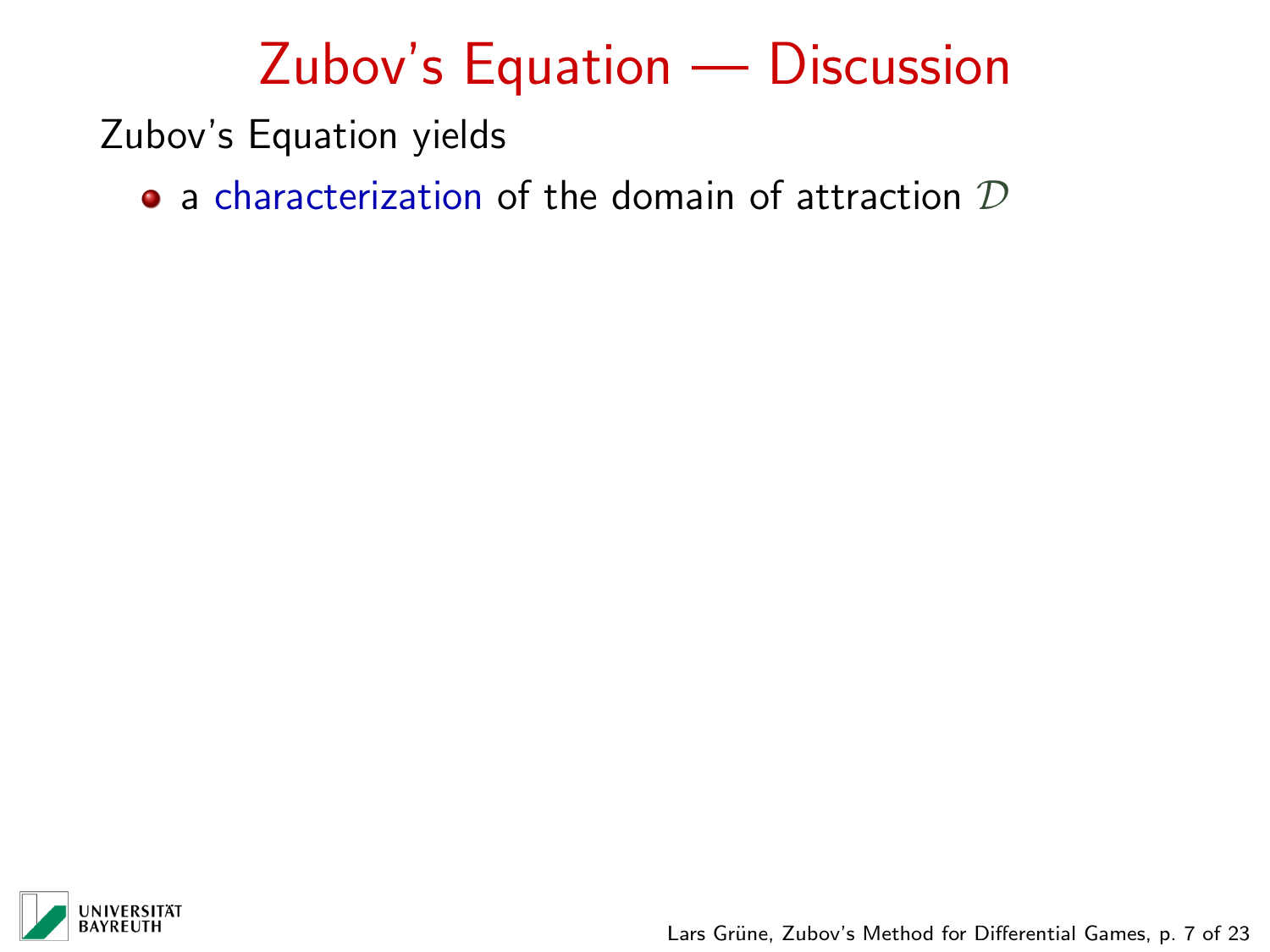Zubov's Equation yields

- $\bullet$  a characterization of the domain of attraction  $\mathcal D$
- an existence result for a Lyapunov function  $v$  on  $\mathcal{D}$ , i.e., on the the largest possible domain

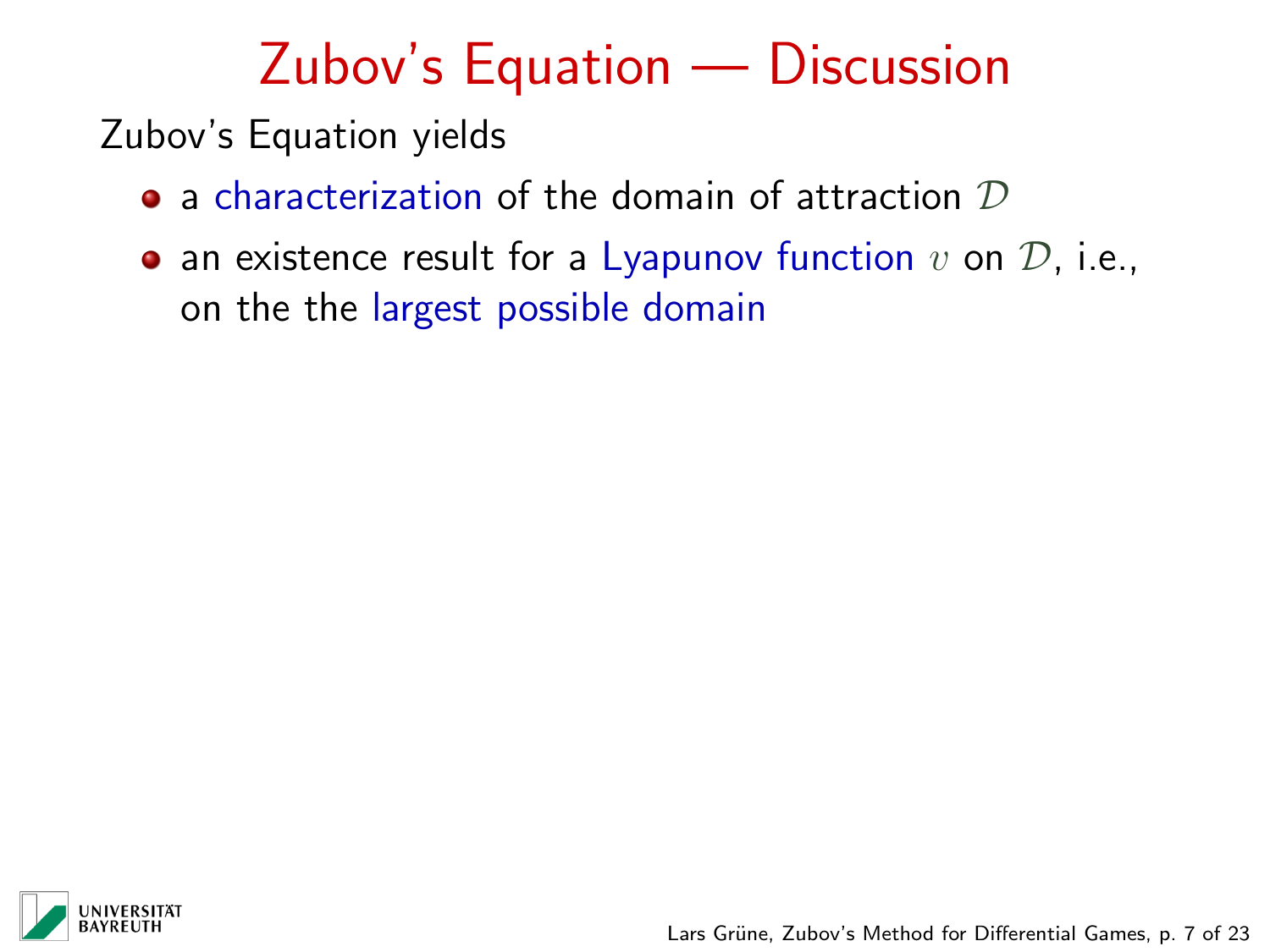Zubov's Equation yields

- $\bullet$  a characterization of the domain of attraction  $\mathcal D$
- an existence result for a Lyapunov function  $v$  on  $\mathcal{D}$ , i.e., on the the largest possible domain
- $\bullet$  an in principle constructive method for the computation of v and  $\mathcal{D}$  — analytically or numerically

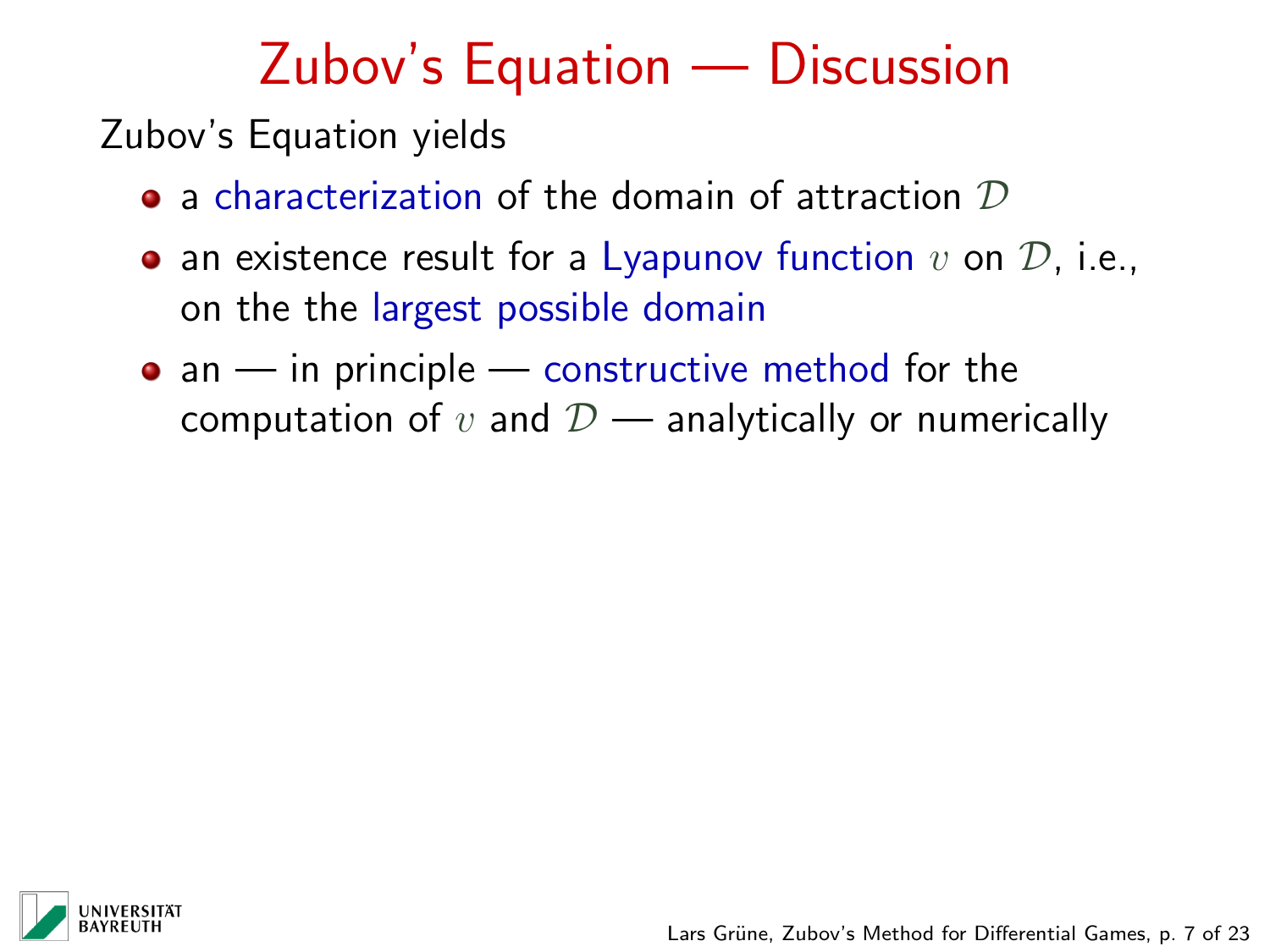Zubov's Equation yields

- $\bullet$  a characterization of the domain of attraction  $\mathcal D$
- an existence result for a Lyapunov function  $v$  on  $\mathcal{D}$ , i.e., on the the largest possible domain
- $\bullet$  an in principle constructive method for the computation of v and  $\mathcal{D}$  — analytically or numerically
- additional insight through PDE formulation

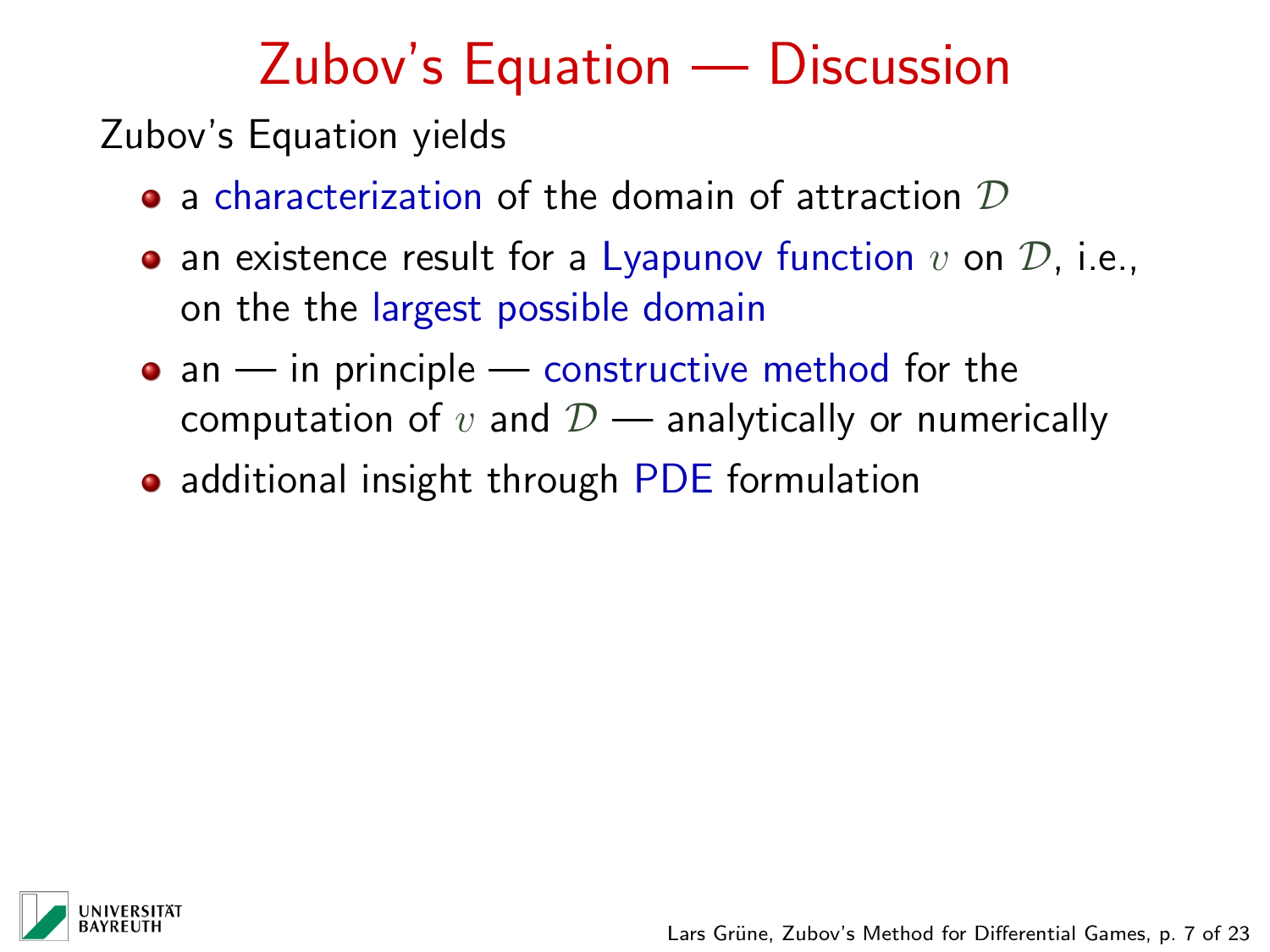Zubov's Equation yields

- $\bullet$  a characterization of the domain of attraction  $\mathcal D$
- an existence result for a Lyapunov function  $v$  on  $\mathcal{D}$ , i.e., on the the largest possible domain
- $\bullet$  an in principle constructive method for the computation of v and  $\mathcal{D}$  — analytically or numerically
- additional insight through PDE formulation

Generalizations exist, e.g., for

**•** periodic orbits [Aulbach '83]

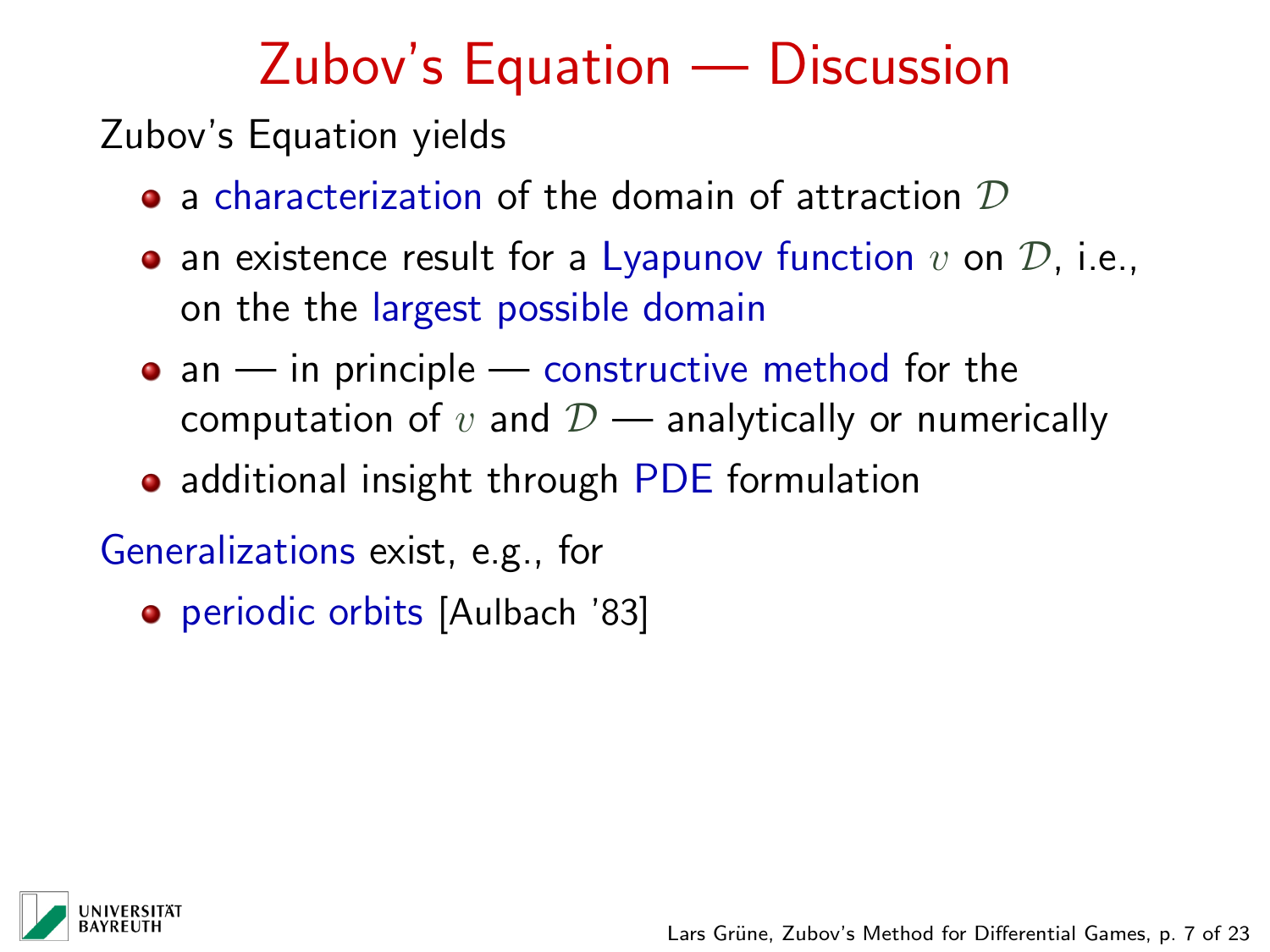Zubov's Equation yields

- $\bullet$  a characterization of the domain of attraction  $\mathcal D$
- an existence result for a Lyapunov function  $v$  on  $\mathcal{D}$ , i.e., on the the largest possible domain
- $\bullet$  an in principle constructive method for the computation of v and  $\mathcal{D}$  — analytically or numerically
- additional insight through PDE formulation

Generalizations exist, e.g., for

- **•** periodic orbits [Aulbach '83]
- perturbed systems (deterministic: [Camilli, Gr., Wirth '01], stochastic: [Camilli, Loreti '06; Camilli, Gr. '03])

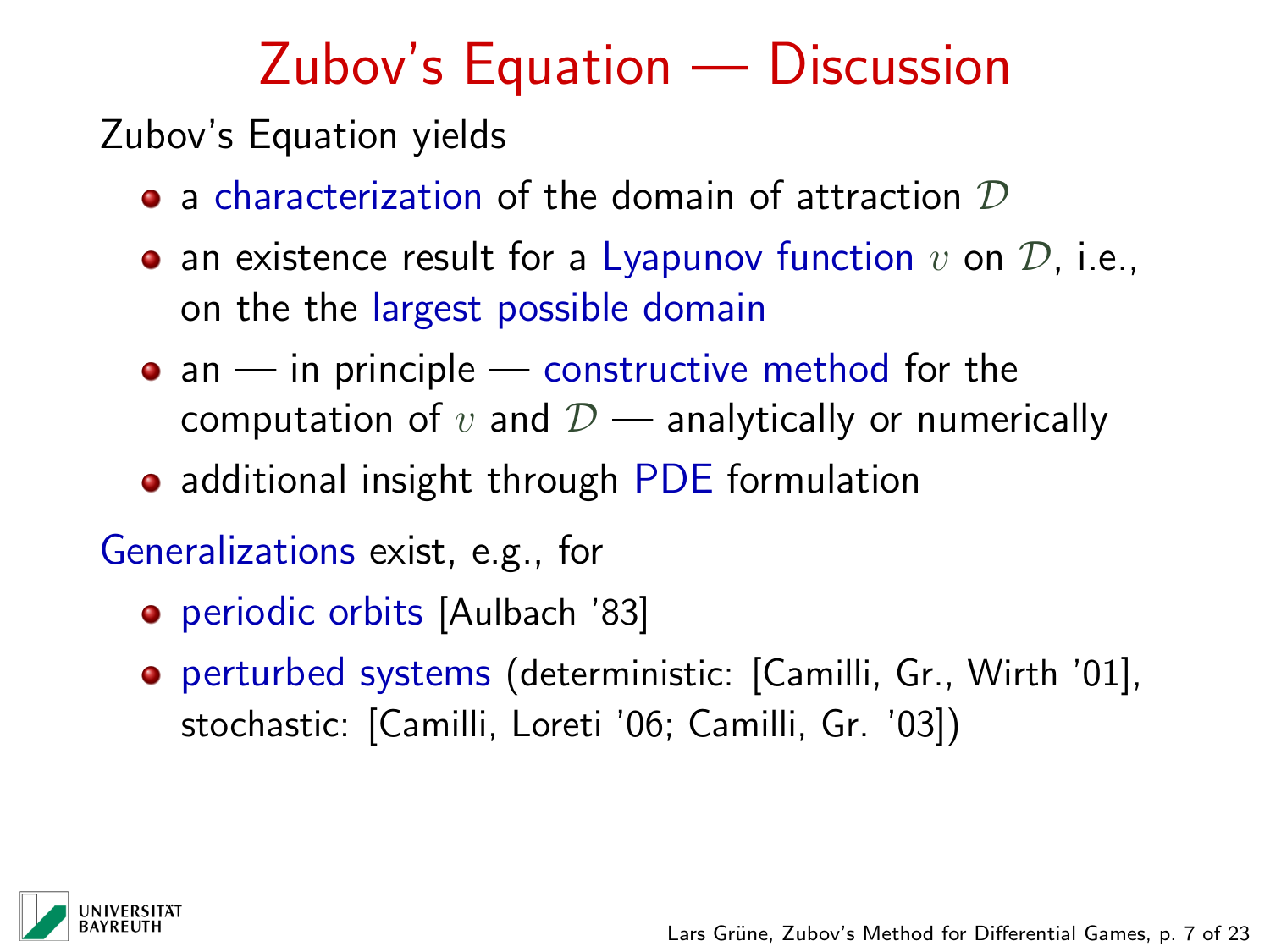Zubov's Equation yields

- $\bullet$  a characterization of the domain of attraction  $\mathcal D$
- an existence result for a Lyapunov function  $v$  on  $\mathcal{D}$ , i.e., on the the largest possible domain
- $\bullet$  an in principle constructive method for the computation of v and  $\mathcal{D}$  — analytically or numerically
- additional insight through PDE formulation

Generalizations exist, e.g., for

- **•** periodic orbits [Aulbach '83]
- perturbed systems (deterministic: [Camilli, Gr., Wirth '01], stochastic: [Camilli, Loreti '06; Camilli, Gr. '03])
- control systems (deterministic: [Sontag '83, Camilli, Gr., Wirth '08], stochastic: [Camilli, Cesaroni, Gr., Wirth '06])

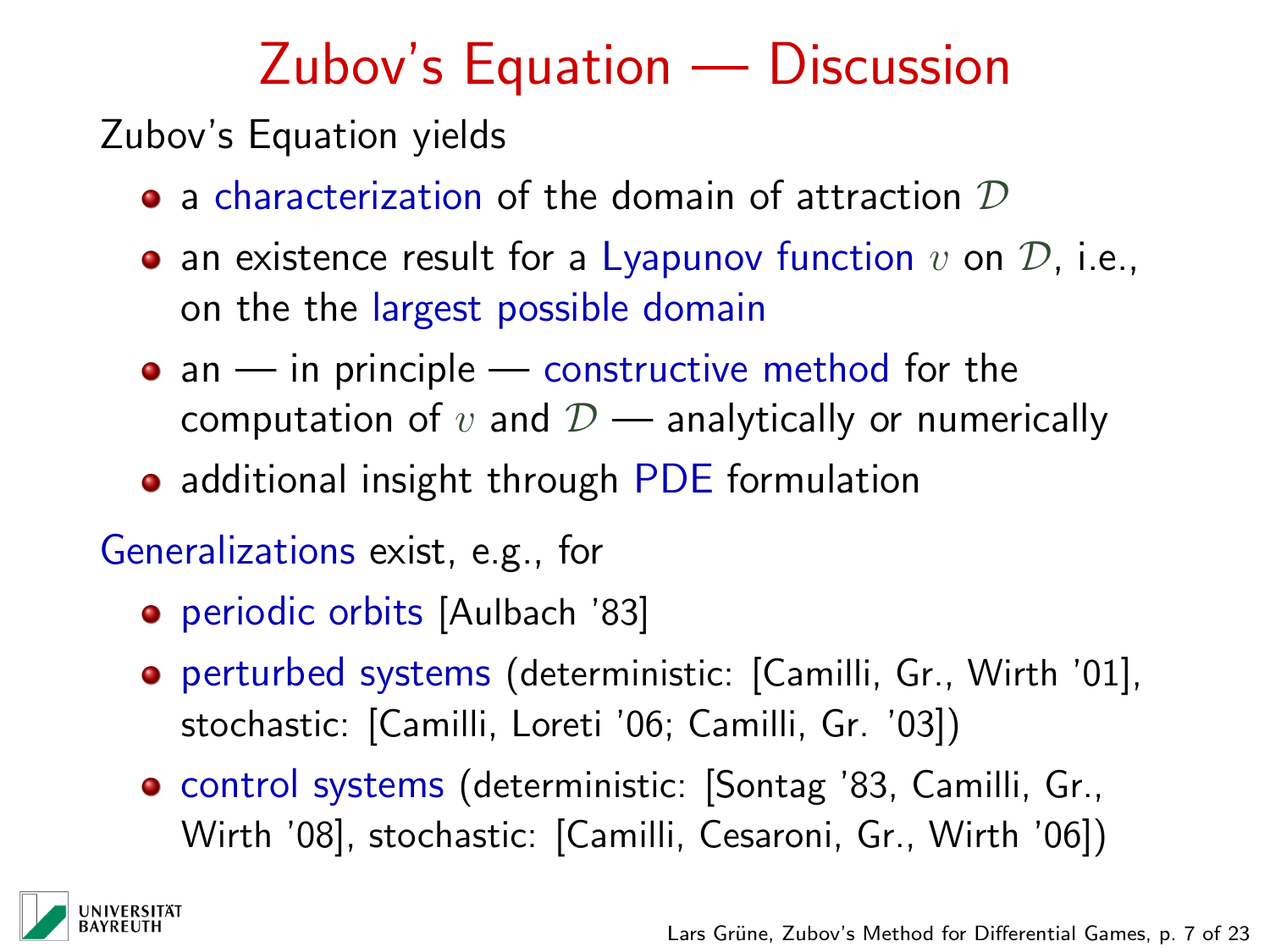## Control and Perturbation

In this talk we consider generalizations of this method for controlled and deterministically perturbed systems

 $\dot{x}(t) = f(x(t), u(t), v(t))$ 

with  $x(t) \in \mathbb{R}^d$  $u \in \mathcal{U} = \{u : [0, \infty) \to U$ , measurable  $v \in \mathcal{V} = \{v : [0, \infty) \to V$ , measurable  $U \subset \mathbb{R}^m$ ,  $V \subset \mathbb{R}^l$  compact

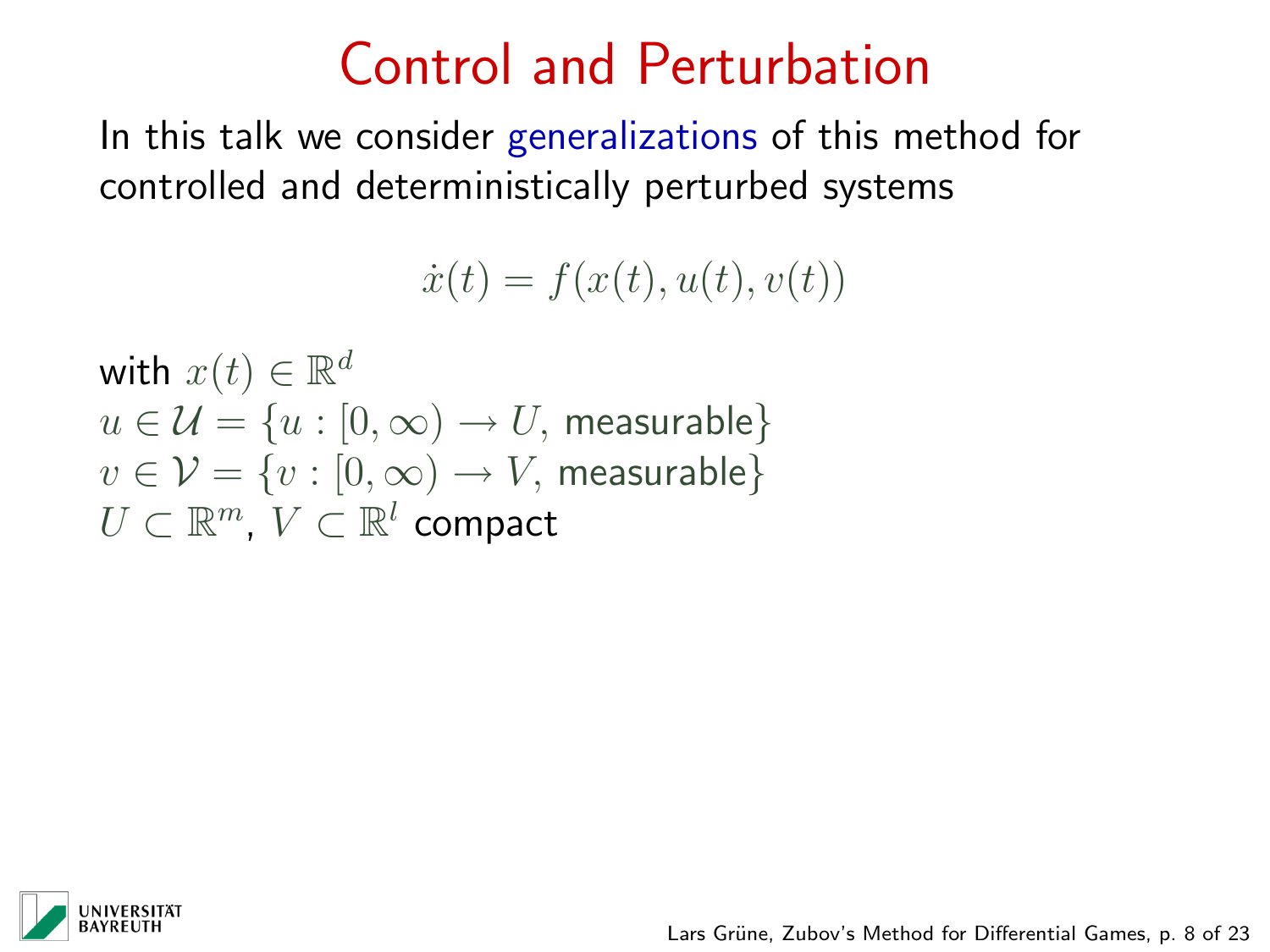## Control and Perturbation

In this talk we consider generalizations of this method for controlled and deterministically perturbed systems

 $\dot{x}(t) = f(x(t), u(t), v(t))$ 

with  $x(t) \in \mathbb{R}^d$  $u \in \mathcal{U} = \{u : [0, \infty) \to U$ , measurable  $v \in \mathcal{V} = \{v : [0, \infty) \to V$ , measurable  $U \subset \mathbb{R}^m$ ,  $V \subset \mathbb{R}^l$  compact

Problem: stabilization under uncertainty

- $u \triangleq$  control, trying to achieve  $\Phi(t, x_0, u, v) \rightarrow x^*$
- $v \triangleq$  perturbation, trying to keep  $\Phi(t,x_0,u,v)$  away from  $x^*$

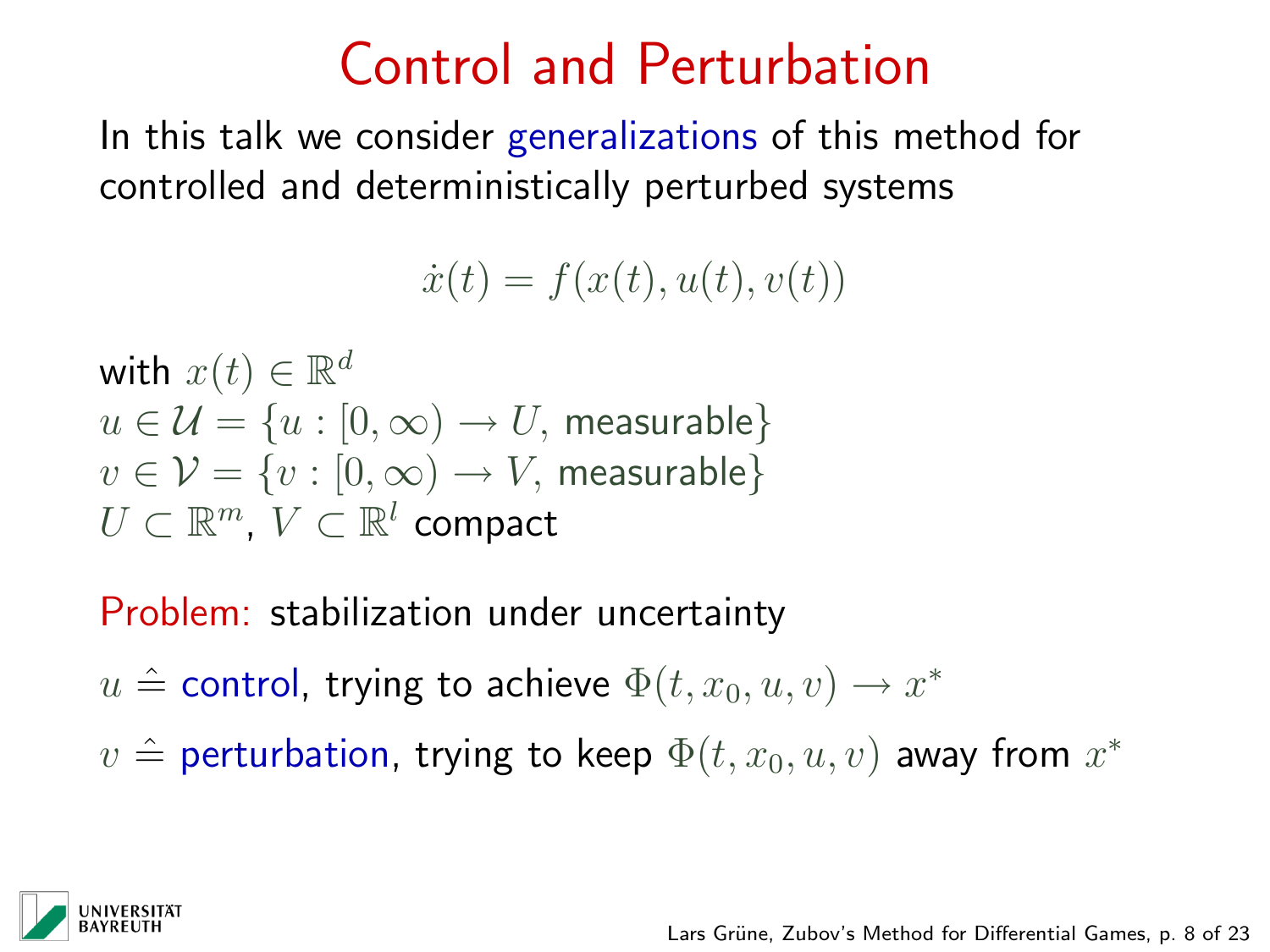## Control and Perturbation

In this talk we consider generalizations of this method for controlled and deterministically perturbed systems

 $\dot{x}(t) = f(x(t), u(t), v(t))$ 

with  $x(t) \in \mathbb{R}^d$  $u \in \mathcal{U} = \{u : [0, \infty) \to U$ , measurable  $v \in \mathcal{V} = \{v : [0, \infty) \to V$ , measurable  $U \subset \mathbb{R}^m$ ,  $V \subset \mathbb{R}^l$  compact

Problem: stabilization under uncertainty

- $u \triangleq$  control, trying to achieve  $\Phi(t, x_0, u, v) \rightarrow x^*$
- $v \triangleq$  perturbation, trying to keep  $\Phi(t,x_0,u,v)$  away from  $x^*$

(convergence to  $x^* = 0$  can be generalized to arbitrary compact sets)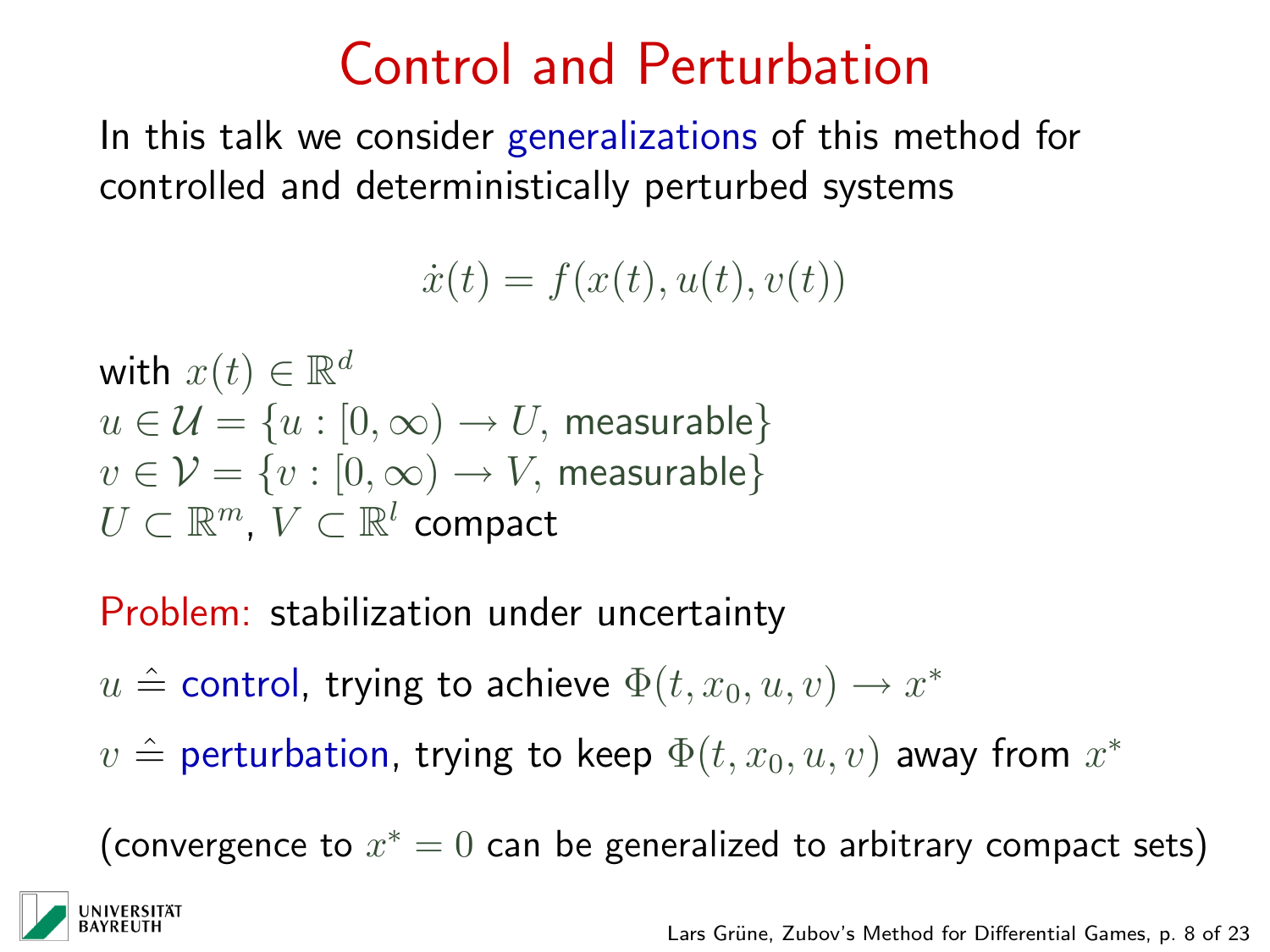$$
w(x) = 1 - e^{-\int_0^\infty h(\Phi(t,x))dt}
$$



Lars Grüne, Zubov's Method for Differential Games, p. 9 of 23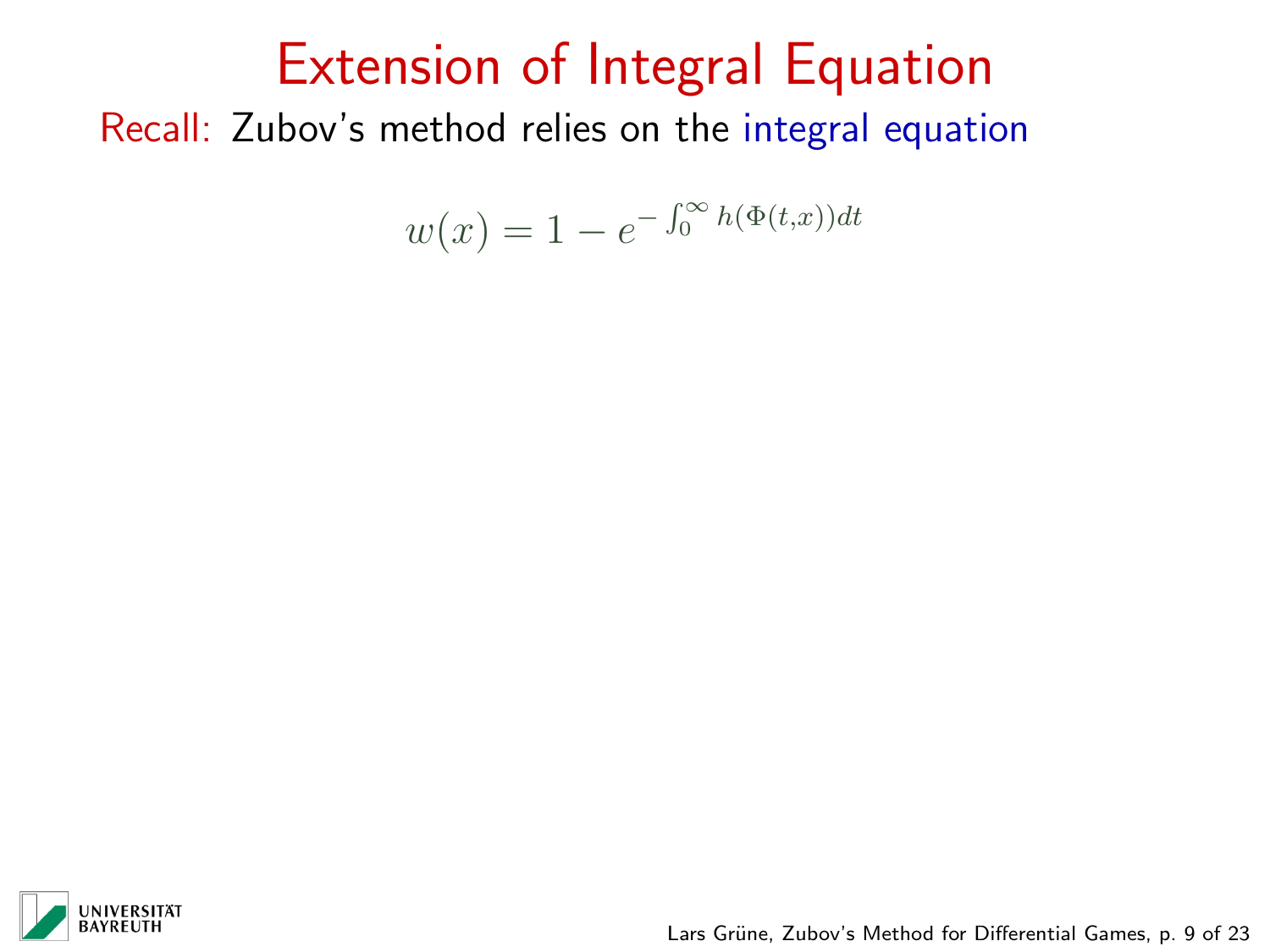$$
w(x) = 1 - e^{-\int_0^\infty h(\Phi(t,x))dt}
$$

For the solutions  $\Phi(t, x, u, w)$  of  $\dot{x}(t) = f(x(t), u(t), v(t))$  define

$$
J(x, u, v) = 1 - e^{-\int_0^{\infty} h(\Phi(t, x, u, v), u(t), v(t))dt}
$$

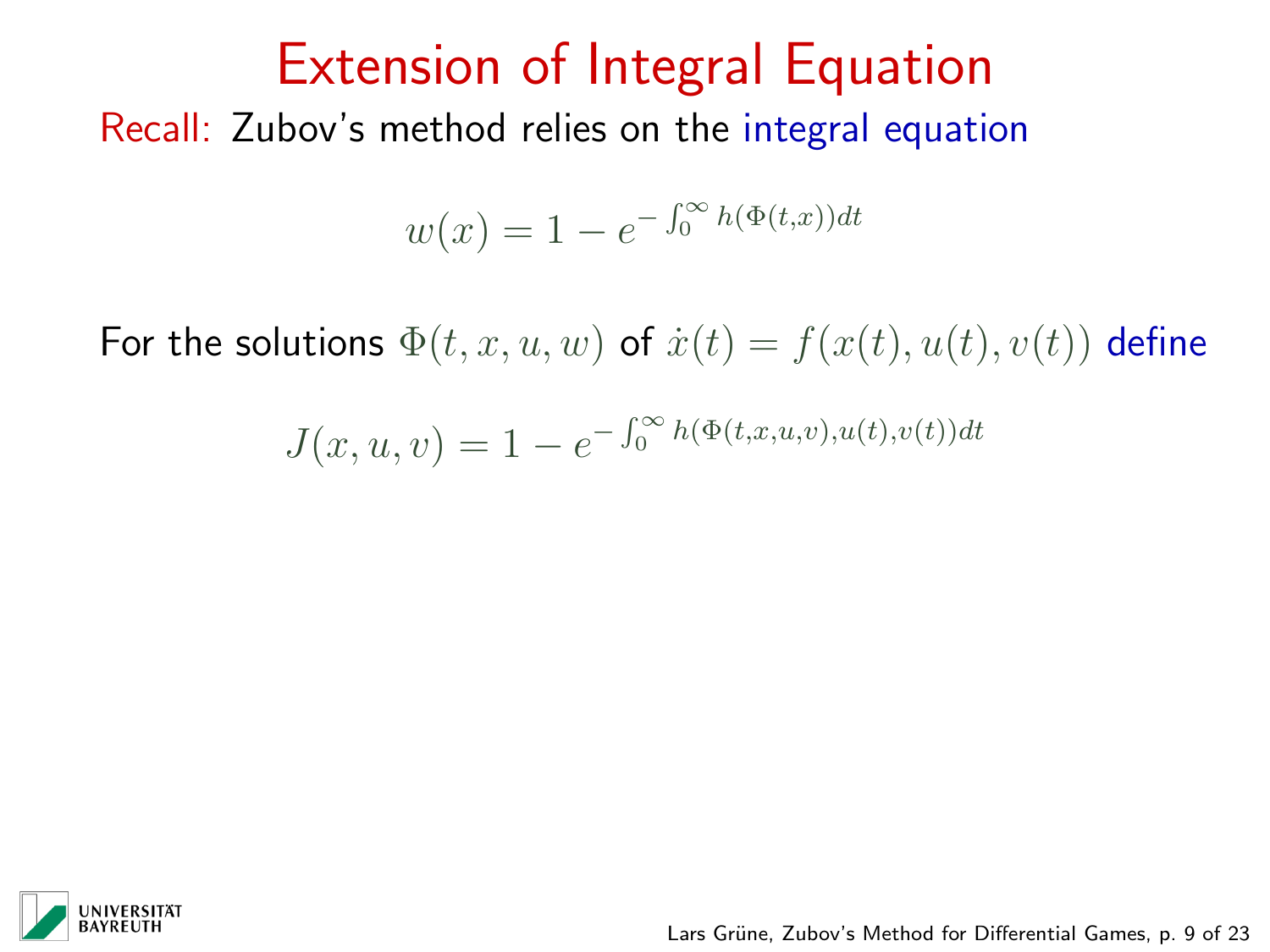$$
w(x) = 1 - e^{-\int_0^\infty h(\Phi(t,x))dt}
$$

For the solutions  $\Phi(t, x, u, w)$  of  $\dot{x}(t) = f(x(t), u(t), v(t))$  define

$$
J(x, u, v) = 1 - e^{-\int_0^{\infty} h(\Phi(t, x, u, v), u(t), v(t))dt}
$$

Local exponential controllability and an appropriate choice of  $h: \mathbb{R}^d \times U \times V \rightarrow \mathbb{R}^+_0$  ensure

$$
J(x, u, v) < 1 \iff \Phi(t, x, u, v) \to 0
$$



Lars Grüne, Zubov's Method for Differential Games, p. 9 of 23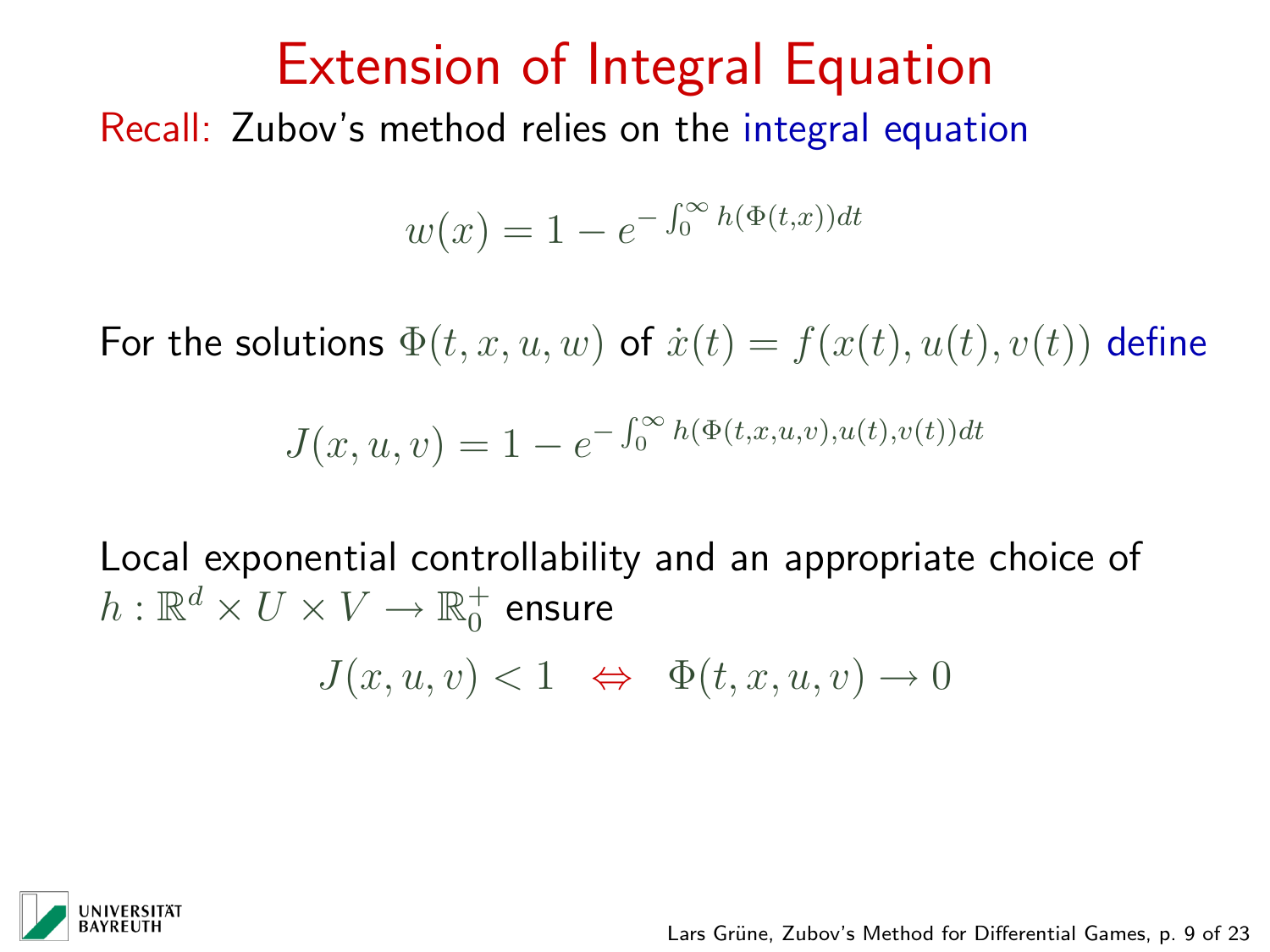$$
w(x) = 1 - e^{-\int_0^\infty h(\Phi(t,x))dt}
$$

For the solutions  $\Phi(t, x, u, w)$  of  $\dot{x}(t) = f(x(t), u(t), v(t))$  define

$$
J(x, u, v) = 1 - e^{-\int_0^{\infty} h(\Phi(t, x, u, v), u(t), v(t))dt}
$$

Local exponential controllability and an appropriate choice of  $h: \mathbb{R}^d \times U \times V \rightarrow \mathbb{R}^+_0$  ensure

$$
J(x, u, v) < 1 \Leftrightarrow \Phi(t, x, u, v) \to 0
$$
\n
$$
J(x, u, v) = 1 \Leftrightarrow \Phi(t, x, u, v) \neq 0
$$

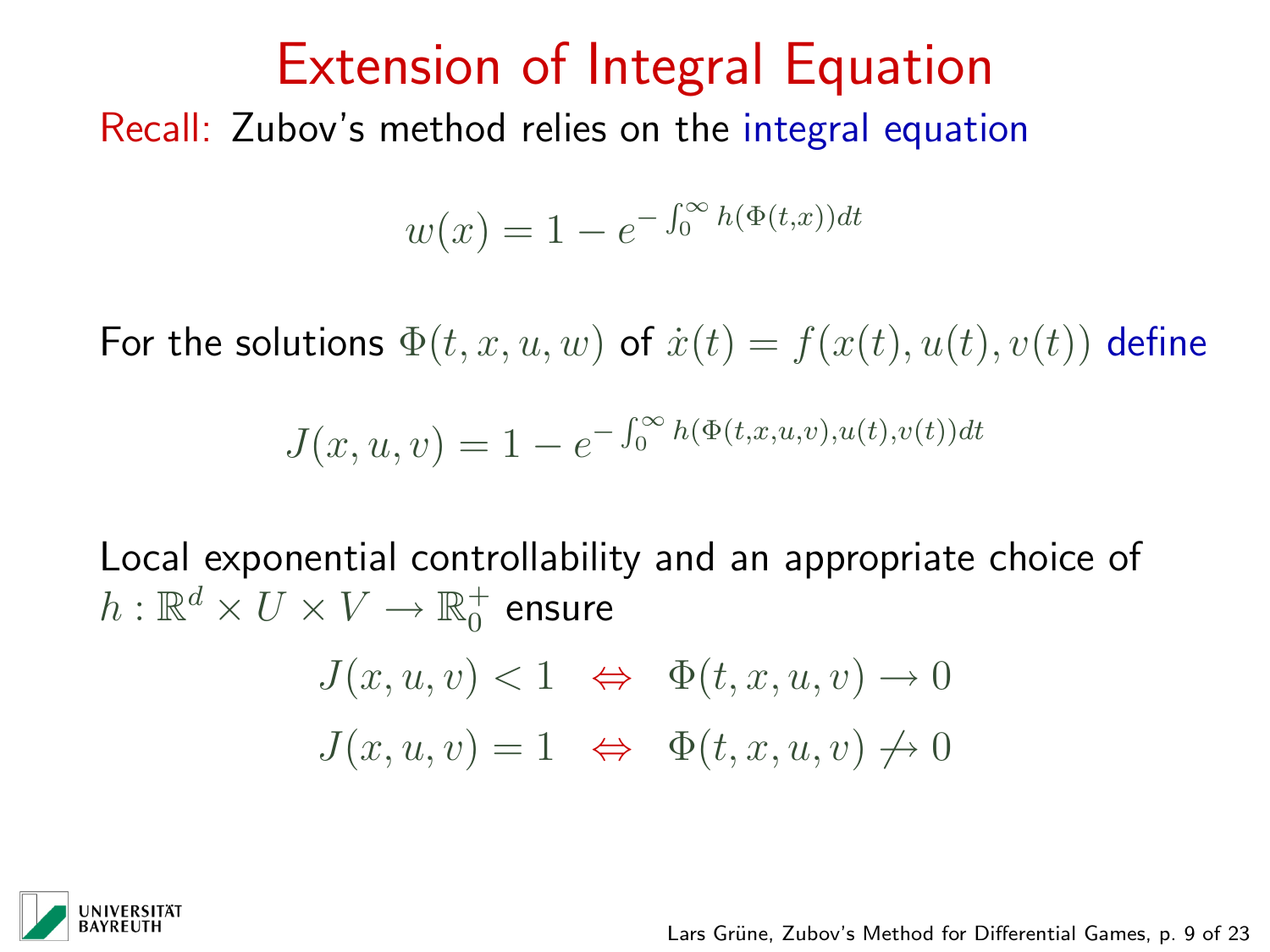$$
w(x) = 1 - e^{-\int_0^\infty h(\Phi(t,x))dt}
$$

For the solutions  $\Phi(t, x, u, w)$  of  $\dot{x}(t) = f(x(t), u(t), v(t))$  define

$$
J(x, u, v) = 1 - e^{-\int_0^{\infty} h(\Phi(t, x, u, v), u(t), v(t))dt}
$$

Local exponential controllability and an appropriate choice of  $h: \mathbb{R}^d \times U \times V \rightarrow \mathbb{R}^+_0$  ensure

$$
J(x, u, v) < 1 \Leftrightarrow \Phi(t, x, u, v) \to 0
$$
\n
$$
J(x, u, v) = 1 \Leftrightarrow \Phi(t, x, u, v) \neq 0
$$

Thus, u should minimize  $J$  while  $v$  should maximize  $J$ 

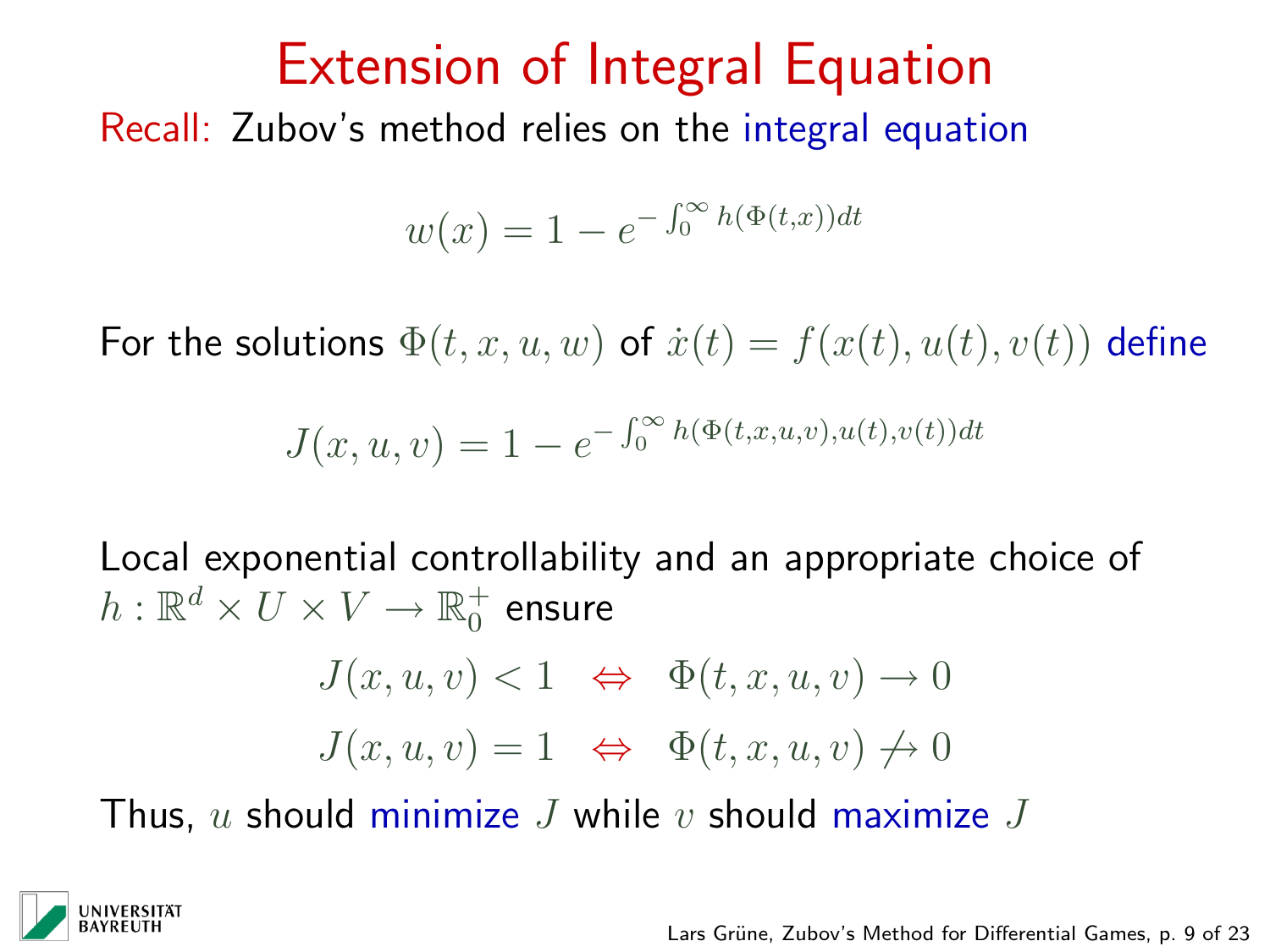$$
w(x) = 1 - e^{-\int_0^\infty h(\Phi(t,x))dt}
$$

For the solutions  $\Phi(t, x, u, w)$  of  $\dot{x}(t) = f(x(t), u(t), v(t))$  define

$$
J(x, u, v) = 1 - e^{-\int_0^{\infty} h(\Phi(t, x, u, v), u(t), v(t))dt}
$$

Local exponential controllability and an appropriate choice of  $h: \mathbb{R}^d \times U \times V \rightarrow \mathbb{R}^+_0$  ensure

$$
J(x, u, v) < 1 \Leftrightarrow \Phi(t, x, u, v) \to 0
$$
\n
$$
J(x, u, v) = 1 \Leftrightarrow \Phi(t, x, u, v) \neq 0
$$

Thus, u should minimize J while v should maximize J  $\rightarrow$  zero sum differential game (min-max problem)

Lars Grüne, Zubov's Method for Differential Games, p. 9 of 23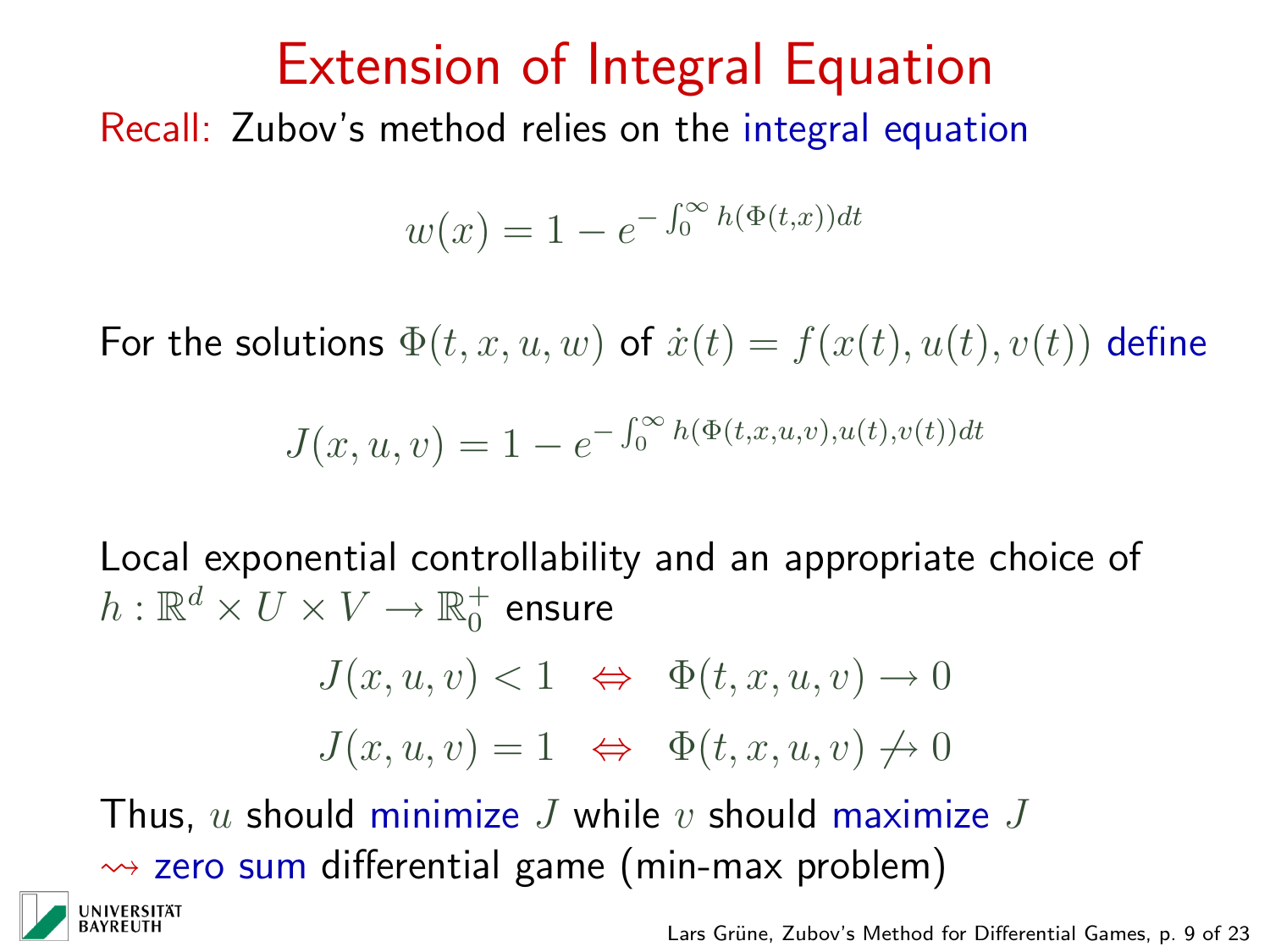What do  $u$  and  $v$  know about each other?



Lars Grüne, Zubov's Method for Differential Games, p. 10 of 23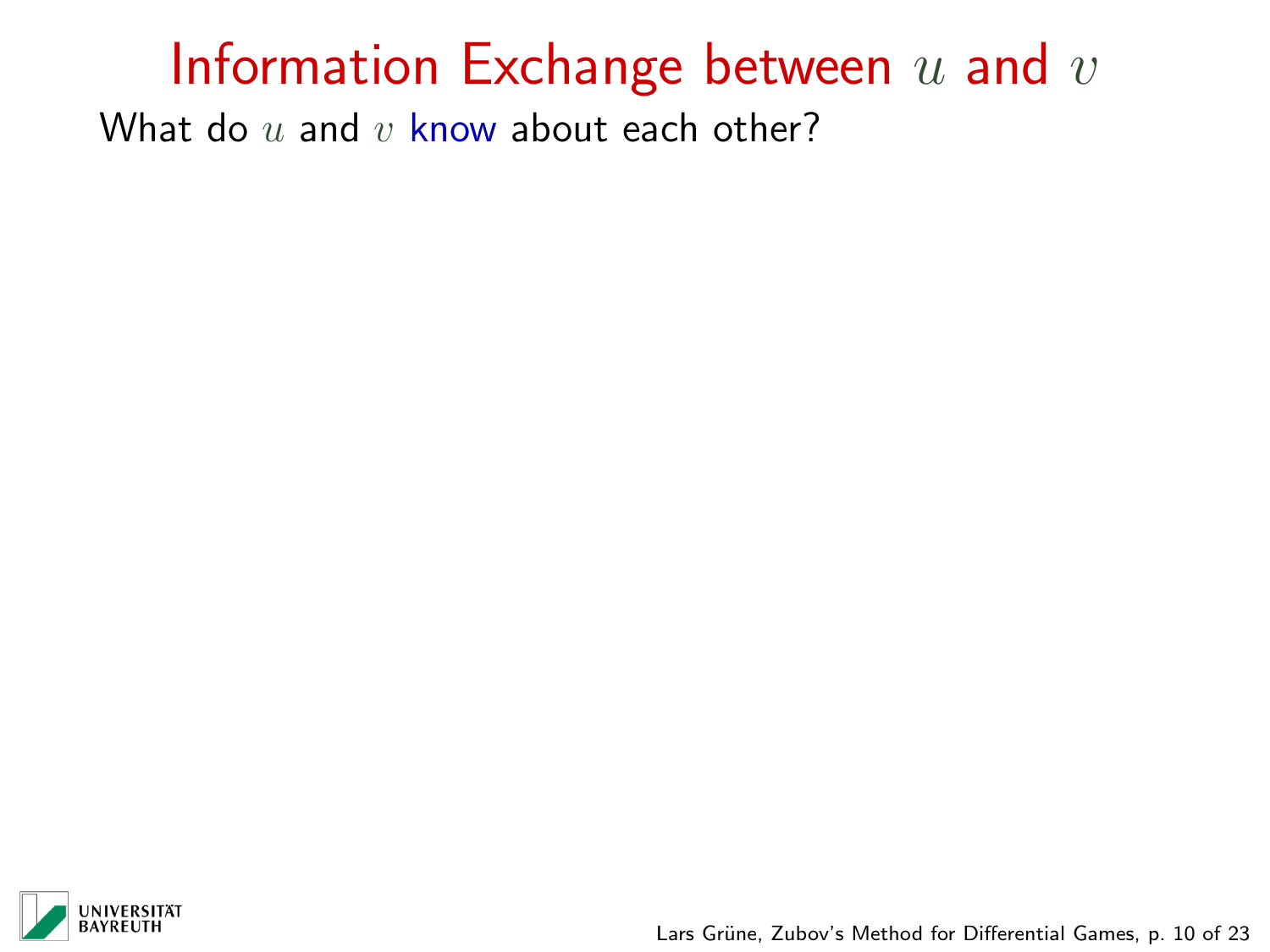What do  $u$  and  $v$  know about each other? Possible settings:

• when the perturbation chooses  $v : [0, \infty) \to V$ , it knows  $u : [0, \infty) \to U$ 

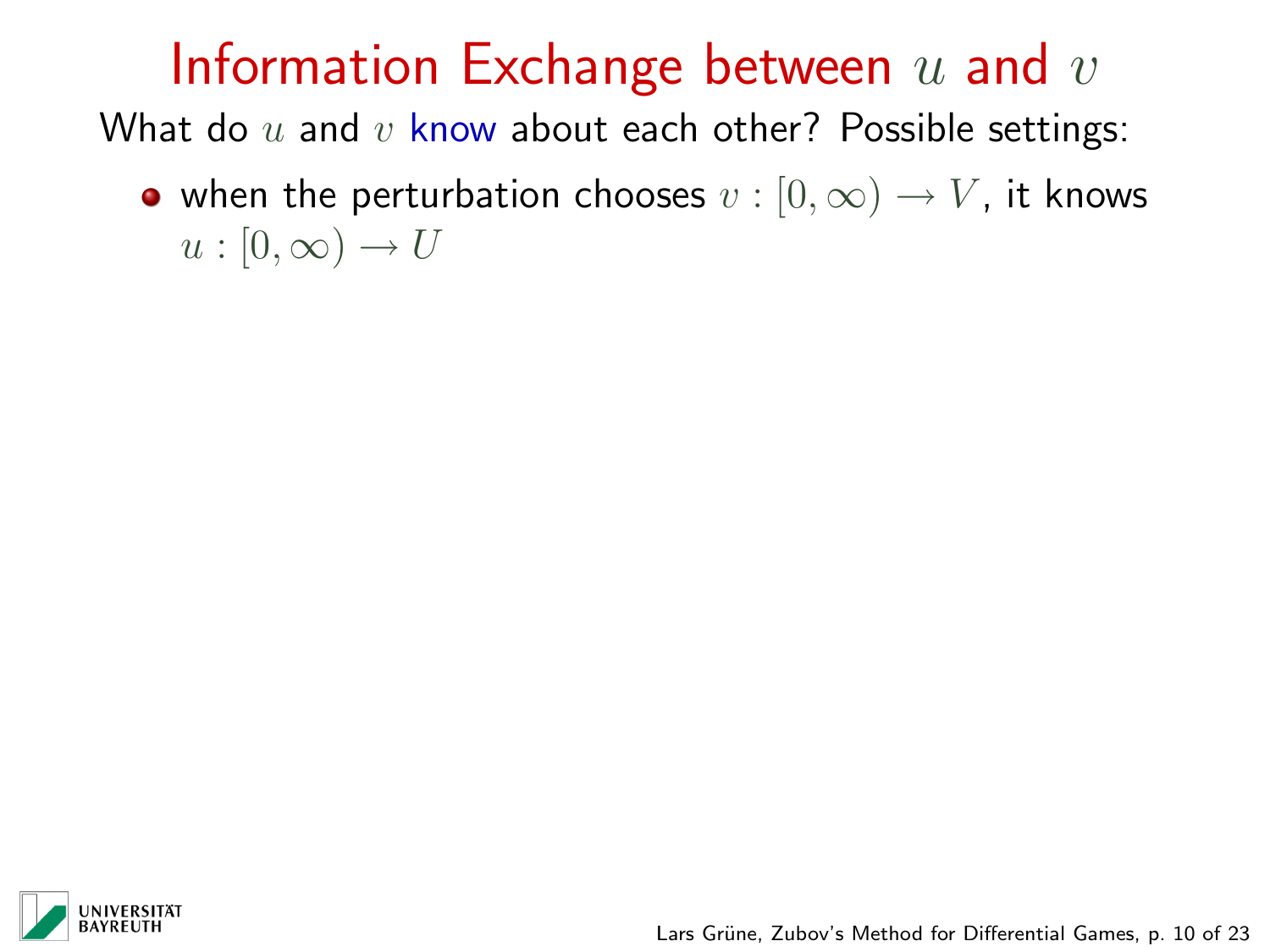- when the perturbation chooses  $v : [0, \infty) \to V$ , it knows  $u : [0, \infty) \to U$
- when the control chooses  $u : [0, \infty) \to U$ , it knows  $v : [0, \infty) \to V$

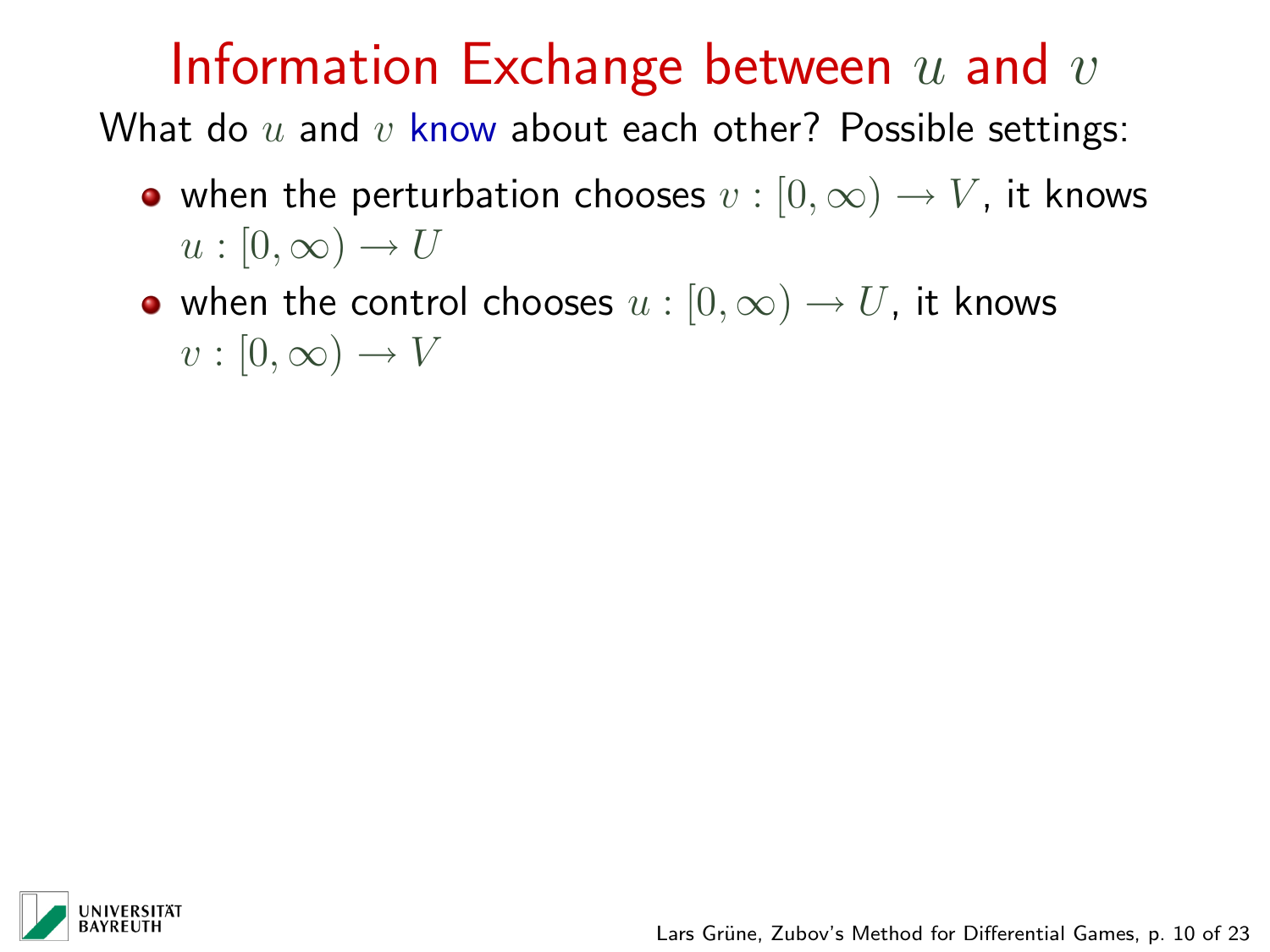- when the perturbation chooses  $v : [0, \infty) \to V$ , it knows  $u : [0, \infty) \to U$
- when the control chooses  $u : [0, \infty) \to U$ , it knows  $v : [0, \infty) \to V$
- at time t, the perturbation knows  $u|_{[0,t]}$  and the control knows  $v|_{[0,t)}$

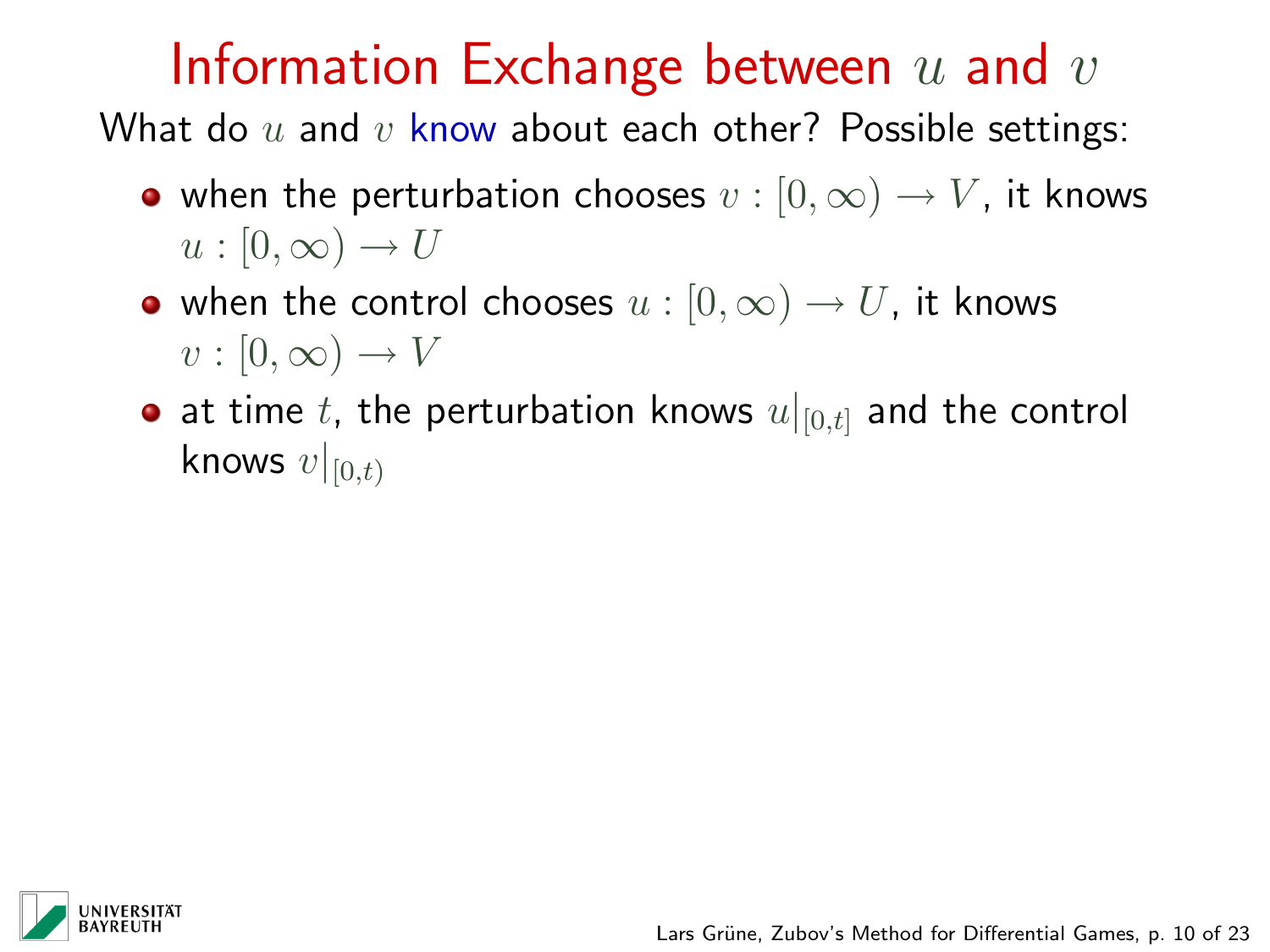- when the perturbation chooses  $v : [0, \infty) \to V$ , it knows  $u : [0, \infty) \to U$
- when the control chooses  $u : [0, \infty) \to U$ , it knows  $v : [0, \infty) \to V$
- at time t, the perturbation knows  $u|_{[0,t]}$  and the control knows  $v|_{[0,t)}$
- at time t, the perturbation knows  $u|_{[0,t)}$  and the control knows  $v|_{[0,t]}$

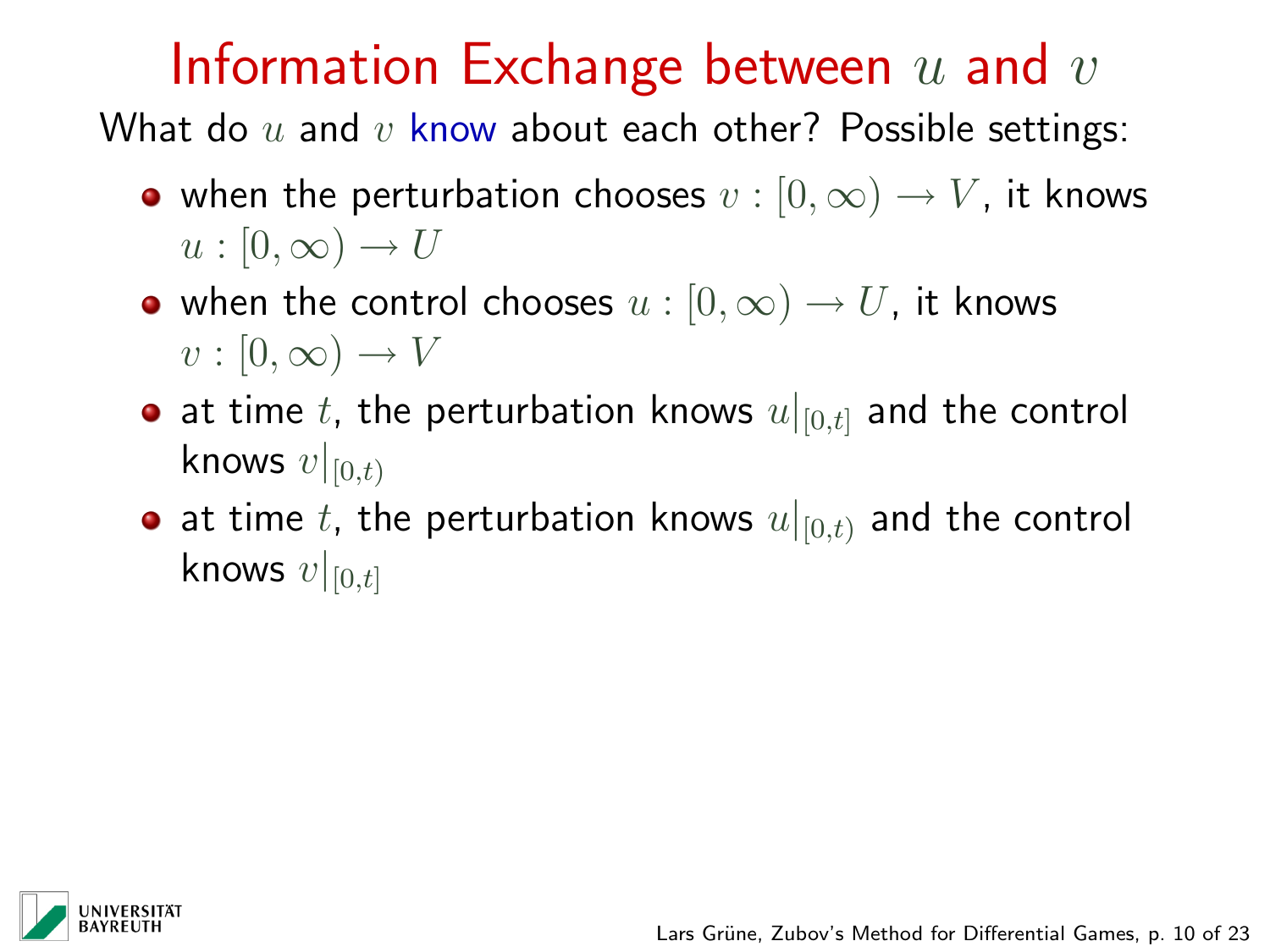- when the perturbation chooses  $v : [0, \infty) \to V$ , it knows  $u:[0,\infty) \to U$  — overly conservative, non causal
- when the control chooses  $u : [0, \infty) \to U$ , it knows  $v : [0, \infty) \to V$
- at time t, the perturbation knows  $u|_{[0,t]}$  and the control knows  $v|_{[0,t)}$
- at time t, the perturbation knows  $u|_{[0,t)}$  and the control knows  $v|_{[0,t]}$

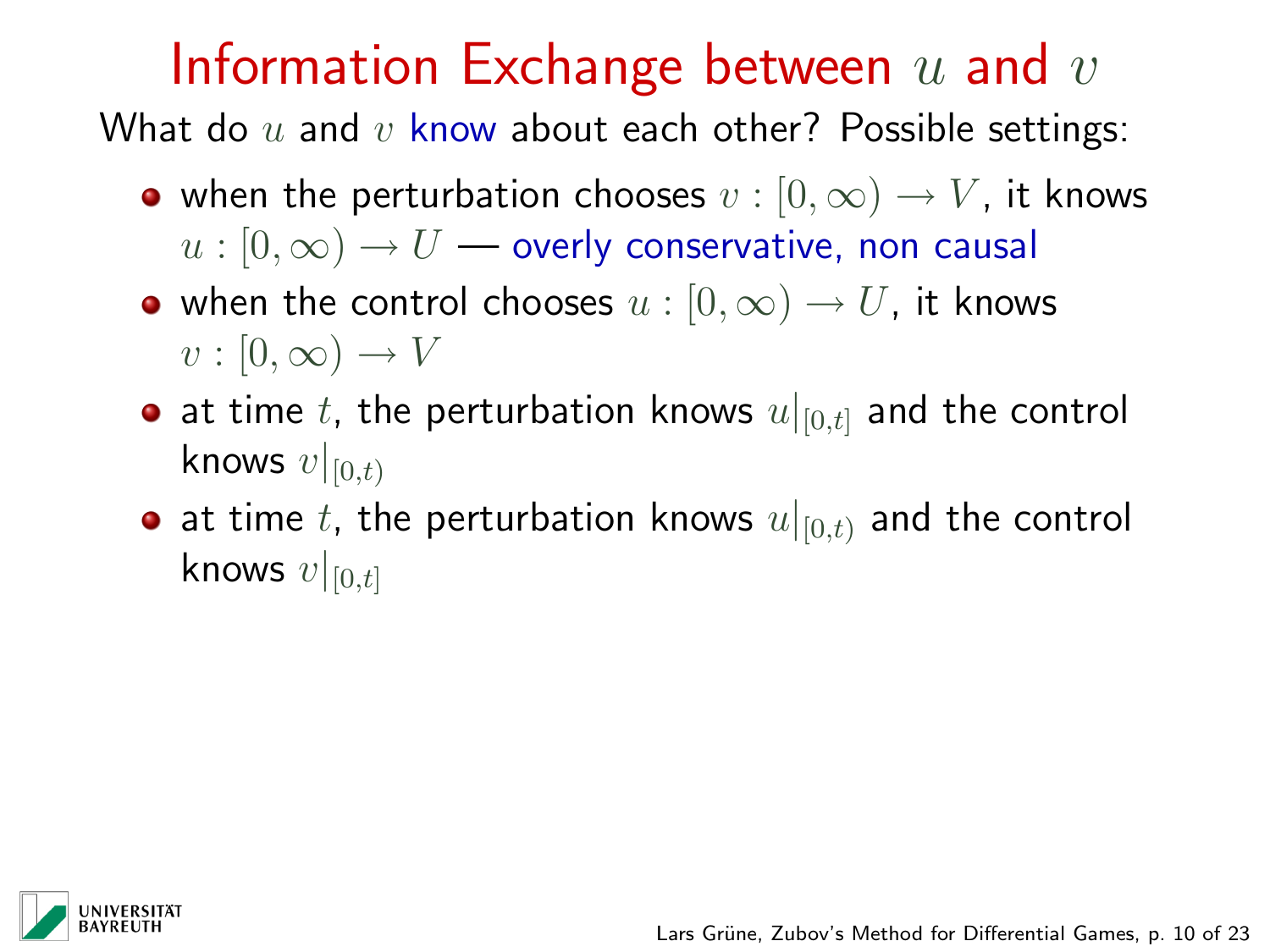What do  $u$  and  $v$  know about each other? Possible settings:

- when the perturbation chooses  $v : [0, \infty) \to V$ , it knows  $u:[0,\infty) \to U$  — overly conservative, non causal
- when the control chooses  $u : [0, \infty) \to U$ , it knows  $v : [0, \infty) \rightarrow V$  — unrealistic, non causal
- at time t, the perturbation knows  $u|_{[0,t]}$  and the control knows  $v|_{[0,t)}$
- at time t, the perturbation knows  $u|_{[0,t)}$  and the control knows  $v|_{[0,t]}$

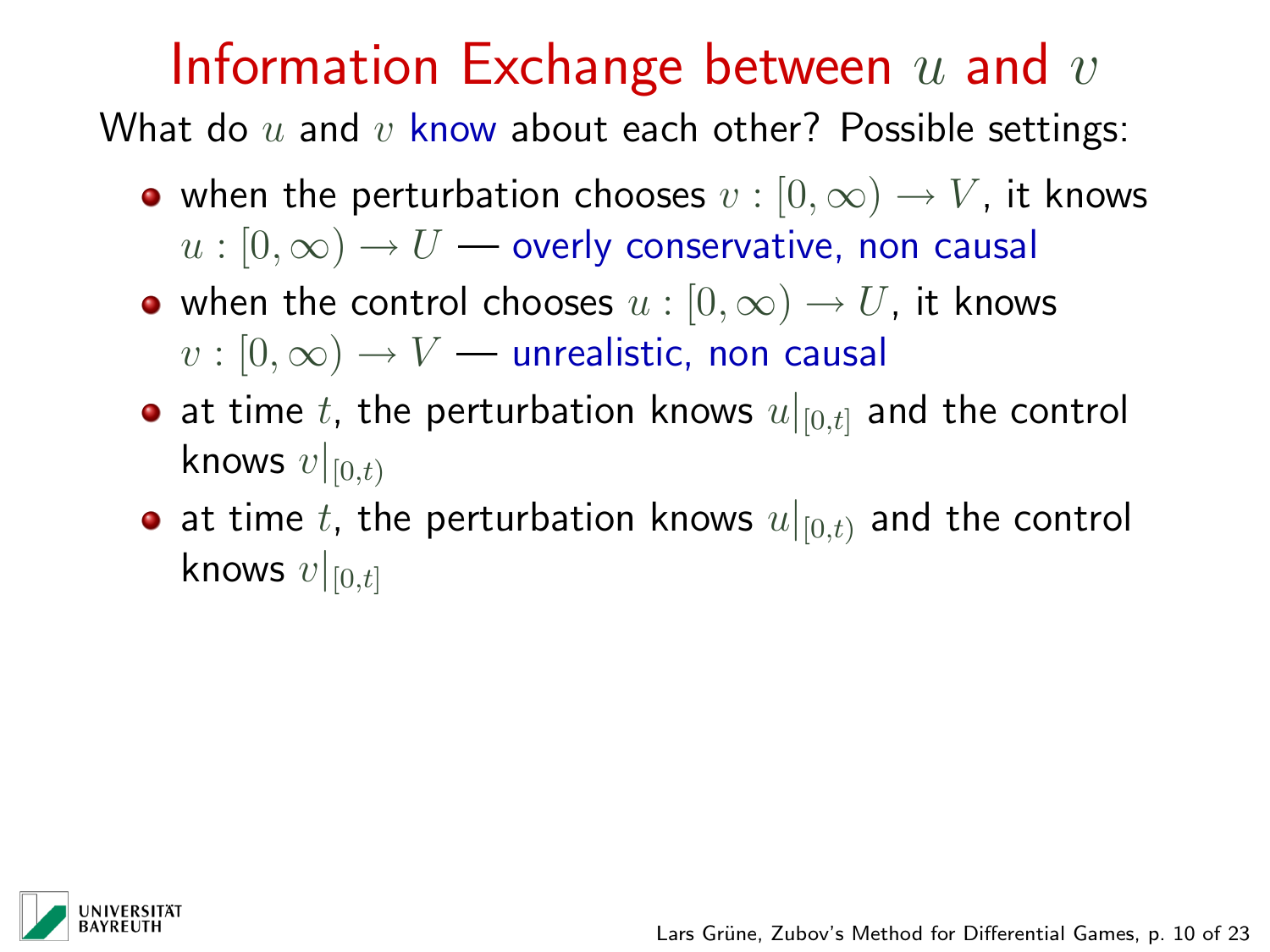What do  $u$  and  $v$  know about each other? Possible settings:

- when the perturbation chooses  $v : [0, \infty) \to V$ , it knows  $u:[0,\infty) \to U$  — overly conservative, non causal
- when the control chooses  $u : [0, \infty) \to U$ , it knows  $v : [0, \infty) \rightarrow V$  — unrealistic, non causal
- at time t, the perturbation knows  $u|_{[0,t]}$  and the control knows  $v|_{[0,t)}$  — causal
- at time t, the perturbation knows  $u|_{[0,t)}$  and the control knows  $v|_{[0,t]}$

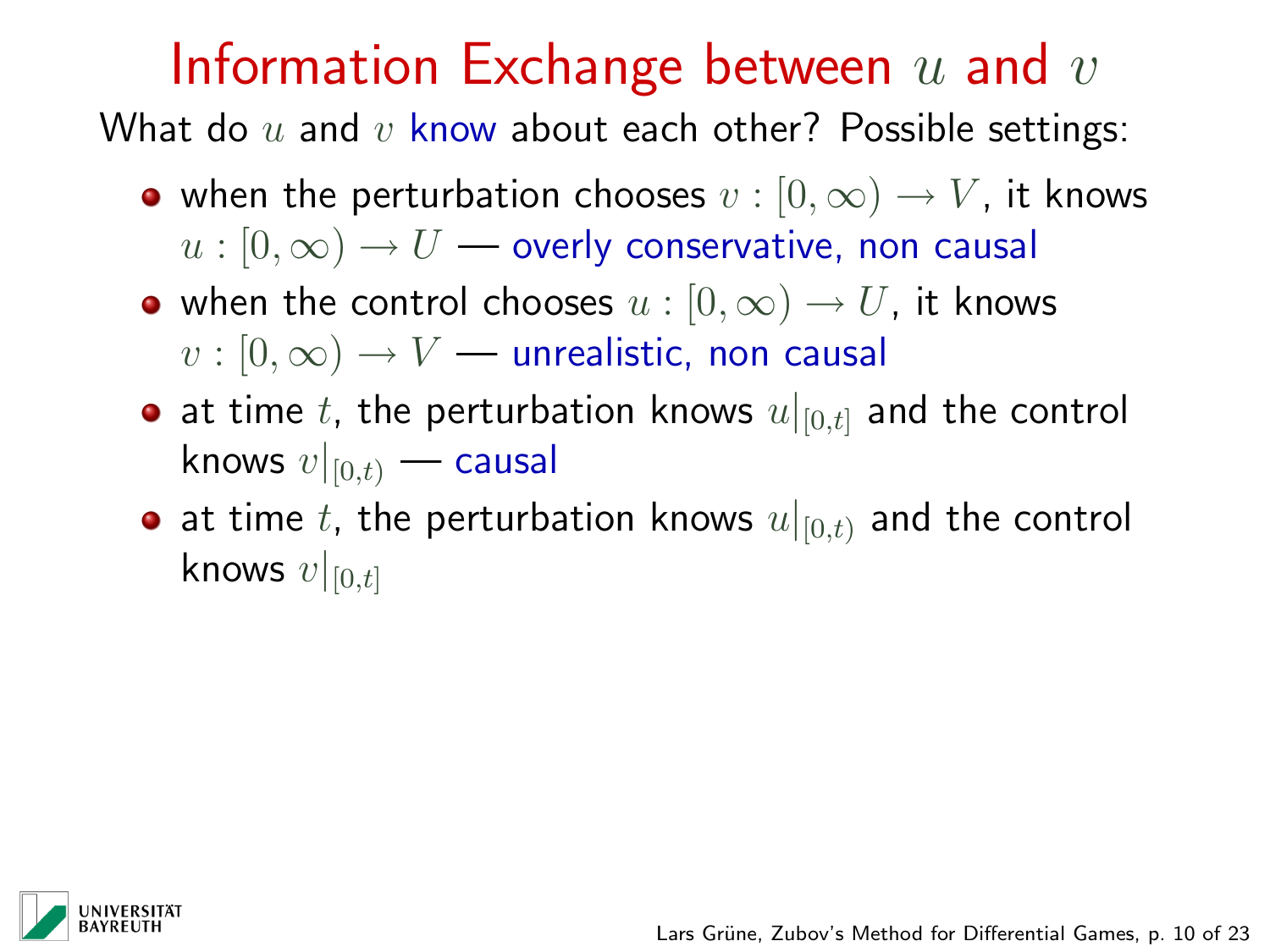What do  $u$  and  $v$  know about each other? Possible settings:

- when the perturbation chooses  $v : [0, \infty) \to V$ , it knows  $u:[0,\infty) \to U$  — overly conservative, non causal
- when the control chooses  $u : [0, \infty) \to U$ , it knows  $v : [0, \infty) \rightarrow V$  — unrealistic, non causal
- at time t, the perturbation knows  $u|_{[0,t]}$  and the control knows  $v|_{[0,t)}$  — causal
- at time t, the perturbation knows  $u|_{[0,t)}$  and the control knows  $v|_{[0,t]}$  — causal

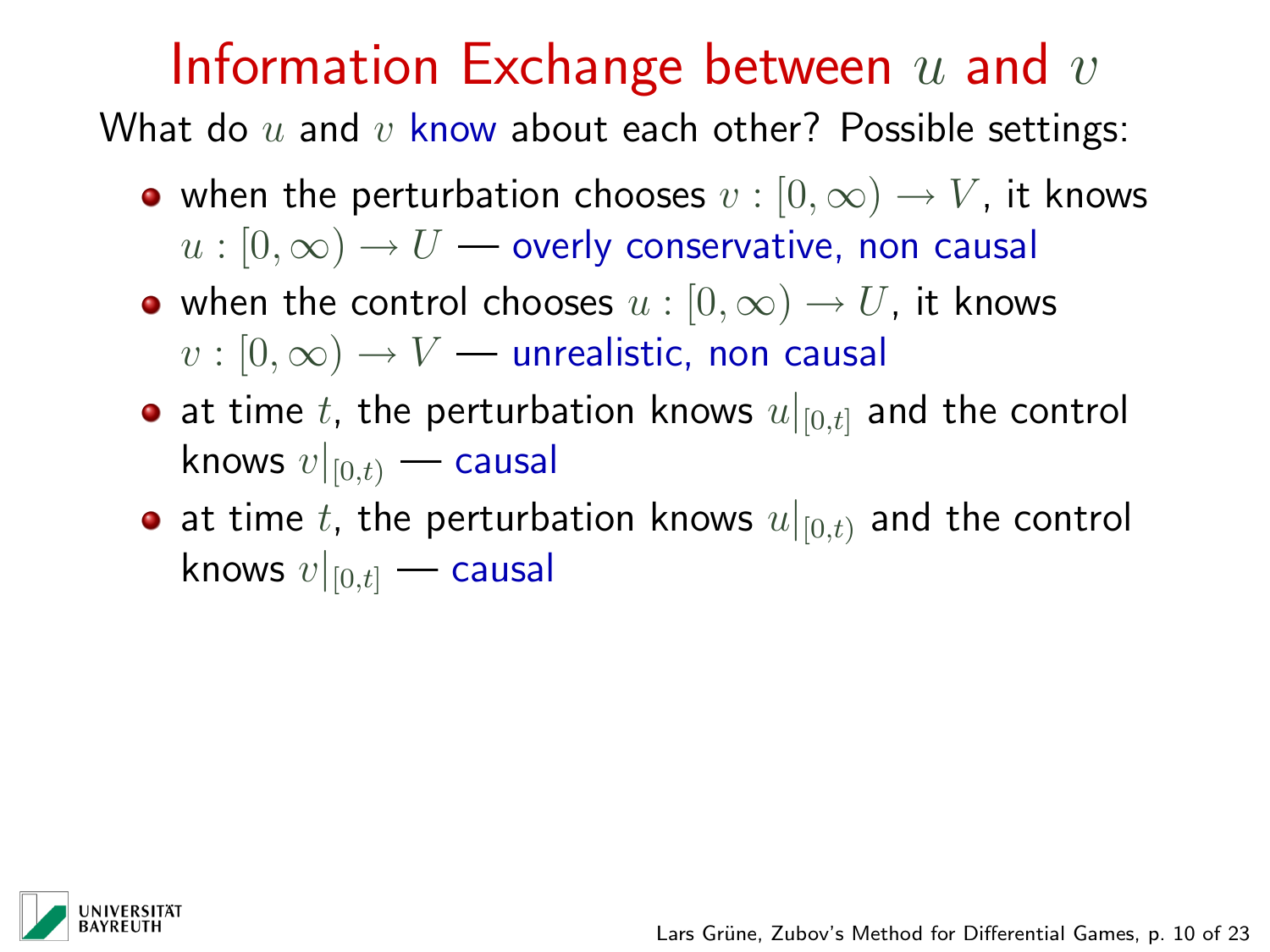What do  $u$  and  $v$  know about each other? Possible settings:

- when the perturbation chooses  $v : [0, \infty) \to V$ , it knows  $u:[0,\infty) \to U$  — overly conservative, non causal
- when the control chooses  $u : [0, \infty) \to U$ , it knows  $v : [0, \infty) \rightarrow V$  — unrealistic, non causal
- at time t, the perturbation knows  $u|_{[0,t]}$  and the control knows  $v|_{[0,t)}$  — causal
- at time t, the perturbation knows  $u|_{[0,t)}$  and the control knows  $v|_{[0,t]}$  — causal

The last two settings are also realistic, since by Hamilton-Jacobi theory for choosing the optimal u and v knowing  $u|_{[0,t)}$ and  $v|_{[0,t)}$  is equivalent to knowing the solution  $\Phi|_{[0,t)}$ 

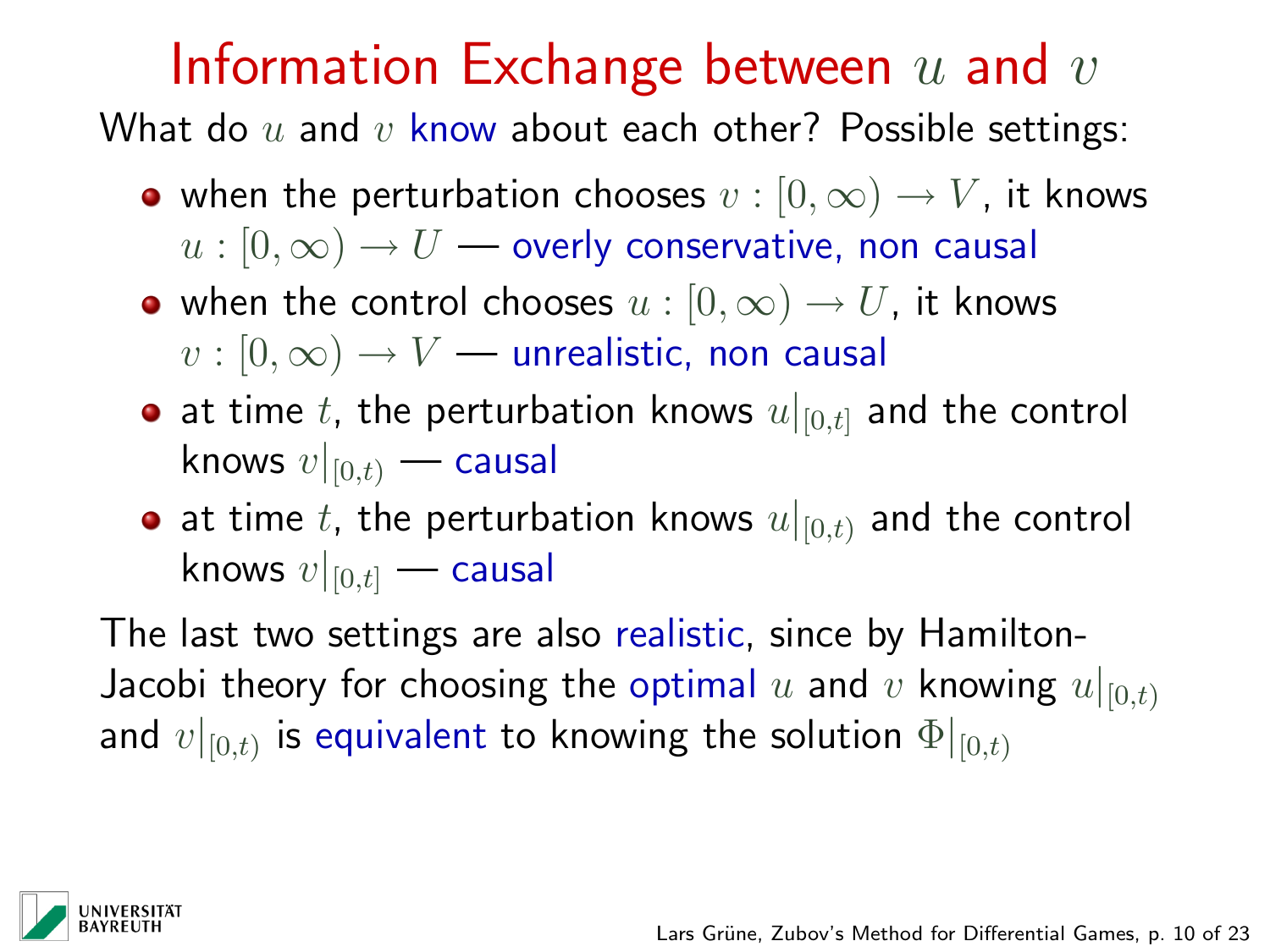What do  $u$  and  $v$  know about each other? Possible settings:

- when the perturbation chooses  $v : [0, \infty) \to V$ , it knows  $u:[0,\infty) \to U$  — overly conservative, non causal
- when the control chooses  $u : [0, \infty) \to U$ , it knows  $v : [0, \infty) \rightarrow V$  — unrealistic, non causal
- at time t, the perturbation knows  $u|_{[0,t]}$  and the control knows  $v|_{[0,t)}$  — causal
- at time t, the perturbation knows  $u|_{[0,t)}$  and the control knows  $v|_{[0,t]}$  — causal

The last two settings are also realistic, since by Hamilton-Jacobi theory for choosing the optimal u and v knowing  $u|_{[0,t)}$ and  $v|_{[0,t)}$  is equivalent to knowing the solution  $\Phi|_{[0,t)}$ 

General question for differential games: does the "infinitesimal" advantage make a difference?

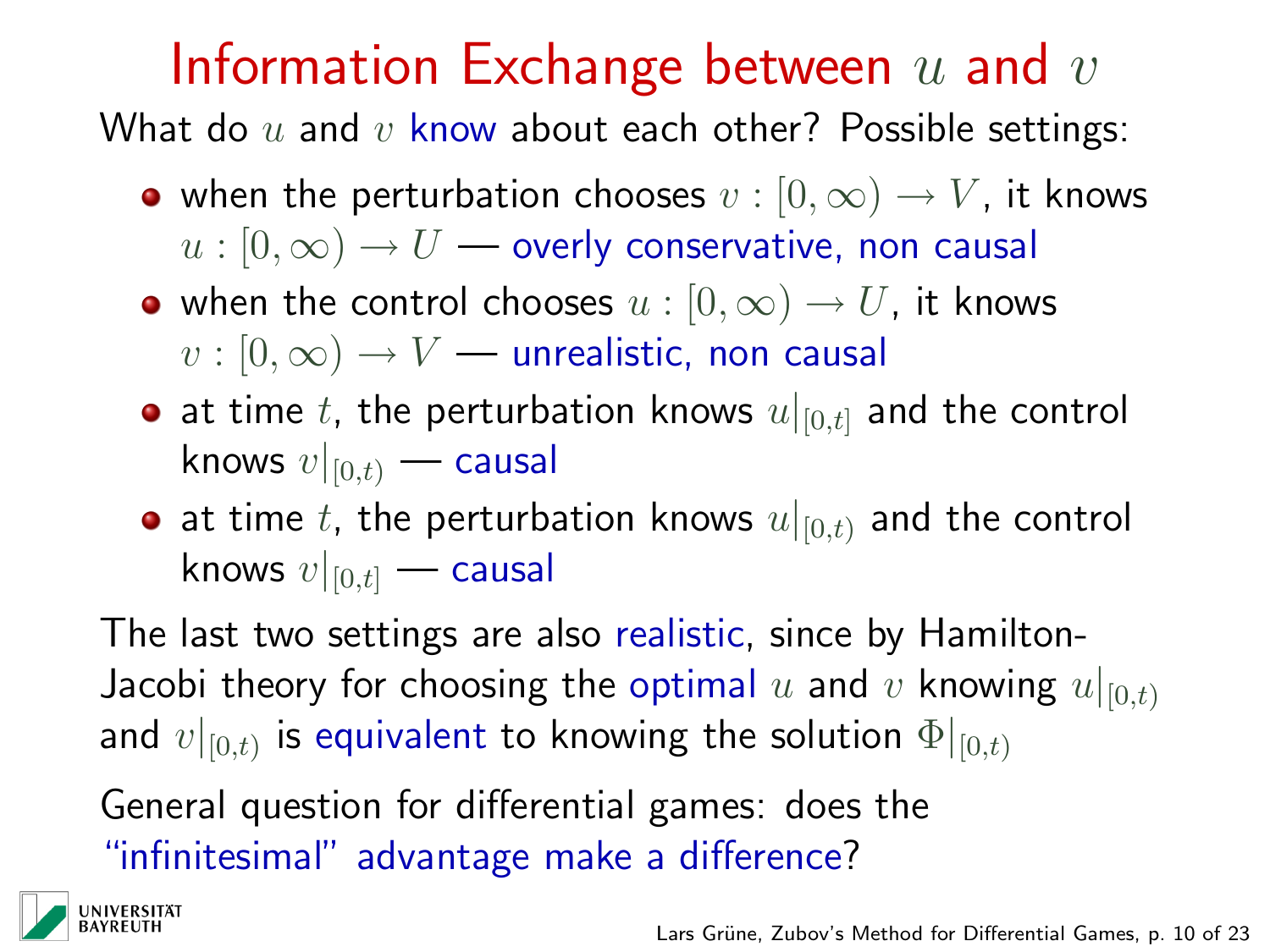We formalize the last two cases by defining the set  $\Delta$  of nonanticipative strategies for the perturbation as the set of maps  $\beta : U \to V$  with the following property for all  $u_1, u_2 \in U$ and all  $s > 0$ :

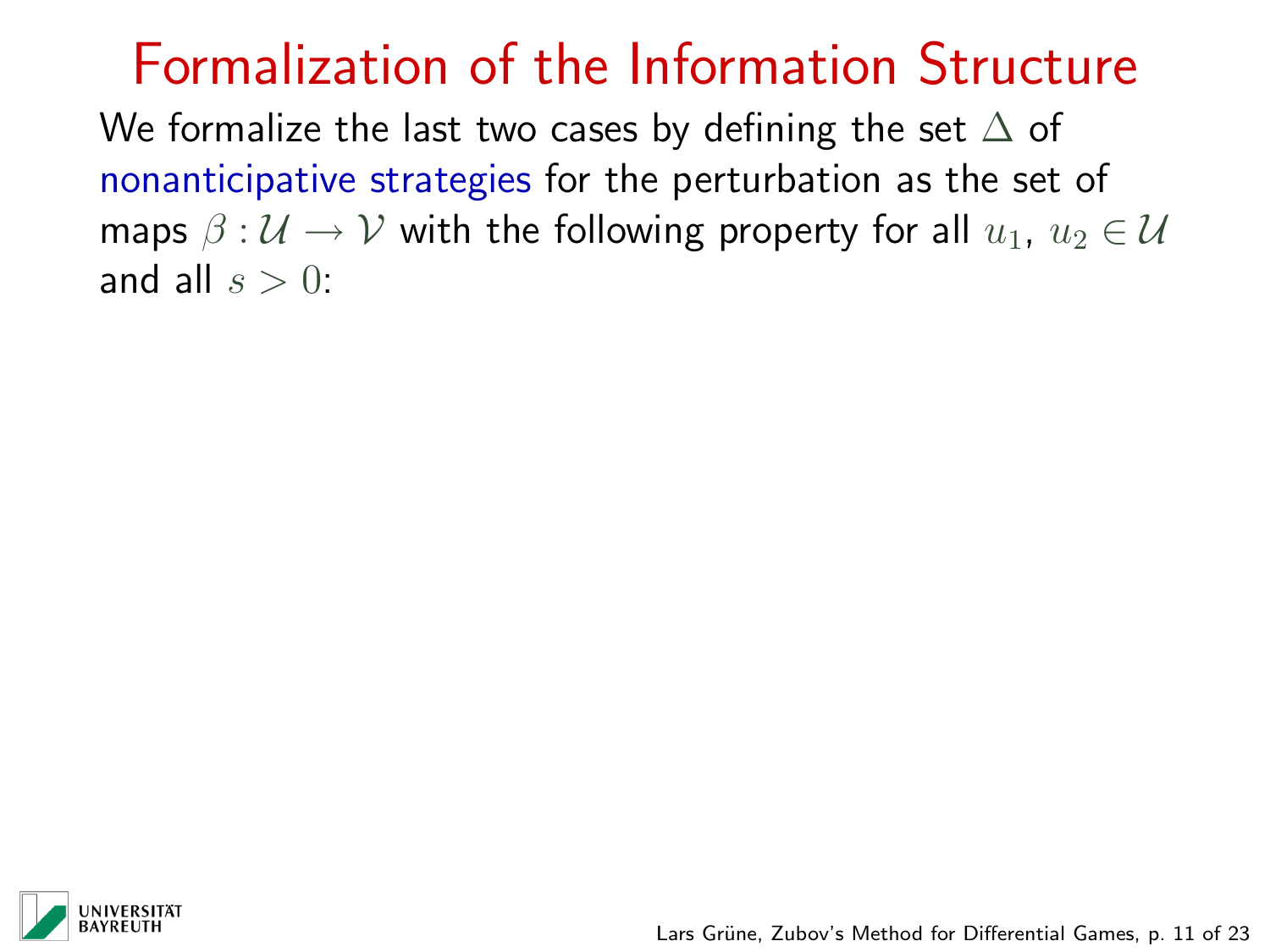We formalize the last two cases by defining the set  $\Delta$  of nonanticipative strategies for the perturbation as the set of maps  $\beta : U \to V$  with the following property for all  $u_1, u_2 \in U$ and all  $s > 0$ :

$$
u_1(\tau) = u_2(\tau) \text{ for almost all } \tau \in [0, s]
$$
  
\n
$$
\Rightarrow \beta(u_1)(\tau) = \beta(u_2)(\tau) \text{ for almost all } \tau \in [0, s]
$$

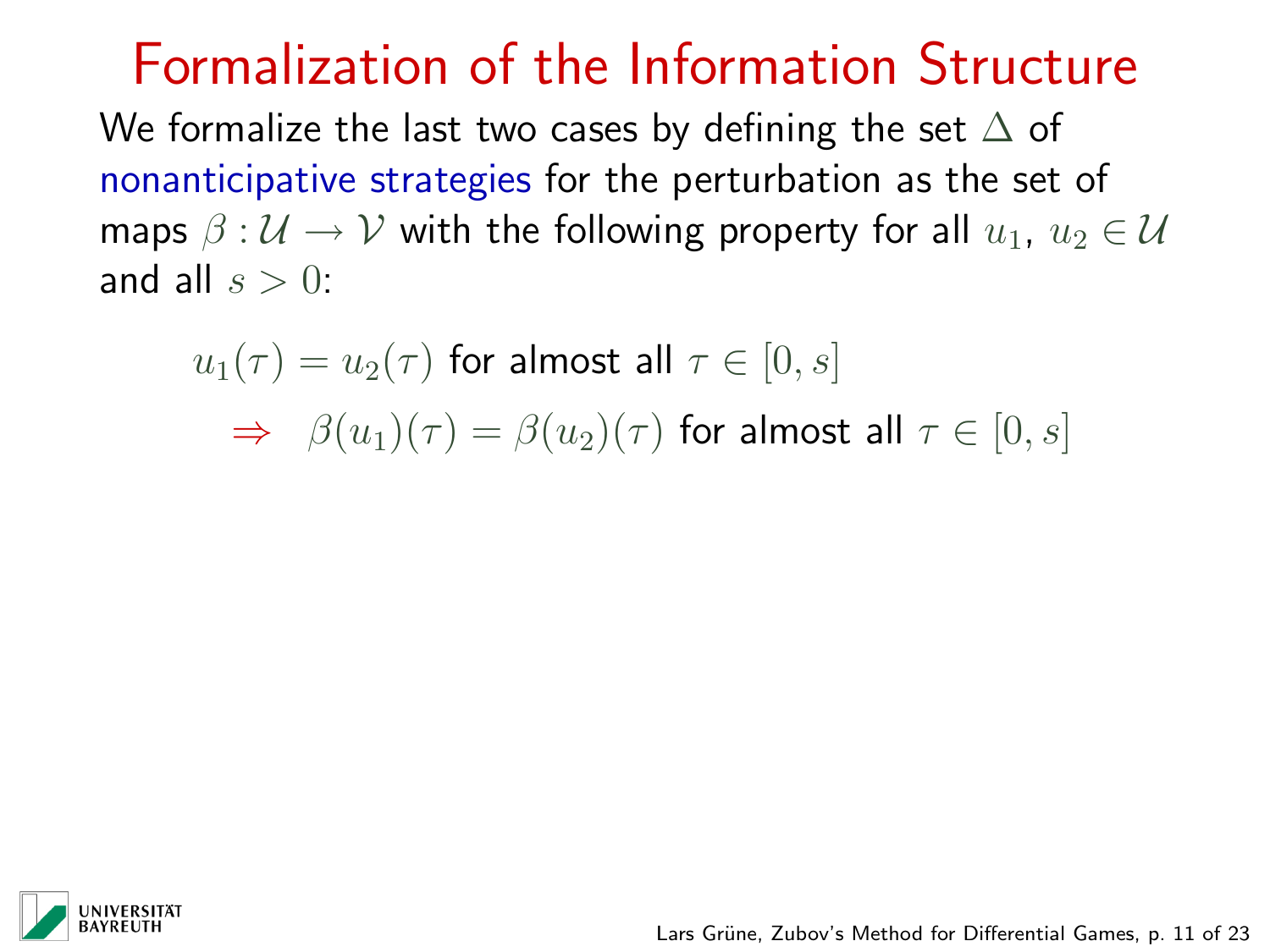We formalize the last two cases by defining the set  $\Delta$  of nonanticipative strategies for the perturbation as the set of maps  $\beta : \mathcal{U} \to \mathcal{V}$  with the following property for all  $u_1, u_2 \in \mathcal{U}$ and all  $s > 0$ :

$$
u_1(\tau) = u_2(\tau) \text{ for almost all } \tau \in [0, s]
$$
  
\n
$$
\Rightarrow \beta(u_1)(\tau) = \beta(u_2)(\tau) \text{ for almost all } \tau \in [0, s]
$$

similarly, we define the set  $\Gamma$  of nonanticipative strategies  $\alpha : \mathcal{V} \rightarrow \mathcal{U}$  for the control

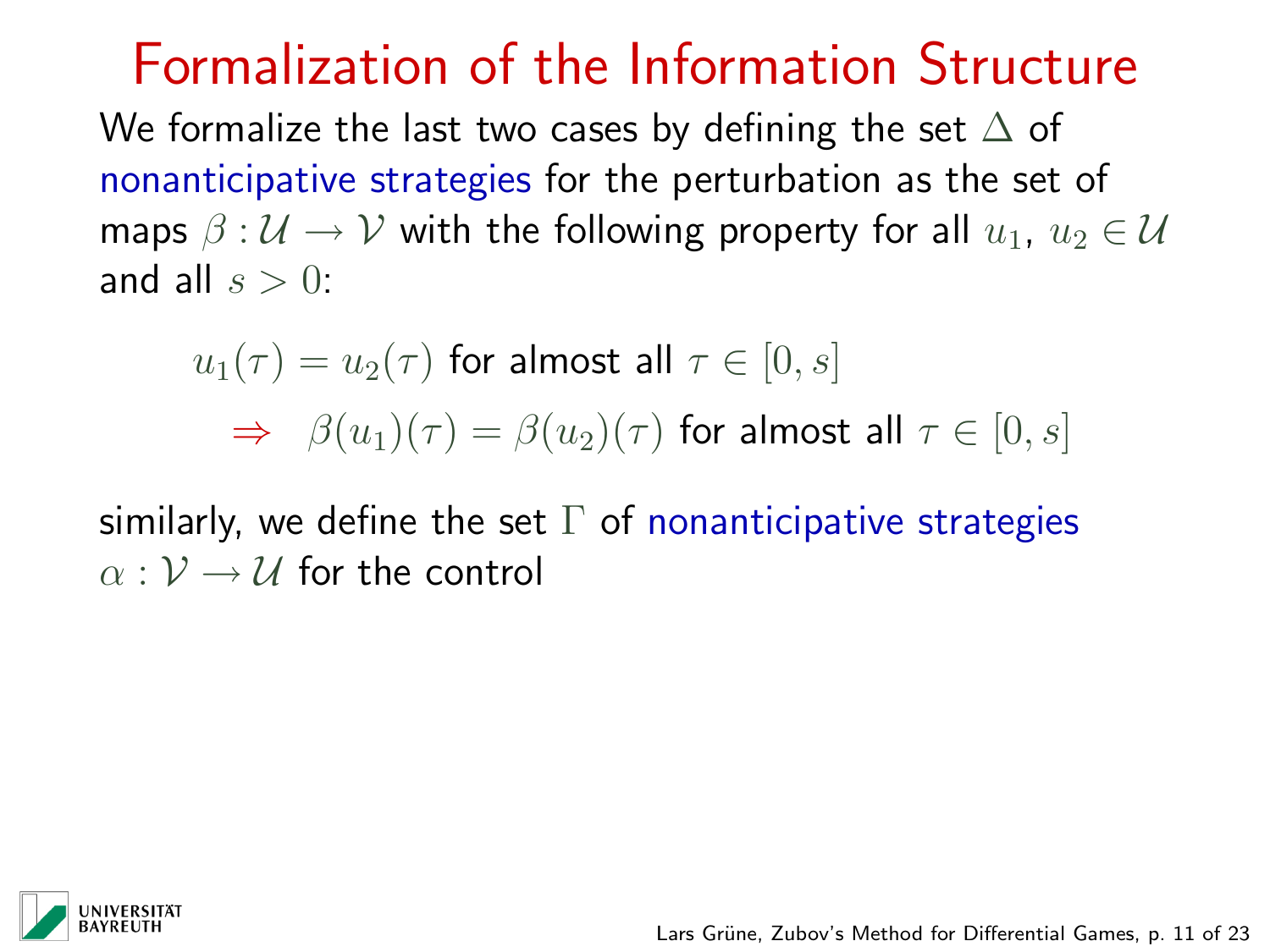We formalize the last two cases by defining the set  $\Delta$  of nonanticipative strategies for the perturbation as the set of maps  $\beta : \mathcal{U} \to \mathcal{V}$  with the following property for all  $u_1, u_2 \in \mathcal{U}$ and all  $s > 0$ :

$$
u_1(\tau) = u_2(\tau) \text{ for almost all } \tau \in [0, s]
$$
  
\n
$$
\Rightarrow \beta(u_1)(\tau) = \beta(u_2)(\tau) \text{ for almost all } \tau \in [0, s]
$$

similarly, we define the set  $\Gamma$  of nonanticipative strategies  $\alpha : \mathcal{V} \rightarrow \mathcal{U}$  for the control

$$
\leadsto \text{ upper value: } w^+(x) := \sup_{\beta \in \Delta} \inf_{u \in \mathcal{U}} J(x, u, \beta(u))
$$
  
lower value: 
$$
w^-(x) := \inf_{\alpha \in \Gamma} \sup_{v \in \mathcal{V}} J(x, \alpha(v), v)
$$

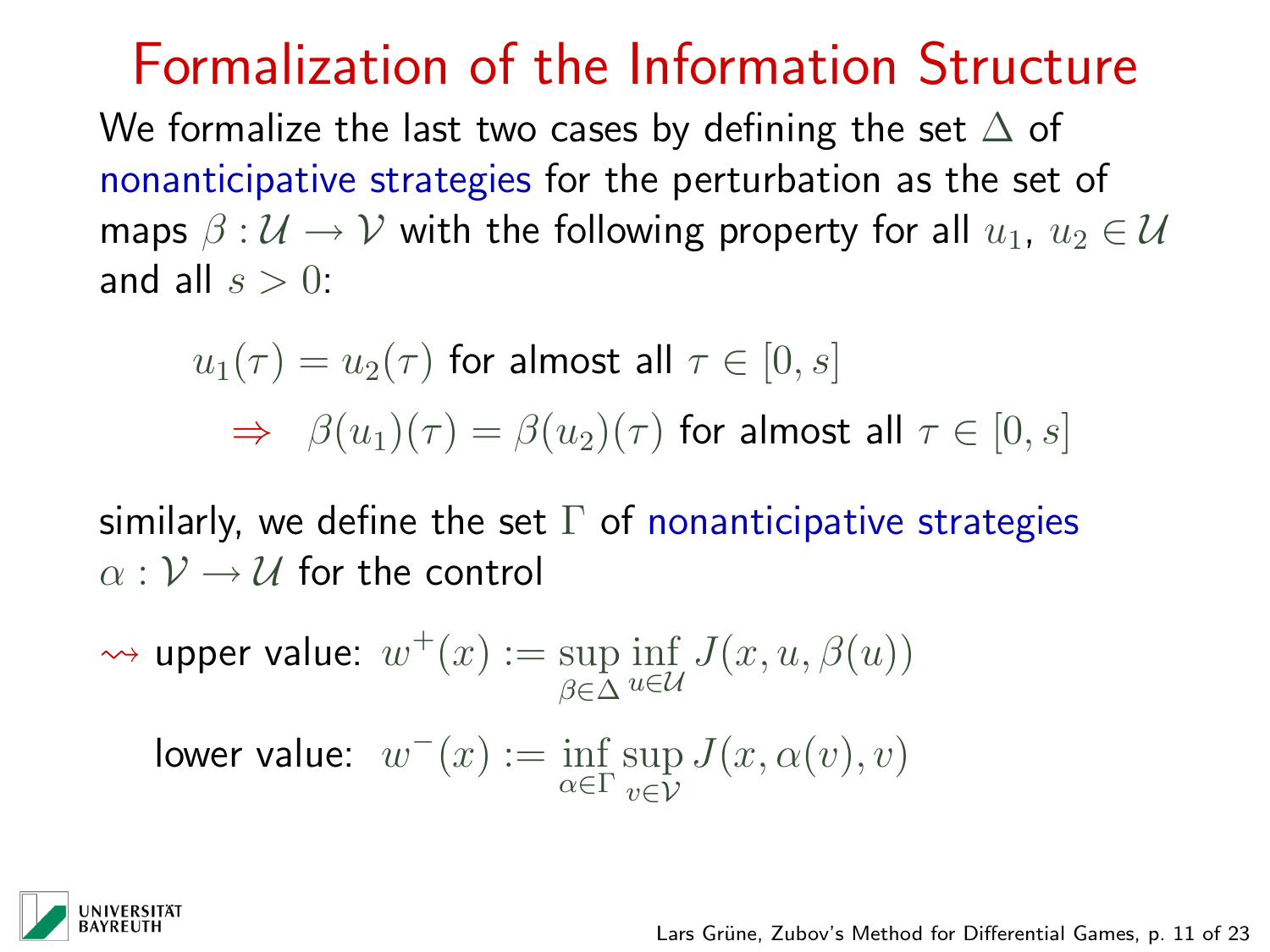We formalize the last two cases by defining the set  $\Delta$  of nonanticipative strategies for the perturbation as the set of maps  $\beta : \mathcal{U} \to \mathcal{V}$  with the following property for all  $u_1, u_2 \in \mathcal{U}$ and all  $s > 0$ :

$$
u_1(\tau) = u_2(\tau) \text{ for almost all } \tau \in [0, s]
$$
  
\n
$$
\Rightarrow \beta(u_1)(\tau) = \beta(u_2)(\tau) \text{ for almost all } \tau \in [0, s]
$$

similarly, we define the set  $\Gamma$  of nonanticipative strategies  $\alpha : \mathcal{V} \rightarrow \mathcal{U}$  for the control

$$
\leadsto \text{ upper value: } w^+(x) := \sup_{\beta \in \Delta} \inf_{u \in \mathcal{U}} J(x, u, \beta(u))
$$
\n
$$
\text{lower value: } w^-(x) := \inf_{\alpha \in \Gamma} \sup_{v \in \mathcal{V}} J(x, \alpha(v), v)
$$

Keep in mind: the strategy player has an infinitesimal advantage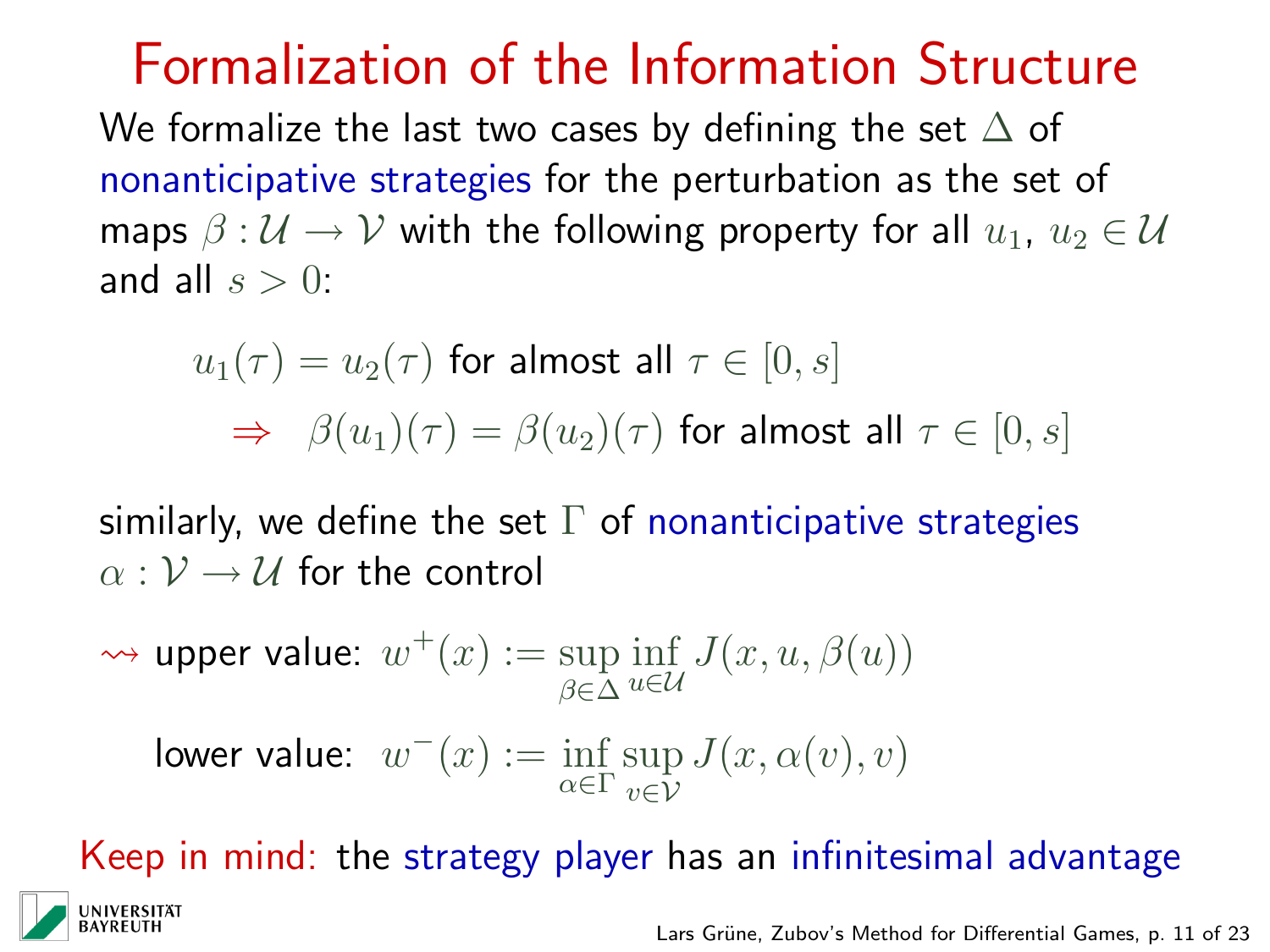# Domains of Controllability

We need two different domains of controllability

 $\mathcal{D}^+ = (w^+)^{-1}([0,1))$  and  $\mathcal{D}^- = (w^-)^{-1}([0,1))$ 

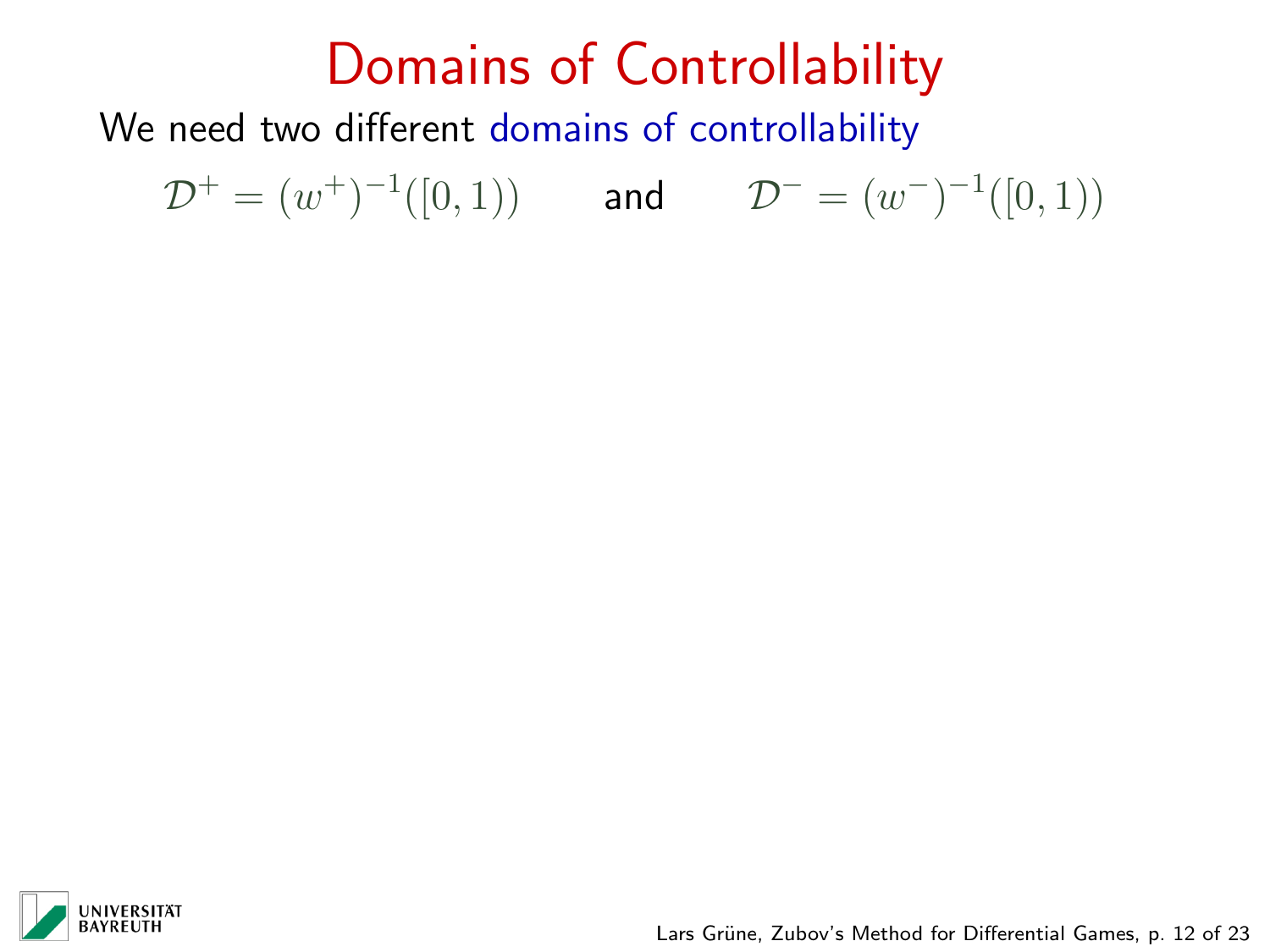$\rightarrow$  upper domain of uniform asymptotic controllability

$$
\mathcal{D}^+ = \left\{ x \in \mathbb{R}^d \mid \begin{array}{c} \text{t} \\ \text{f} \\ \text{t} \\ \text{t} \end{array} \right.
$$

there exists  $\theta(t) \rightarrow 0$  such that for each  $\beta \in \Delta$  there exists  $u \in \mathcal{U}$  with  $\|\Phi(t, x, u, \beta(u))\| < \theta(t)$ 



 $\mathcal{L}$  $\mathcal{L}$ 

 $\int$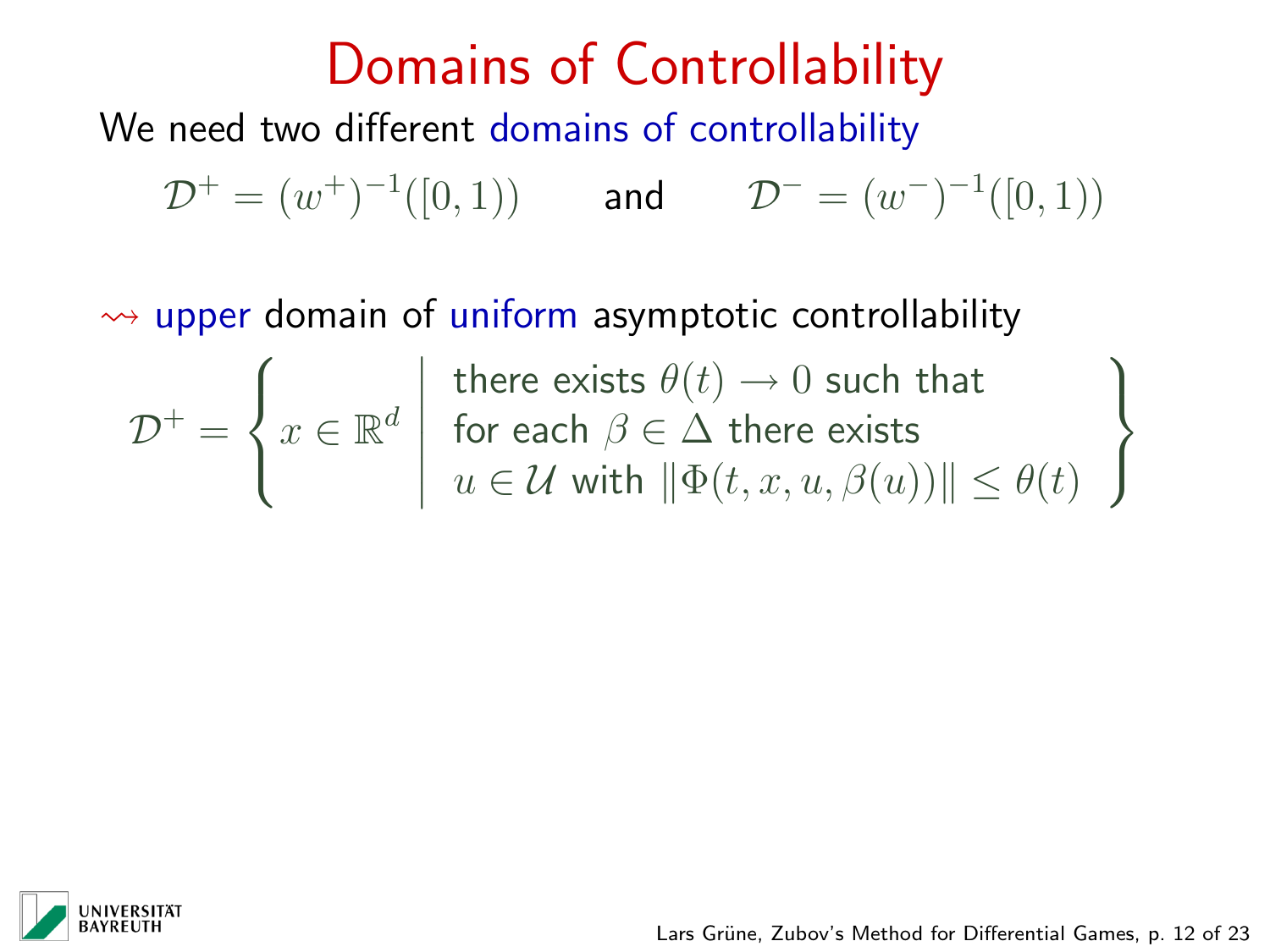$\rightarrow$  upper domain of uniform asymptotic controllability

$$
\mathcal{D}^+ = \left\{ x \in \mathbb{R}^d \mid \text{there exists } \theta(t) \to 0 \text{ such that } \atop u \in \mathcal{U} \text{ with } ||\Phi(t, x, u, \beta(u))|| \le \theta(t) \right\}
$$

 $\rightarrow$  lower domain of uniform asymptotic controllability

$$
\mathcal{D}^{-} = \left\{ x \in \mathbb{R}^d \; \middle| \; \begin{array}{l} \text{there exists } \theta(t) \to 0 \text{ and } \alpha \in \Gamma \\ \text{such that for each } v \in \mathcal{V} \text{ the inequality} \\ \|\Phi(t, x, \alpha(v), v)\| \le \theta(t) \text{ holds} \end{array} \right\}
$$

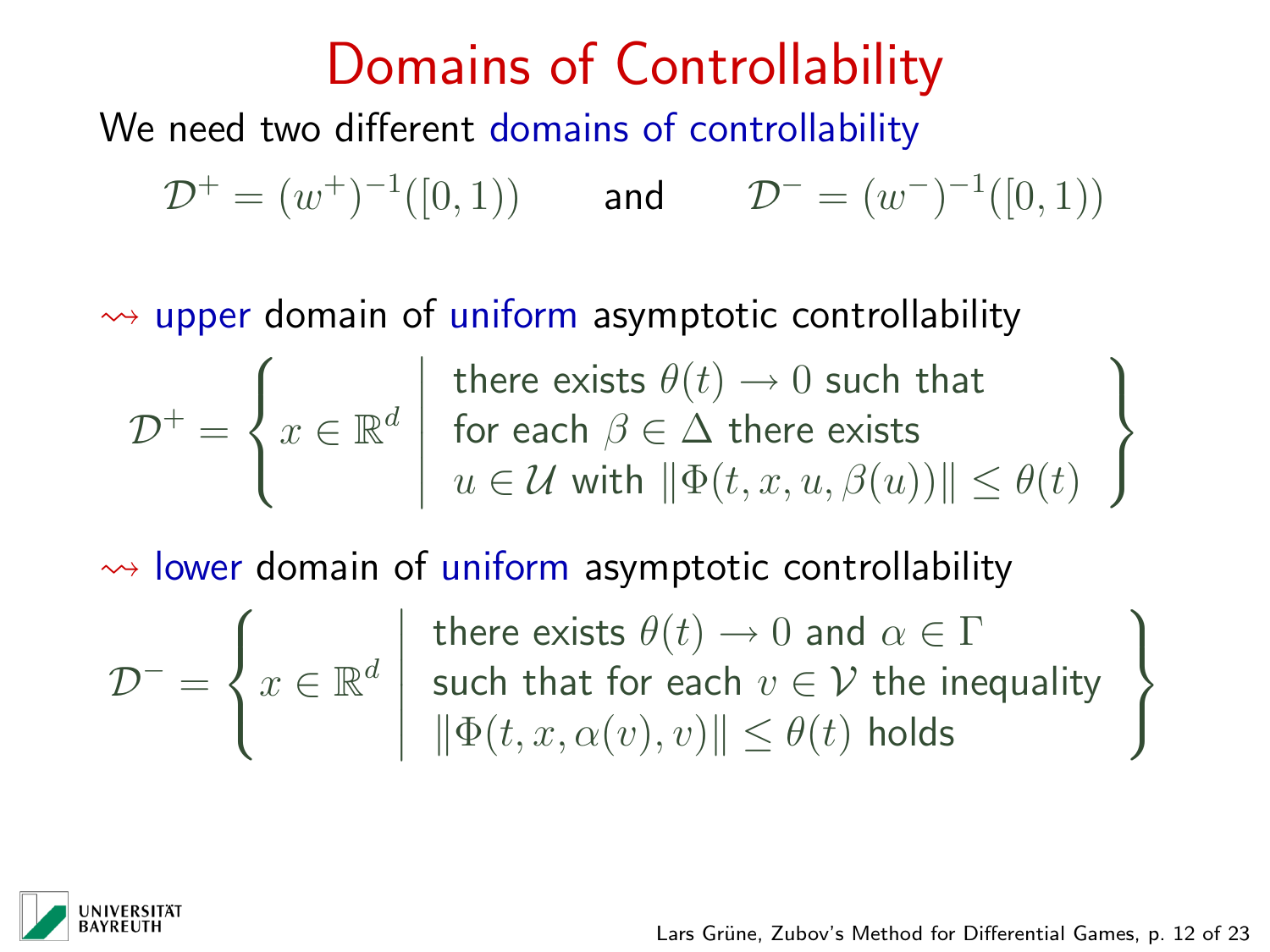$\rightarrow$  upper domain of uniform asymptotic controllability

$$
\mathcal{D}^+ = \left\{ x \in \mathbb{R}^d \mid \text{there exists } \theta(t) \to 0 \text{ such that } \atop u \in \mathcal{U} \text{ with } ||\Phi(t, x, u, \beta(u))|| \le \theta(t) \right\}
$$

 $\rightarrow$  lower domain of uniform asymptotic controllability

$$
\mathcal{D}^{-} = \left\{ x \in \mathbb{R}^d \: \left| \begin{array}{c} \text{there exists } \theta(t) \to 0 \text{ and } \alpha \in \Gamma \\ \text{such that for each } v \in \mathcal{V} \text{ the inequality} \\ \|\Phi(t, x, \alpha(v), v)\| \le \theta(t) \text{ holds} \end{array} \right.
$$

Local exponential controllability is defined analogously with  $\theta(t) = ce^{-\sigma t}||x||$ 

Lars Grüne, Zubov's Method for Differential Games, p. 12 of 23

 $\mathcal{L}$  $\mathcal{L}$ 

 $\int$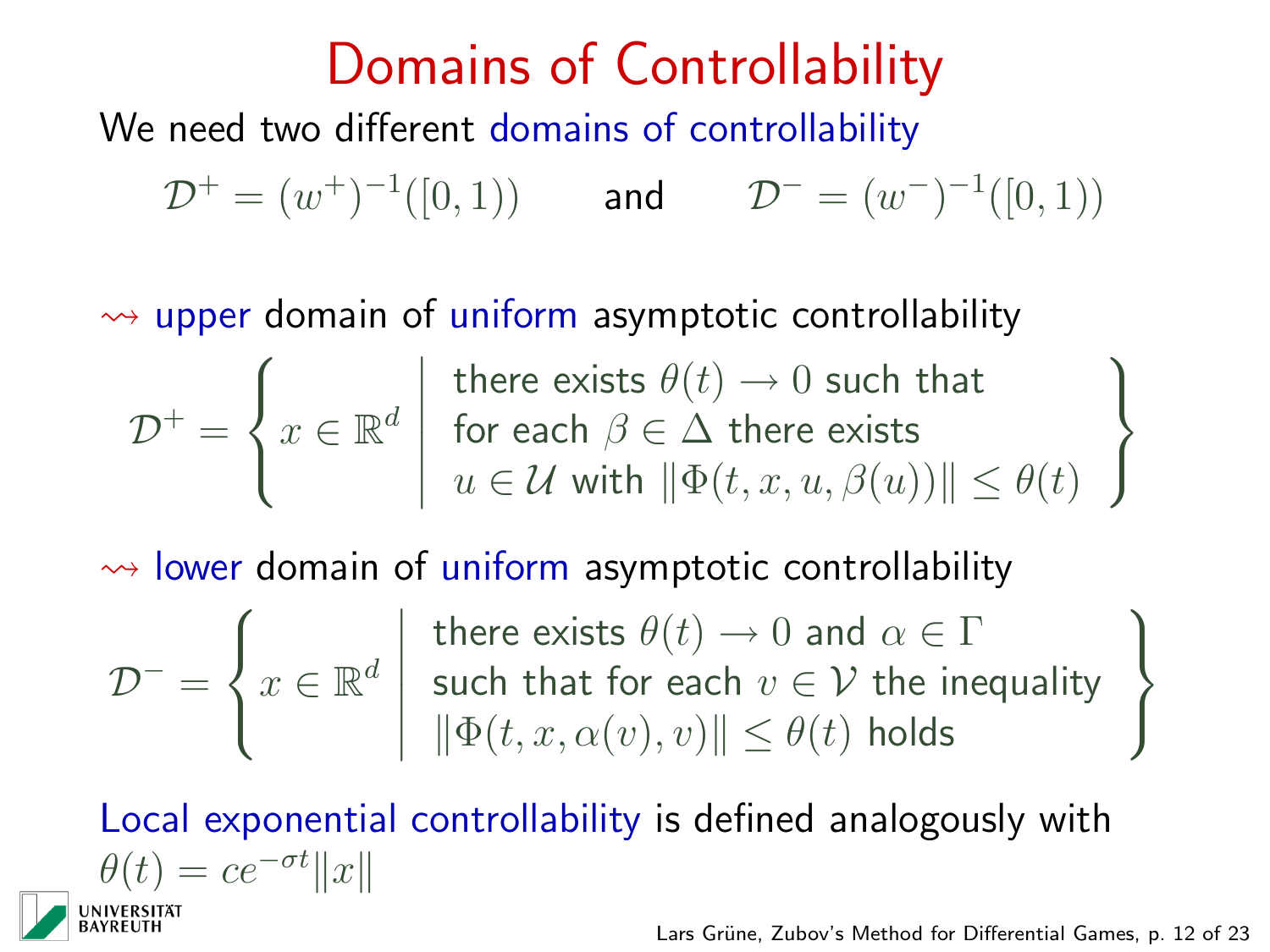$\rightarrow$  upper domain of uniform asymptotic controllability

$$
\mathcal{D}^+ = \left\{ x \in \mathbb{R}^d \mid \text{there exists } \theta(t) \to 0 \text{ such that } \atop u \in \mathcal{U} \text{ with } ||\Phi(t, x, u, \beta(u))|| \le \theta(t) \right\}
$$

 $\rightarrow$  lower domain of uniform asymptotic controllability

$$
\mathcal{D}^- = \left\{ x \in \mathbb{R}^d \; \middle| \; \mathcal{D}^- = \left\{ x \in \mathbb{R}^d \; \middle| \; \mathcal{D}^- = \left\{ x \in \mathbb{R}^d \; \middle| \; \mathcal{D}^- = \left\{ x \in \mathbb{R}^d \; \middle| \; \mathcal{D}^- = \left\{ x \in \mathbb{R}^d \; \middle| \; \mathcal{D}^- = \left\{ x \in \mathbb{R}^d \; \middle| \; \mathcal{D}^- = \left\{ x \in \mathbb{R}^d \; \middle| \; \mathcal{D}^- = \left\{ x \in \mathbb{R}^d \; \middle| \; \mathcal{D}^- = \left\{ x \in \mathbb{R}^d \; \middle| \; \mathcal{D}^- = \left\{ x \in \mathbb{R}^d \; \middle| \; \mathcal{D}^- = \left\{ x \in \mathbb{R}^d \; \middle| \; \mathcal{D}^- = \left\{ x \in \mathbb{R}^d \; \middle| \; \mathcal{D}^- = \left\{ x \in \mathbb{R}^d \; \middle| \; \mathcal{D}^- = \left\{ x \in \mathbb{R}^d \; \middle| \; \mathcal{D}^- = \left\{ x \in \mathbb{R}^d \; \middle| \; \mathcal{D}^- = \left\{ x \in \mathbb{R}^d \; \middle| \; \mathcal{D}^- = \left\{ x \in \mathbb{R}^d \; \middle| \; \mathcal{D}^- = \left\{ x \in \mathbb{R}^d \; \middle| \; \mathcal{D}^- = \left\{ x \in \mathbb{R}^d \; \middle| \; \mathcal{D}^- = \left\{ x \in \mathbb{R}^d \; \middle| \; \mathcal{D}^- = \left\{ x \in \mathbb{R}^d \; \middle| \; \mathcal{D}^- = \left\{ x \in \mathbb{R}^d \; \middle| \; \mathcal{D}^- = \left\{ x \in \mathbb{R}^d \; \middle| \; \mathcal{D}^- = \left\{ x \in \mathbb{R}^d \; \middle| \; \mathcal{D}^- = \left\{ x \in \mathbb{R}^d \; \middle| \; \mathcal{D}^- = \left
$$

there exists 
$$
\theta(t) \to 0
$$
 and  $\alpha \in \Gamma$   
such that for each  $v \in \mathcal{V}$  the inequality  
 $\|\Phi(t, x, \alpha(v), v)\| \leq \theta(t)$  holds

Local exponential controllability is defined analogously with  $\theta(t) = ce^{-\sigma t} ||x||$  (can be generalized to uniform convergence)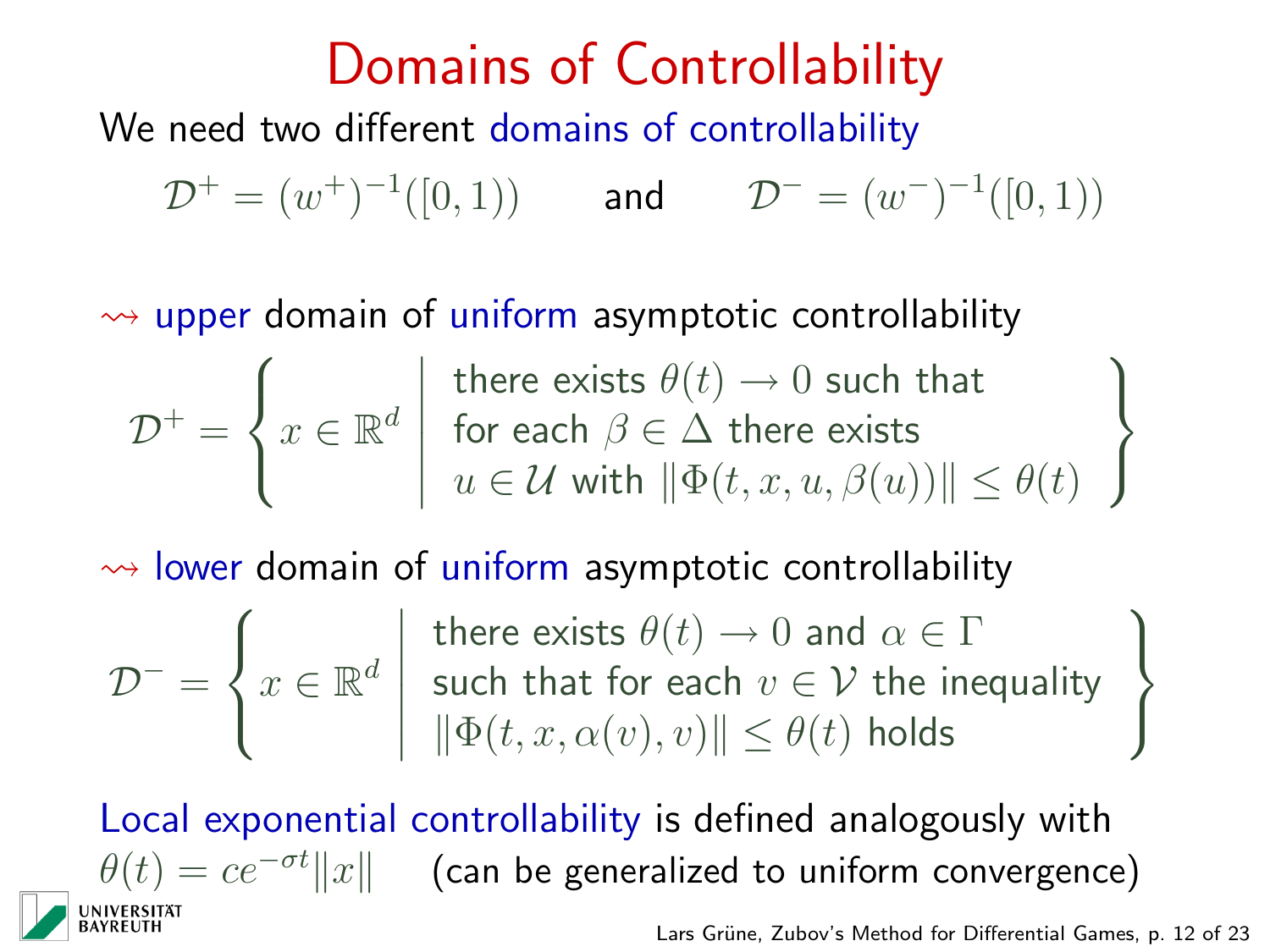Can the upper and lower domain be different?

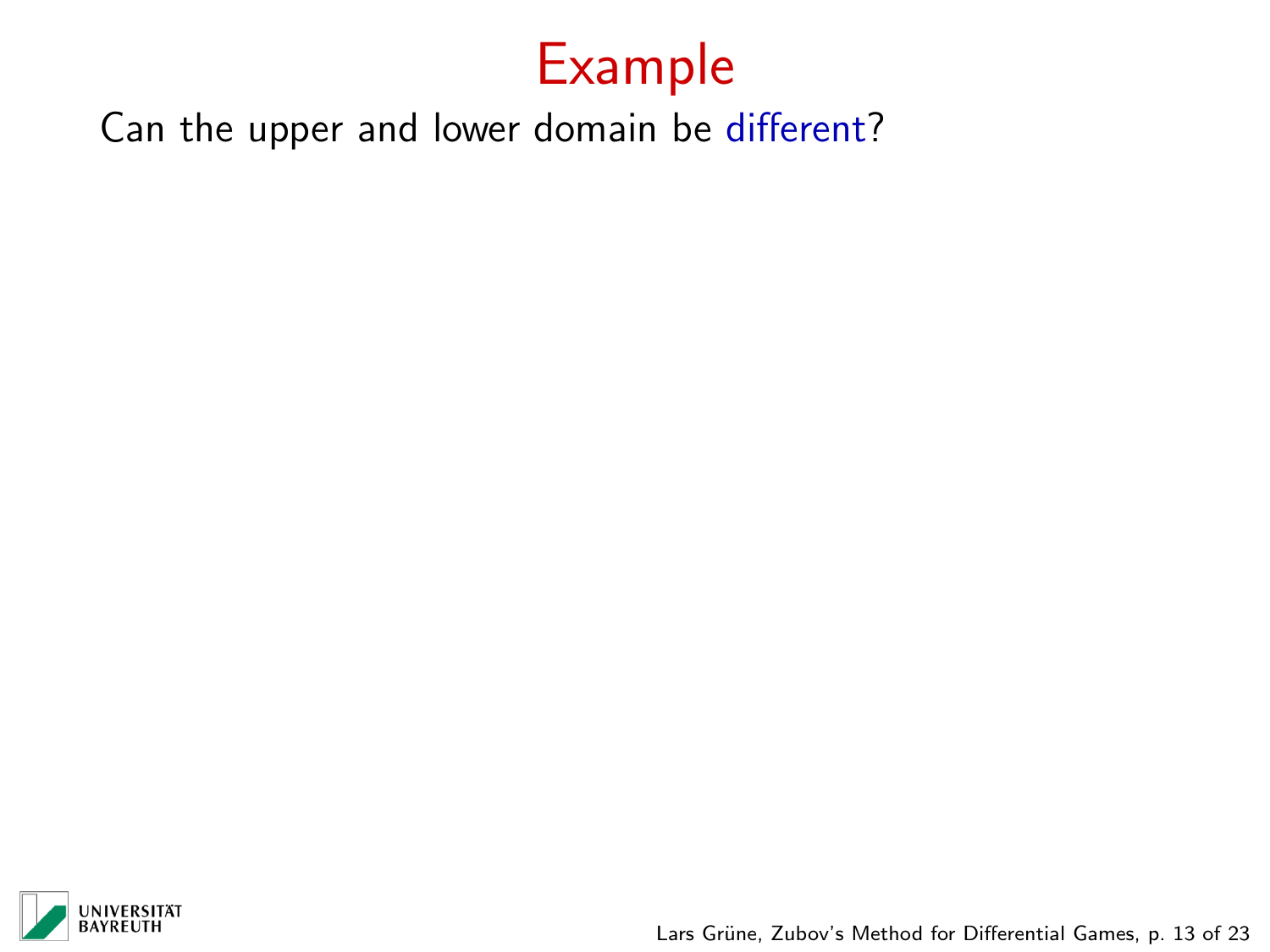Can the upper and lower domain be different?

$$
\dot{x}(t) = -x(t) + u(t)v(t)x(t)^3, \quad x(t) \in \mathbb{R}
$$

 $x(t) \in \mathbb{R}, \quad u(t) \in U = \{-1, 1\}, \quad v(t) \in V = \{-1, 1\}$ 

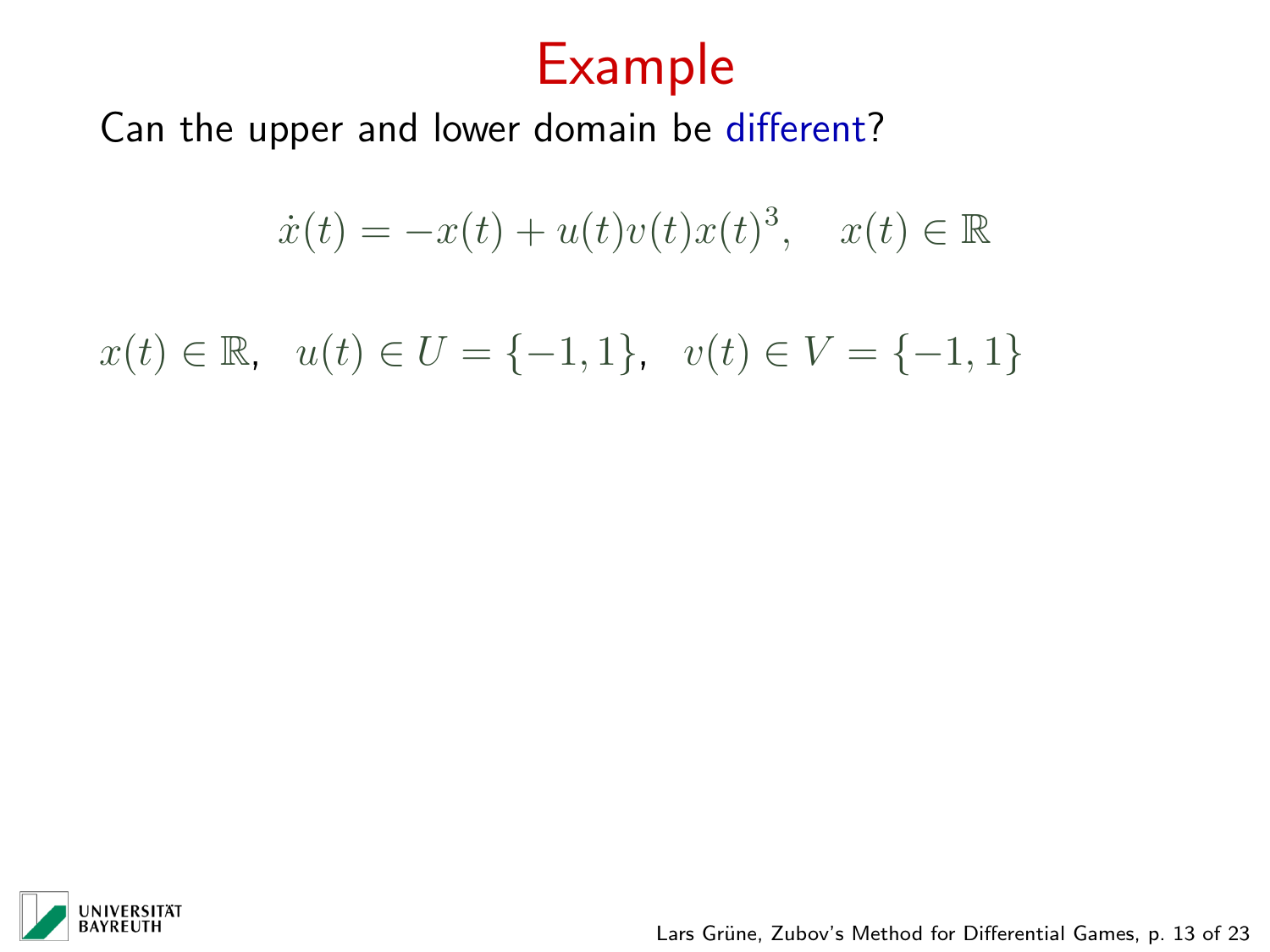Can the upper and lower domain be different?

$$
\dot{x}(t) = -x(t) + u(t)v(t)x(t)^3, \quad x(t) \in \mathbb{R}
$$

$$
x(t) \in \mathbb{R}, \quad u(t) \in U = \{-1, 1\}, \quad v(t) \in V = \{-1, 1\}
$$

upper domain: perturbation chooses strategy  $\beta$ 

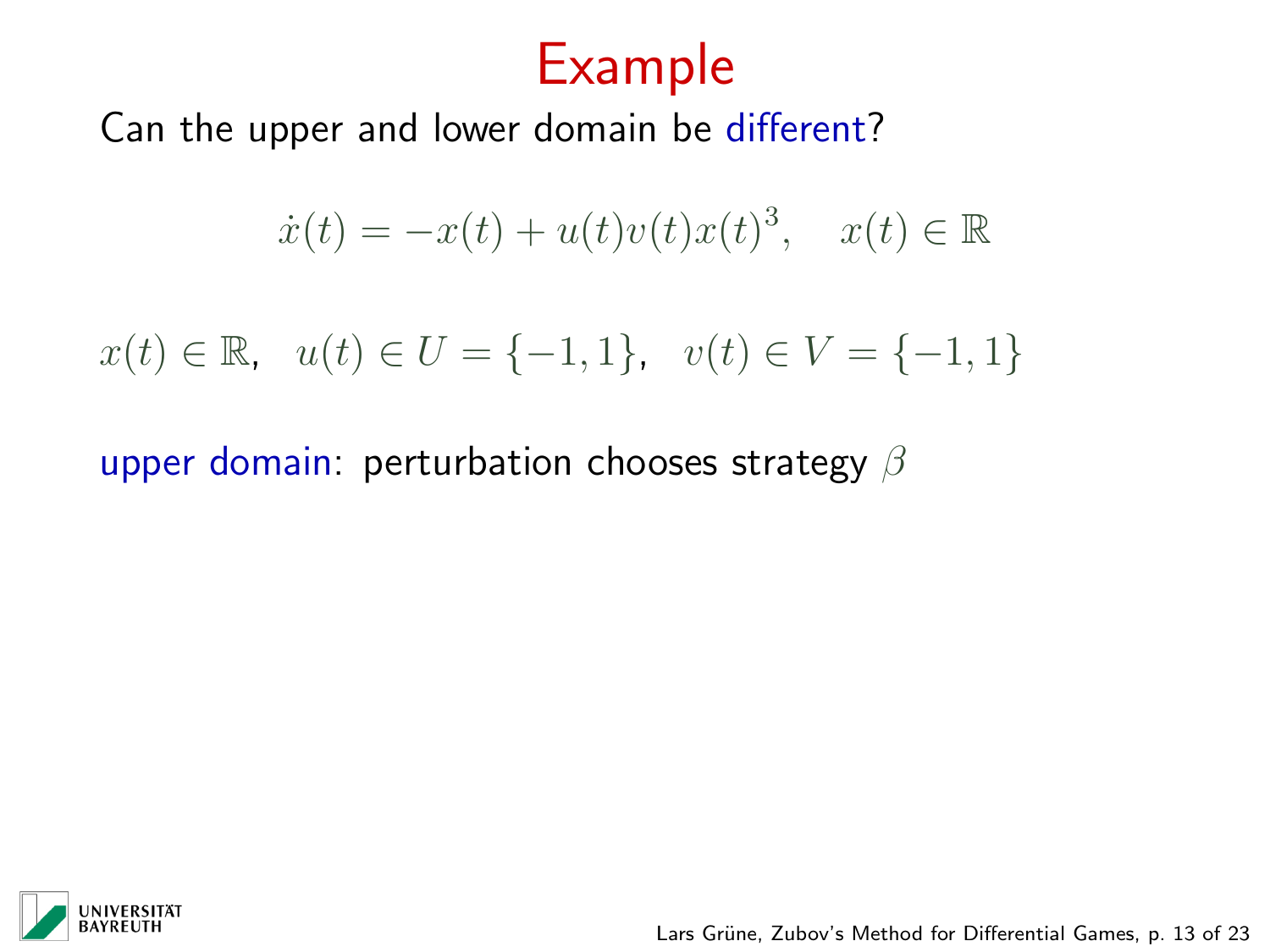Can the upper and lower domain be different?

$$
\dot{x}(t) = -x(t) + u(t)v(t)x(t)^3, \quad x(t) \in \mathbb{R}
$$

$$
x(t) \in \mathbb{R}, \quad u(t) \in U = \{-1, 1\}, \quad v(t) \in V = \{-1, 1\}
$$

upper domain: perturbation chooses strategy  $\beta$ set  $\beta(u)(t) := u(t)$ 

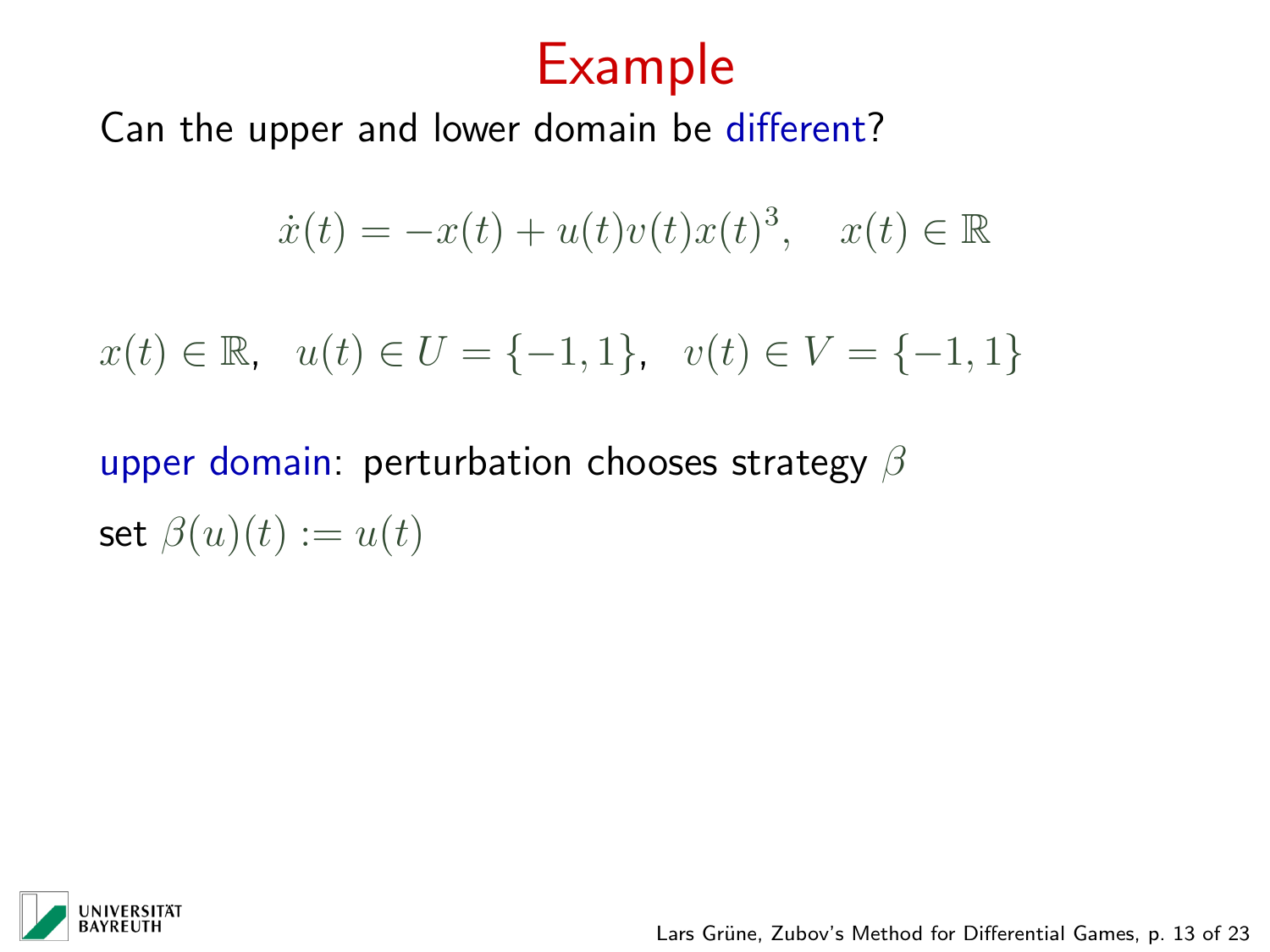Can the upper and lower domain be different?

$$
\dot{x}(t) = -x(t) + u(t)v(t)x(t)^3, \quad x(t) \in \mathbb{R}
$$

$$
x(t) \in \mathbb{R}, \quad u(t) \in U = \{-1, 1\}, \quad v(t) \in V = \{-1, 1\}
$$

upper domain: perturbation chooses strategy  $\beta$ set  $\beta(u)(t) := u(t)$  $\Rightarrow \dot{x}(t) = -x(t) + x(t)^3$  for all  $u \in \mathcal{U} \rightarrow \mathcal{D}^+ = (-1, 1)$ 

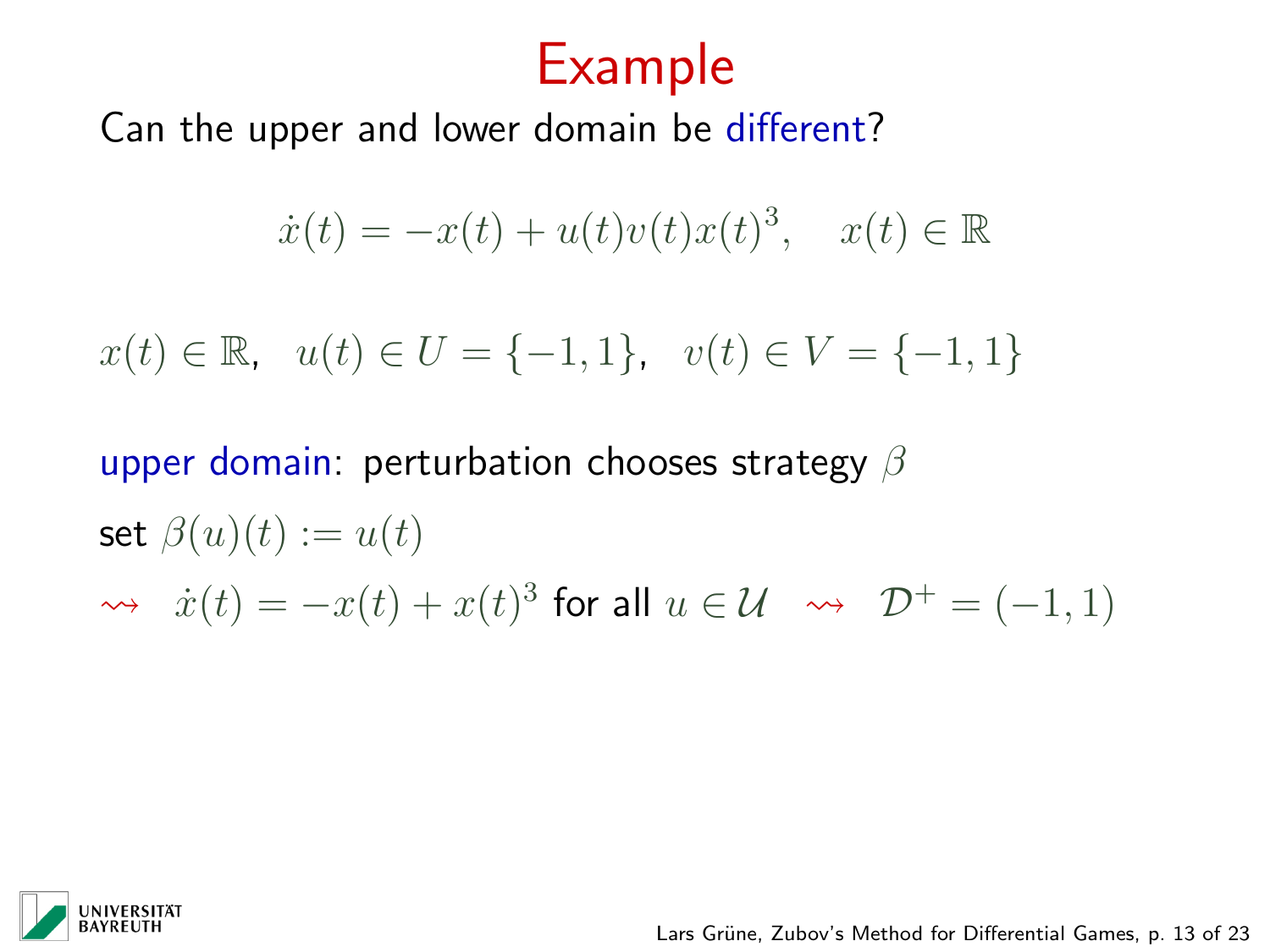Can the upper and lower domain be different?

$$
\dot{x}(t) = -x(t) + u(t)v(t)x(t)^3, \quad x(t) \in \mathbb{R}
$$

$$
x(t) \in \mathbb{R}, \quad u(t) \in U = \{-1, 1\}, \quad v(t) \in V = \{-1, 1\}
$$

upper domain: perturbation chooses strategy  $\beta$ set  $\beta(u)(t) := u(t)$  $\Rightarrow \dot{x}(t) = -x(t) + x(t)^3$  for all  $u \in \mathcal{U} \rightarrow \mathcal{D}^+ = (-1, 1)$ 

lower domain: control chooses strategy  $\alpha$ 

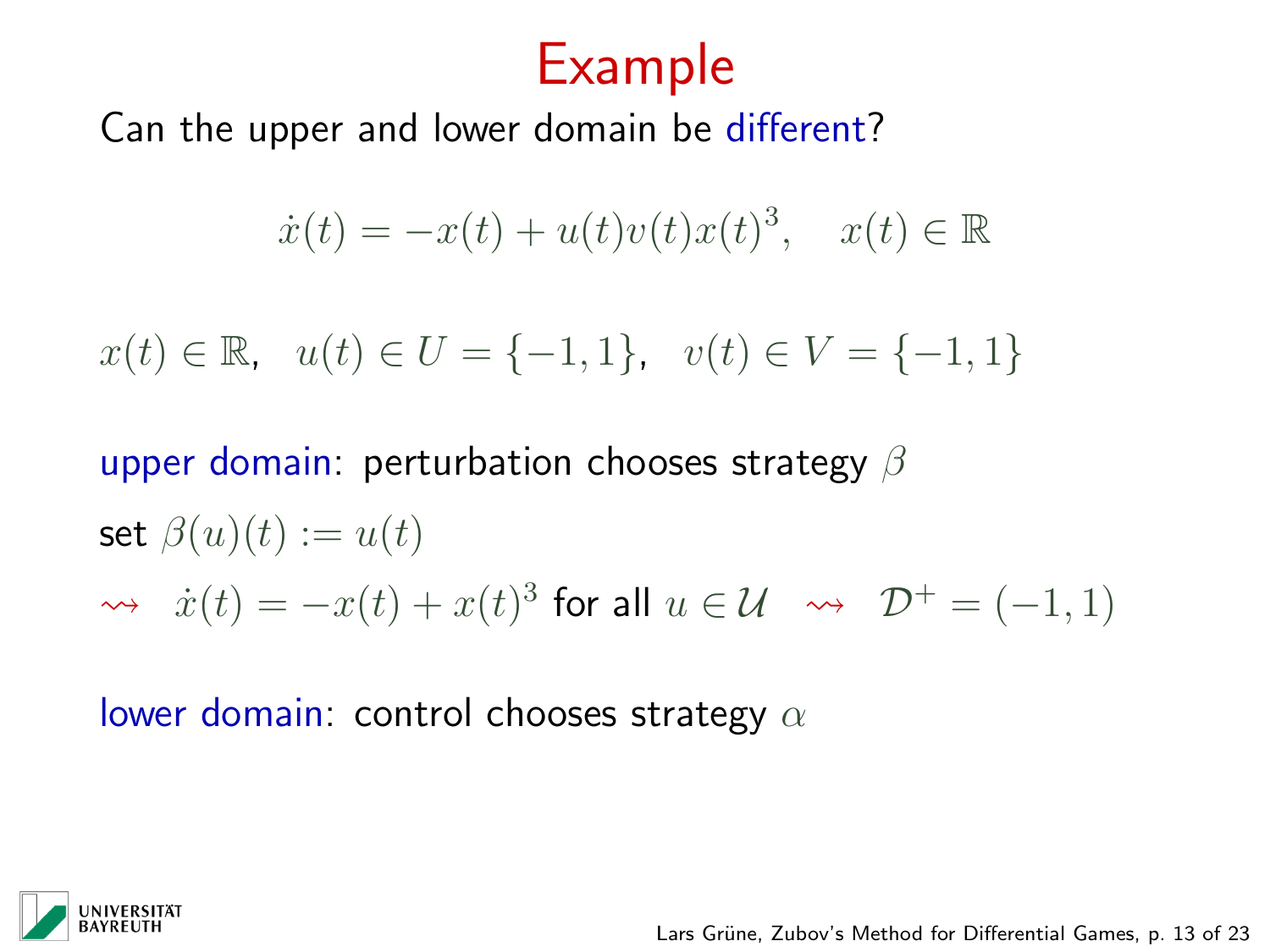Can the upper and lower domain be different?

$$
\dot{x}(t) = -x(t) + u(t)v(t)x(t)^3, \quad x(t) \in \mathbb{R}
$$

$$
x(t) \in \mathbb{R}, \quad u(t) \in U = \{-1, 1\}, \quad v(t) \in V = \{-1, 1\}
$$

upper domain: perturbation chooses strategy  $\beta$ set  $\beta(u)(t) := u(t)$  $\Rightarrow \dot{x}(t) = -x(t) + x(t)^3$  for all  $u \in \mathcal{U} \rightarrow \mathcal{D}^+ = (-1, 1)$ 

lower domain: control chooses strategy  $\alpha$ 

set  $\alpha(v)(t) := -v(t)$ 

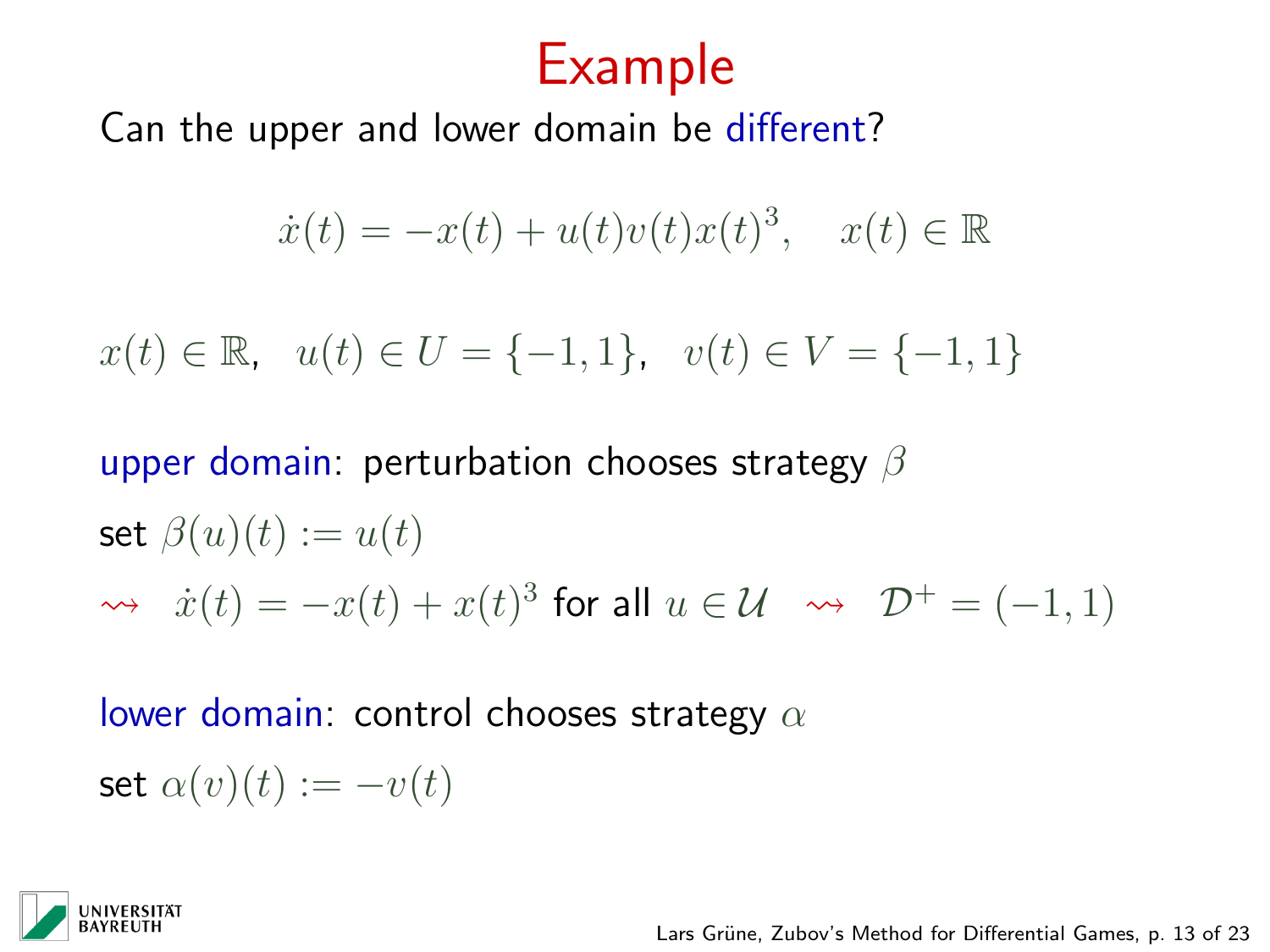Can the upper and lower domain be different?

$$
\dot{x}(t) = -x(t) + u(t)v(t)x(t)^3, \quad x(t) \in \mathbb{R}
$$

$$
x(t) \in \mathbb{R}, \quad u(t) \in U = \{-1, 1\}, \quad v(t) \in V = \{-1, 1\}
$$

upper domain: perturbation chooses strategy  $\beta$ set  $\beta(u)(t) := u(t)$  $\Rightarrow \dot{x}(t) = -x(t) + x(t)^3$  for all  $u \in \mathcal{U} \rightarrow \mathcal{D}^+ = (-1, 1)$ 

lower domain: control chooses strategy  $\alpha$ 

$$
\begin{aligned}\n\text{set } \alpha(v)(t) &:= -v(t) \\
\rightsquigarrow \quad & \dot{x}(t) = -x(t) - x(t)^3 \text{ for all } v \in \mathcal{V} \quad \rightsquigarrow \quad \mathcal{D}^- = (-\infty, \infty) \\
&\text{INIVERSITAT}\n\end{aligned}
$$
\nLars Grüne, Zubov's Method for Differential Games, p. 13 of 23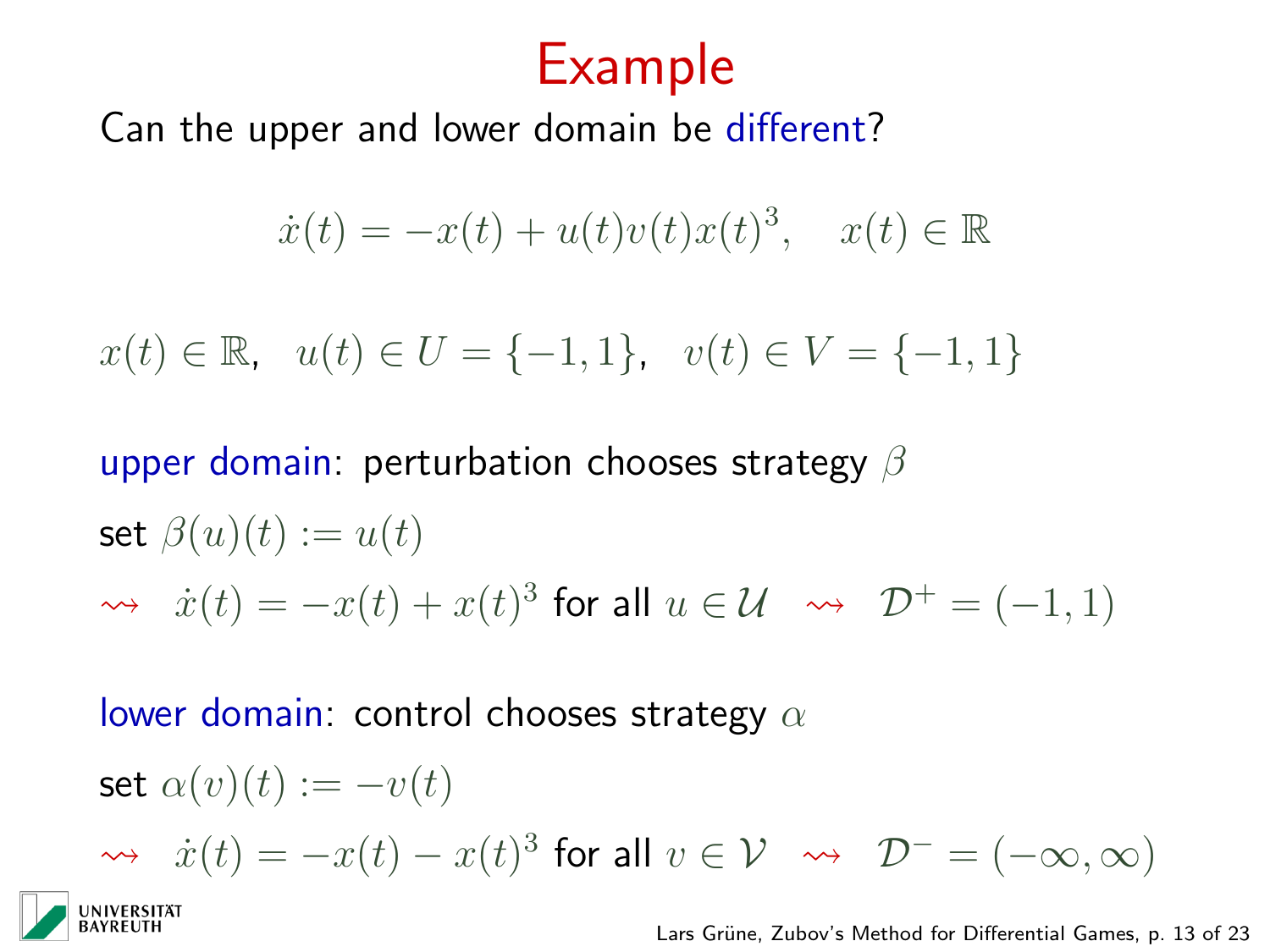# Formal Derivation of Zubov's Equation

$$
w^{+}(x) := \sup_{\beta \in \Delta} \inf_{u \in \mathcal{U}} \left\{ 1 - e^{-\int_{0}^{\infty} h(\Phi(t, x, u, v), u(t), v(t)) dt} \right\}
$$

satisfies for all  $T > 0$  the optimality principle

$$
w^+(x) = \sup_{\beta \in \Delta} \inf_{u \in \mathcal{U}} \left\{ 1 - e^{-\int_0^T h(\Phi(t,x,u,v),u(t),v(t))dt} [1 - w^+(\Phi(T,x,u,v))] \right\}
$$

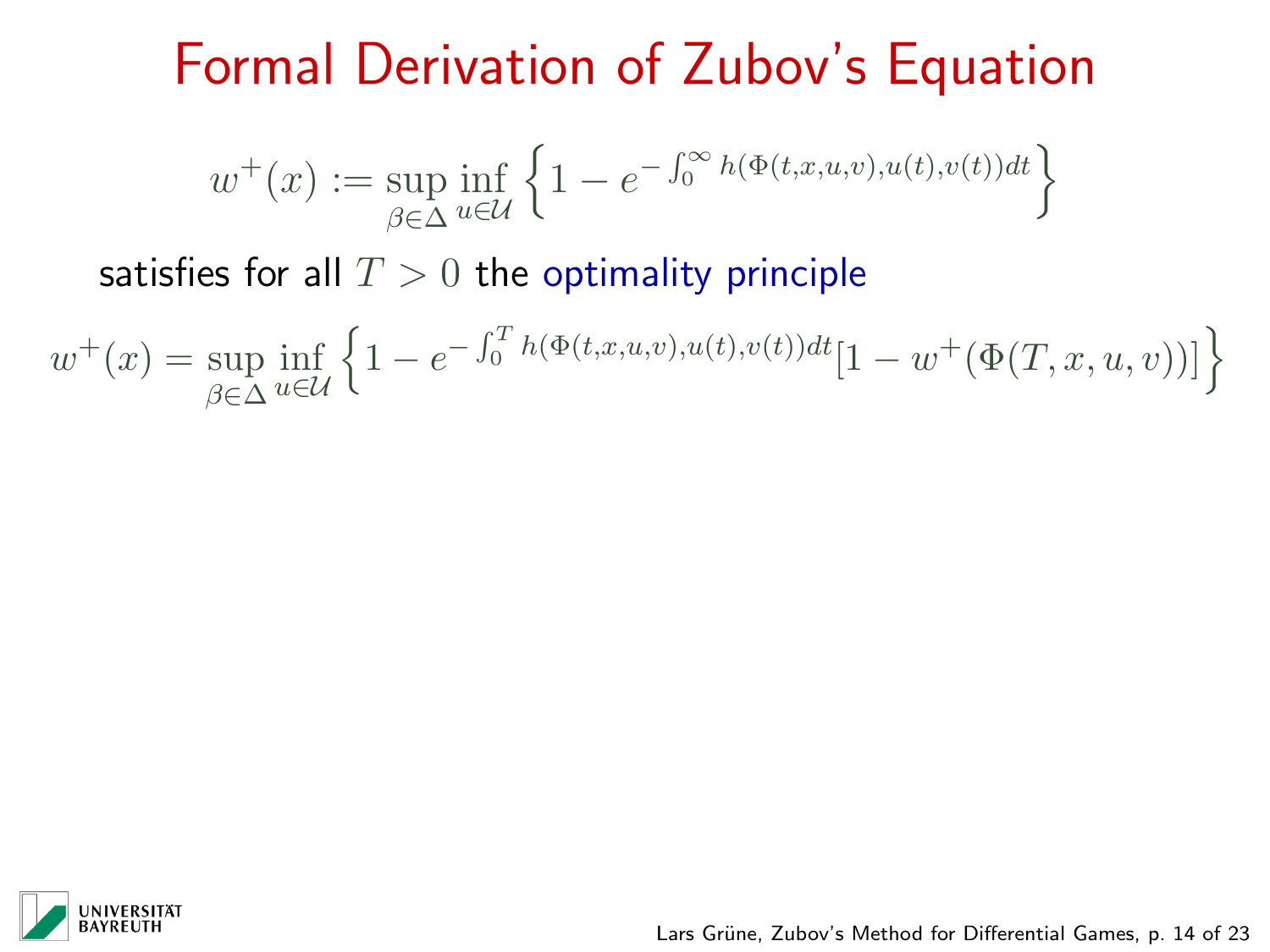# Formal Derivation of Zubov's Equation

$$
w^+(x) := \sup_{\beta \in \Delta} \inf_{u \in \mathcal{U}} \left\{ 1 - e^{-\int_0^\infty h(\Phi(t, x, u, v), u(t), v(t)) dt} \right\}
$$

satisfies for all  $T > 0$  the optimality principle

$$
w^+(x) = \sup_{\beta \in \Delta} \inf_{u \in \mathcal{U}} \left\{ 1 - e^{-\int_0^T h(\Phi(t, x, u, v), u(t), v(t)) dt} [1 - w^+(\Phi(T, x, u, v))] \right\}
$$

Division by  $-T$  and passing to the limit for  $T \to 0$  yields the Hamilton–Jacobi–Isaacs equation

$$
H^+(x, w^+(x), Dw^+(x)) = 0
$$

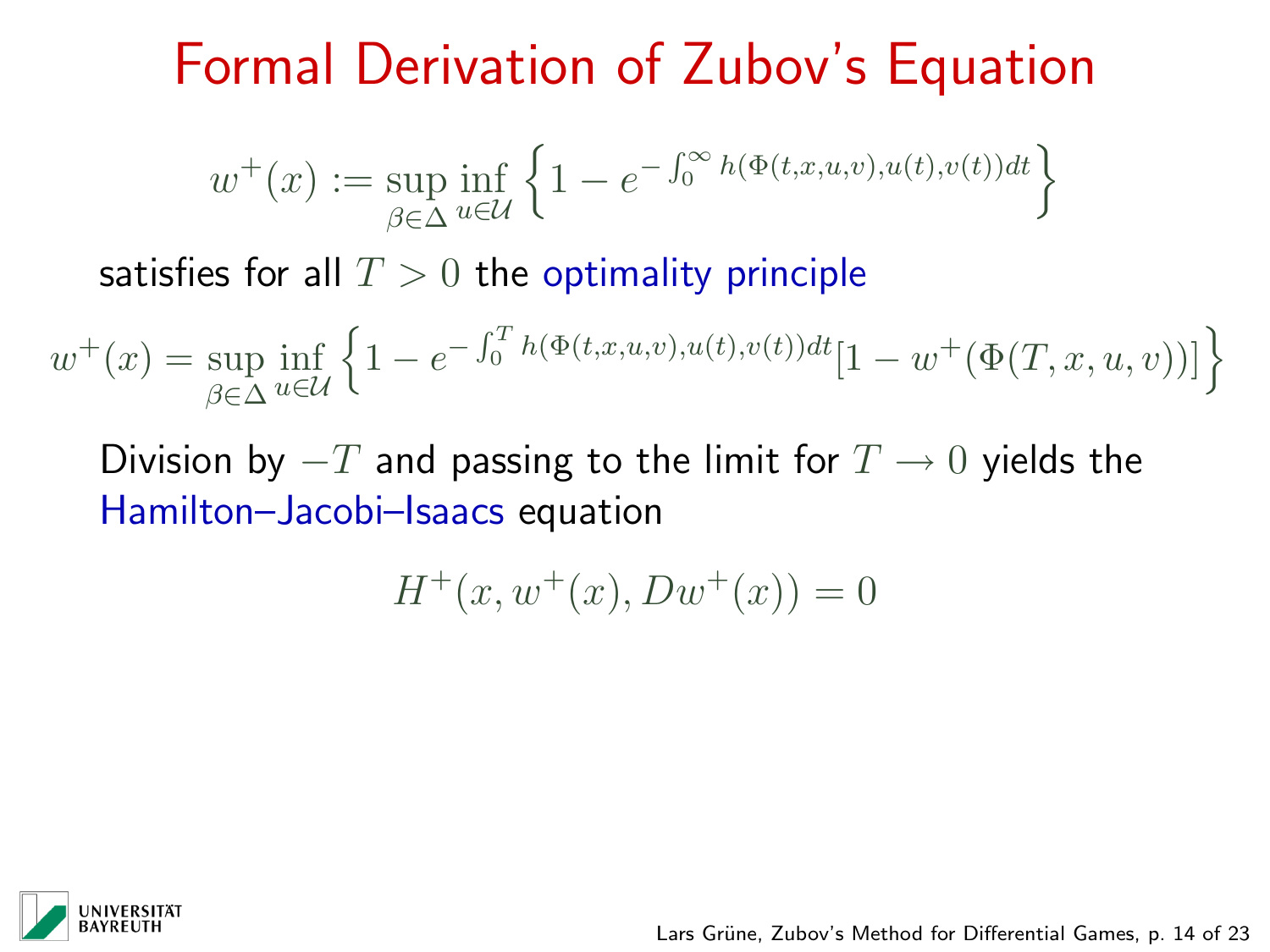# Formal Derivation of Zubov's Equation

$$
w^{+}(x) := \sup_{\beta \in \Delta} \inf_{u \in \mathcal{U}} \left\{ 1 - e^{-\int_{0}^{\infty} h(\Phi(t, x, u, v), u(t), v(t)) dt} \right\}
$$

satisfies for all  $T > 0$  the optimality principle

$$
w^+(x) = \sup_{\beta \in \Delta} \inf_{u \in \mathcal{U}} \left\{ 1 - e^{-\int_0^T h(\Phi(t,x,u,v),u(t),v(t))dt} [1 - w^+(\Phi(T,x,u,v))] \right\}
$$

Division by  $-T$  and passing to the limit for  $T \to 0$  yields the Hamilton–Jacobi–Isaacs equation

$$
H^+(x, w^+(x), Dw^+(x)) = 0
$$

with Hamiltonian

$$
H^+(x, w, p) = \sup_{u \in U} \inf_{v \in V} \{-p \cdot f(x, u, v) - h(x, u, v)(1 - w)\}
$$

"generalized Zubov Equation"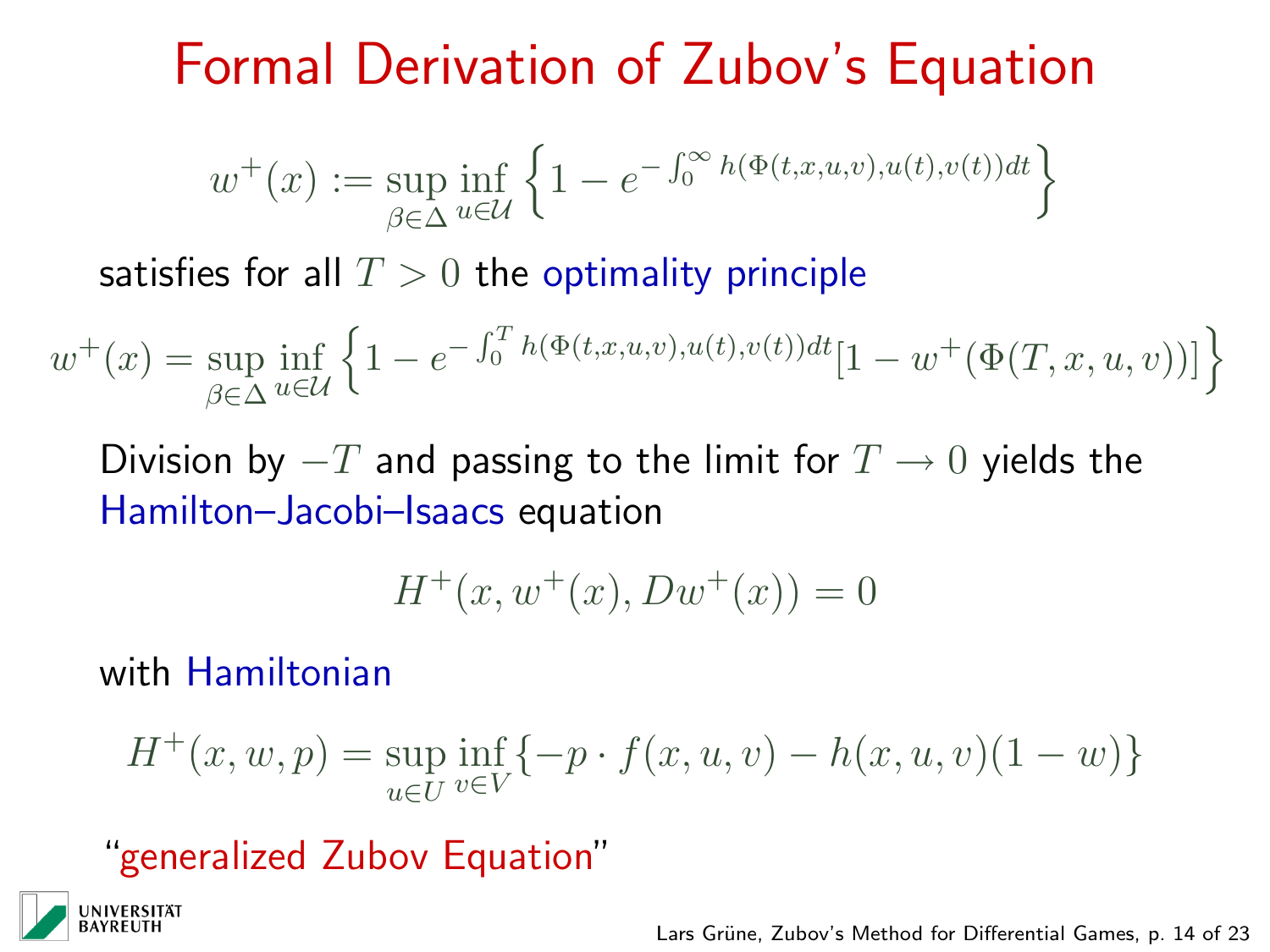Formal Derivation of Zubov's Equation  $w^+$  formally satisfies the generalized Zubov equation

$$
H^+(x, w^+(x), Dw^+(x)) = 0
$$

with Hamiltonian

$$
H^+(x, w, p) = \sup_{u \in U} \inf_{v \in V} \{-p \cdot f(x, u, v) - h(x, u, v)(1 - w)\}
$$

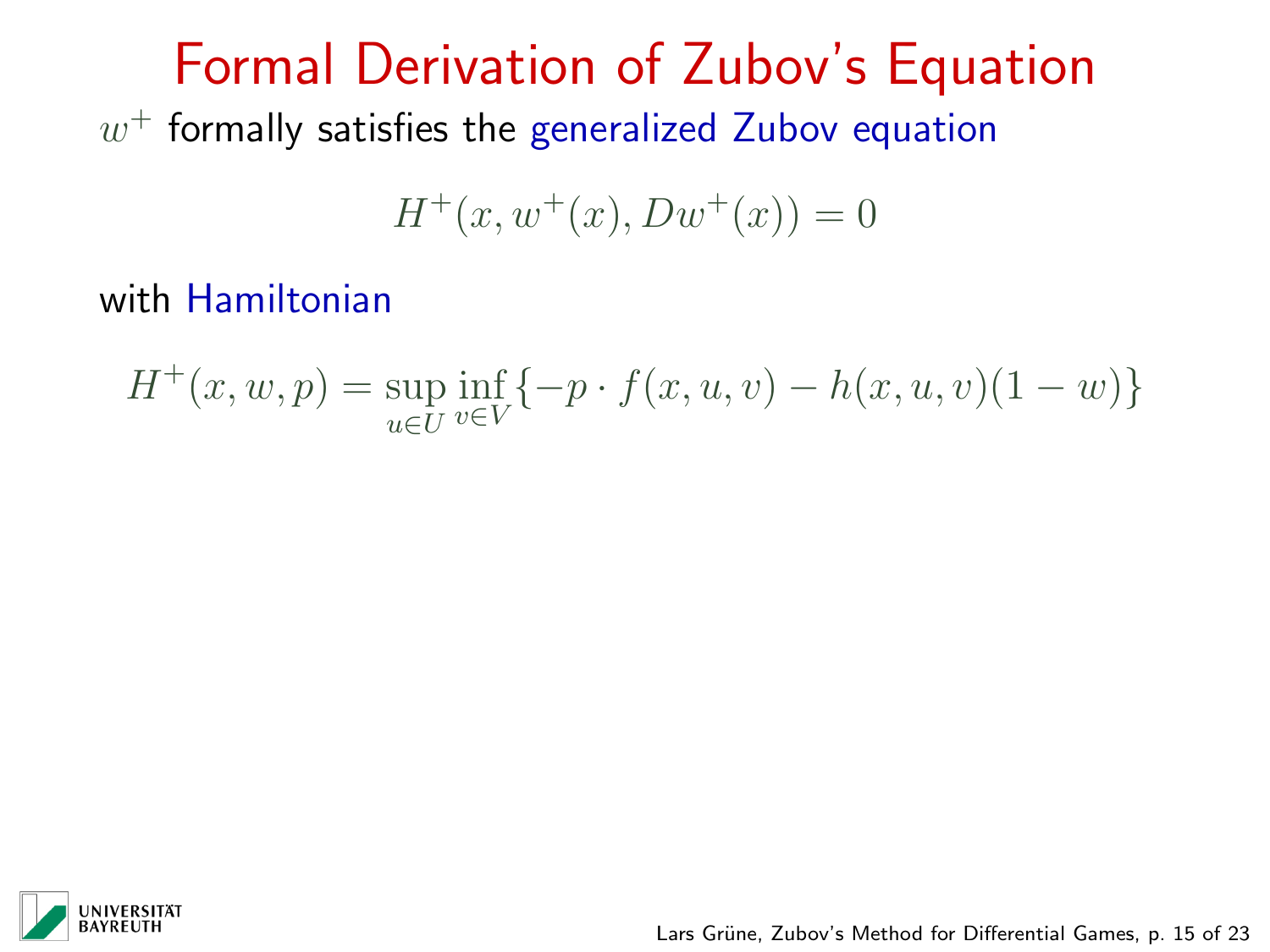Formal Derivation of Zubov's Equation  $w^+$  formally satisfies the generalized Zubov equation

$$
H^+(x, w^+(x), Dw^+(x)) = 0
$$

with Hamiltonian

$$
H^+(x, w, p) = \sup_{u \in U} \inf_{v \in V} \{-p \cdot f(x, u, v) - h(x, u, v)(1 - w)\}
$$

Likewise,  $w^-$  formally satisfies the generalized Zubov equation

$$
H^-(x, w^-(x), Dw^-(x)) = 0
$$

with Hamiltonian

$$
H^{-}(x, w, p) = \inf_{v \in V} \sup_{u \in U} \{-p \cdot f(x, u, v) - h(x, u, v)(1 - w)\}
$$

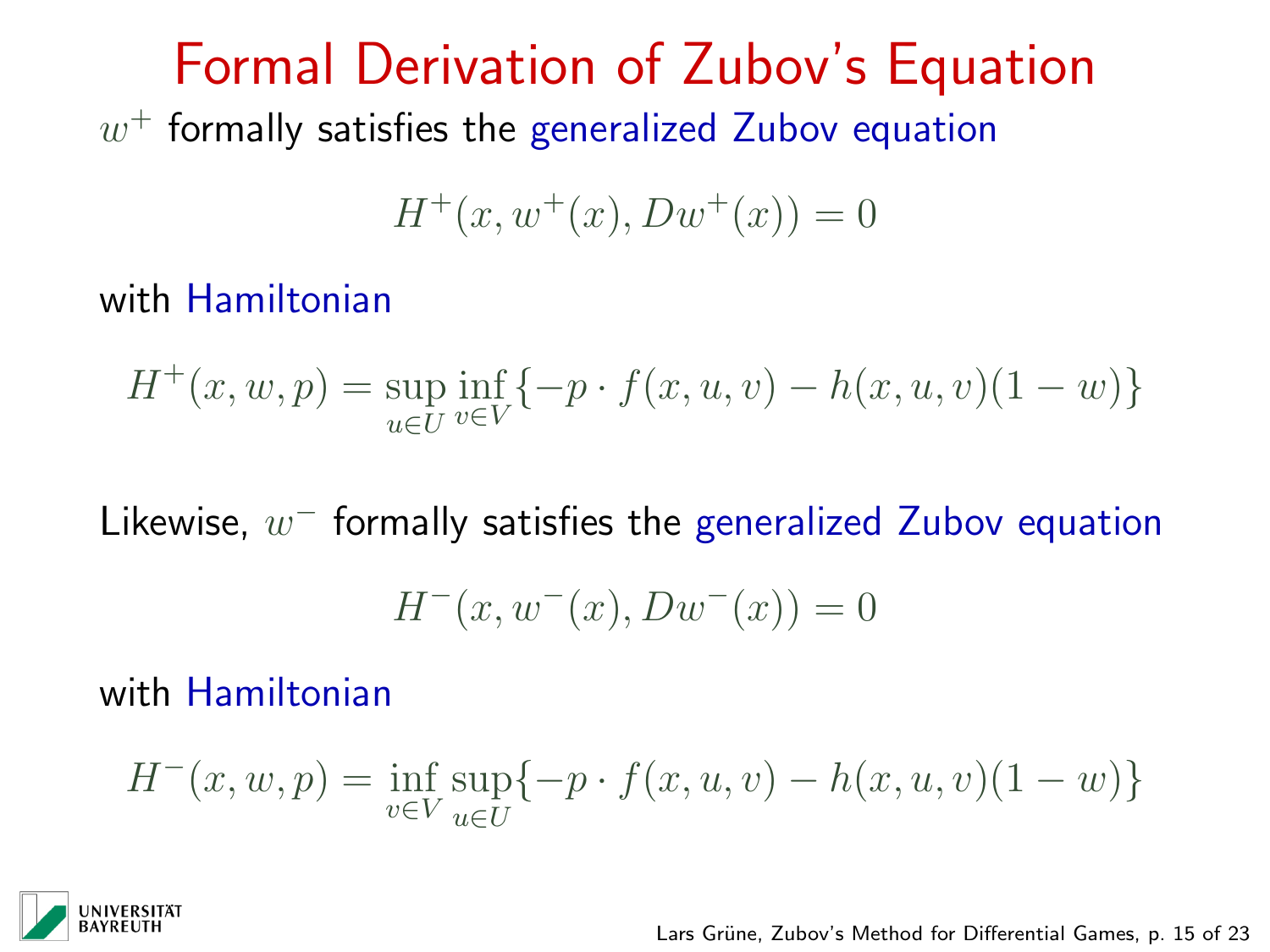# Nonsmooth Solution

Problem:  $w^+$  and  $w^-$  from the integral equations are typically nonsmooth

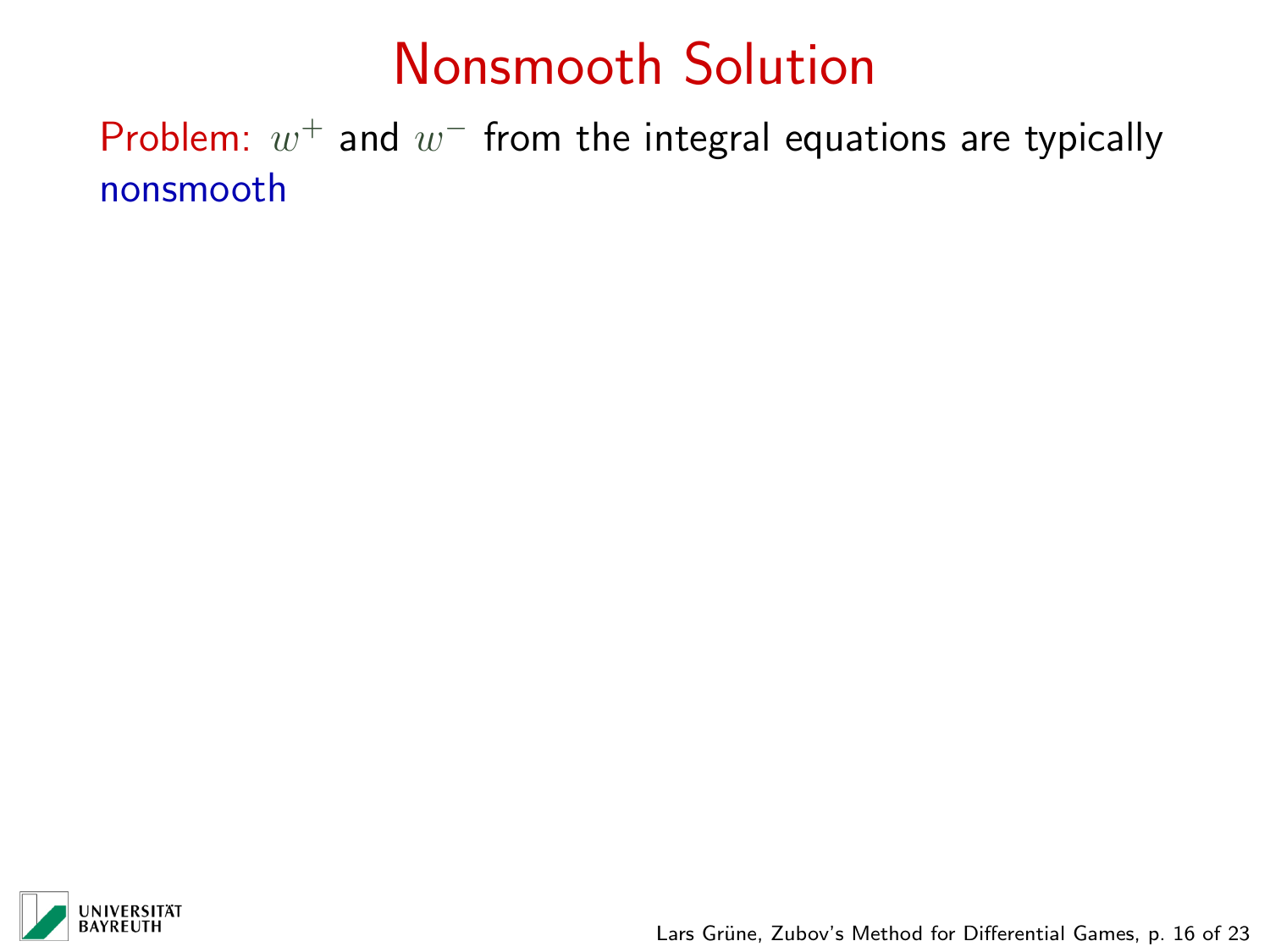### Nonsmooth Solution

Problem:  $w^+$  and  $w^-$  from the integral equations are typically nonsmooth

Example:  $w^+$  for  $\dot{x}(t) = -x(t) + u(t)v(t)x(t)^3$ , with  $U = V = \{-1, 1\}, \quad h(x, u, v) = x^2$ 





Lars Grüne, Zubov's Method for Differential Games, p. 16 of 23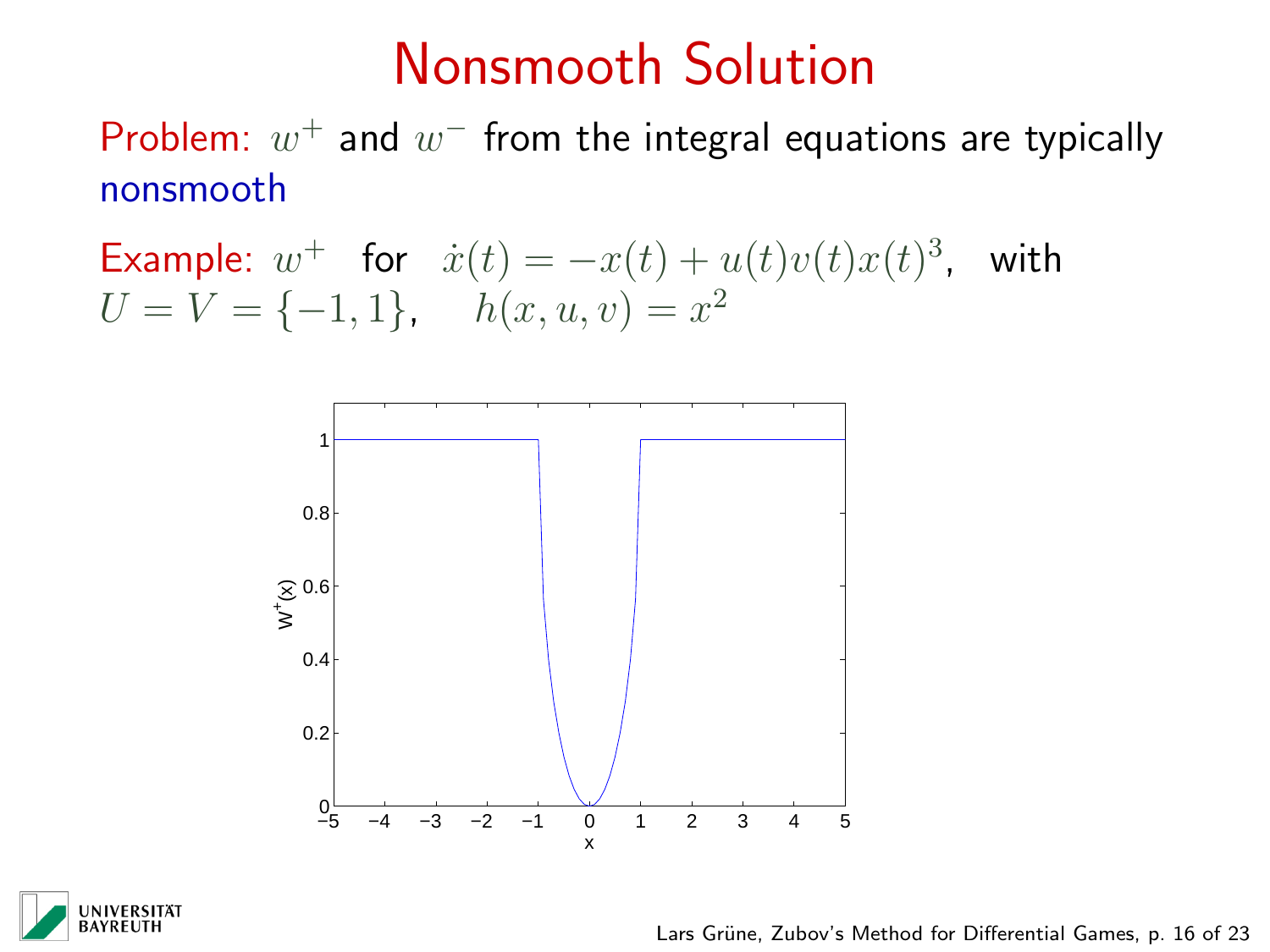### Nonsmooth Solution

Problem:  $w^+$  and  $w^-$  from the integral equations are typically nonsmooth

Example:  $w^+$  for  $\dot{x}(t) = -x(t) + u(t)v(t)x(t)^3$ , with  $U = V = \{-1, 1\}, \quad h(x, u, v) = x^2$ 





Lars Grüne, Zubov's Method for Differential Games, p. 16 of 23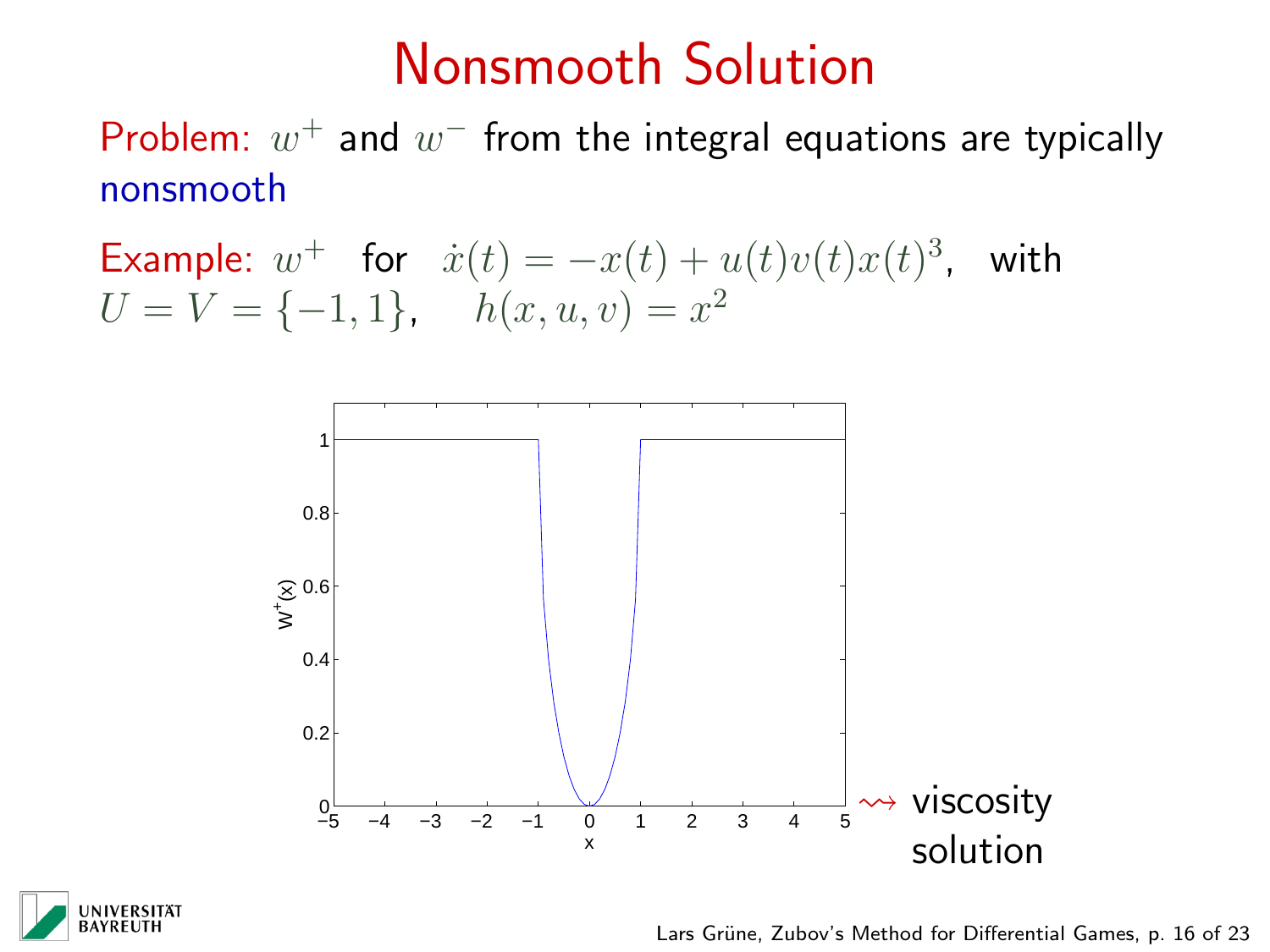#### Super– and subdifferential:



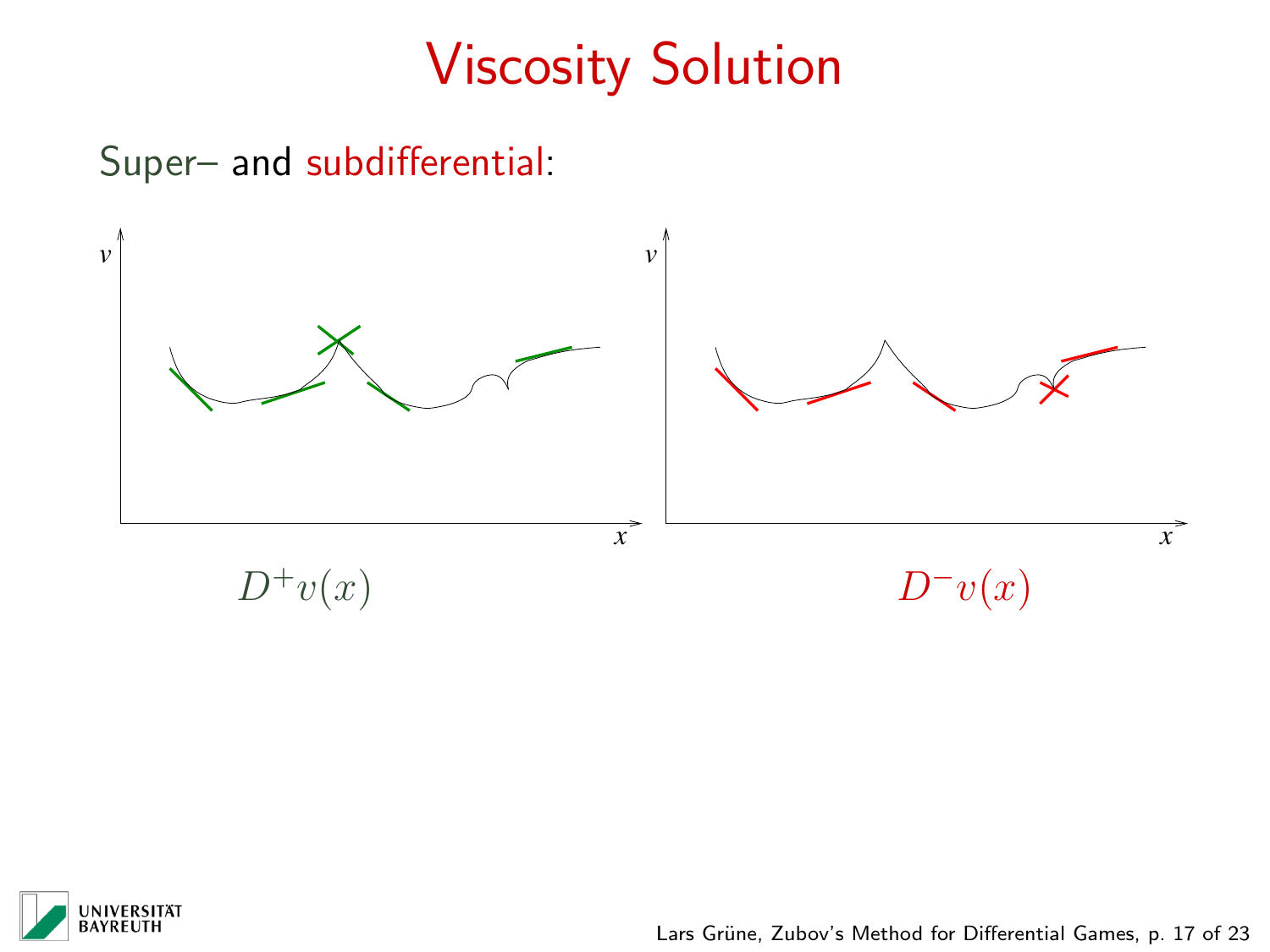#### Super– and subdifferential:



w viscosity supersolution:  $H(x, w(x), p) \ge 0$  for all  $p \in D^{-}w(x)$ 

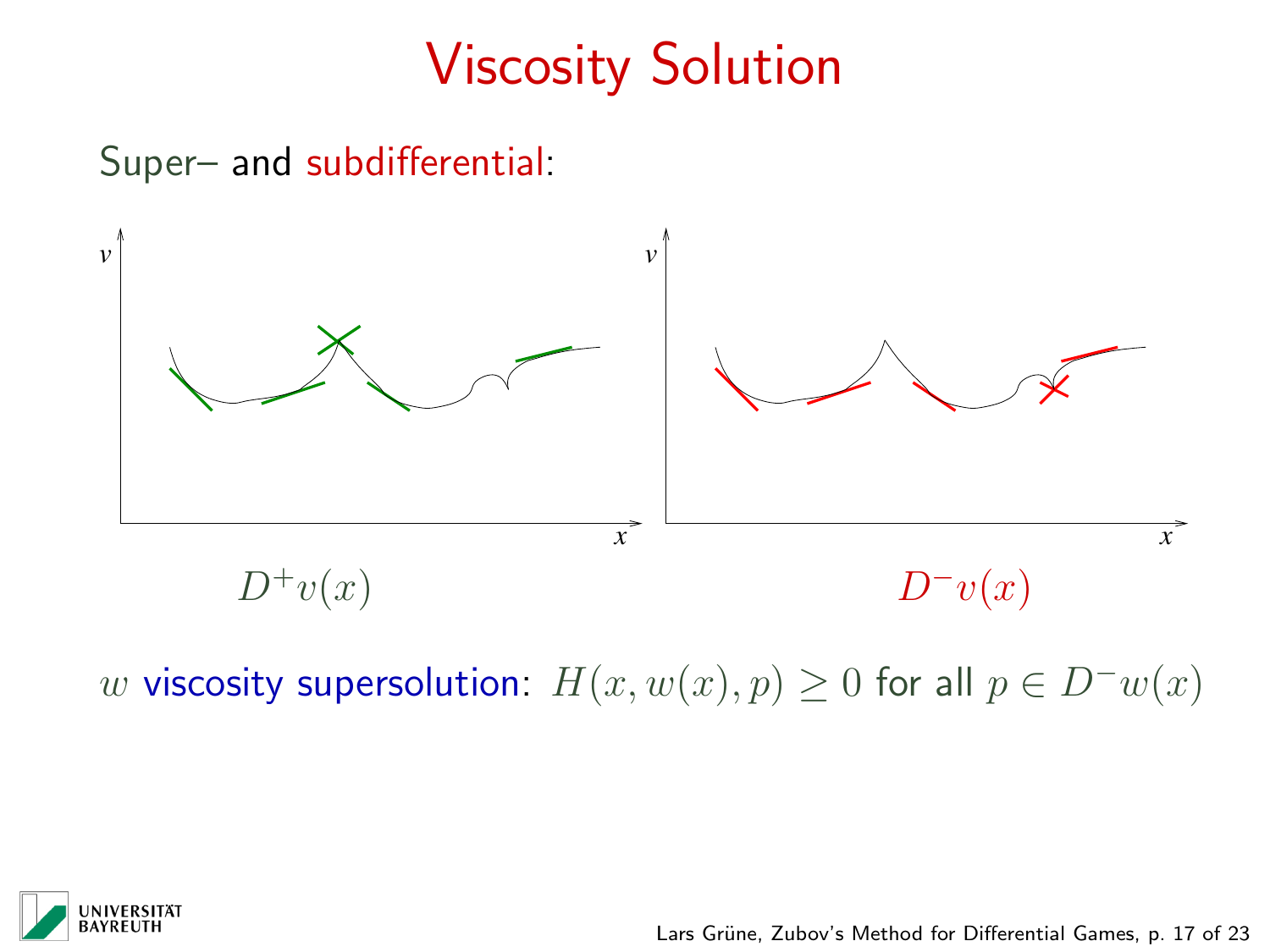#### Super– and subdifferential:



w viscosity supersolution:  $H(x, w(x), p) \ge 0$  for all  $p \in D^{-}w(x)$ w viscosity subsolution:  $H(x, w(x), p) \leq 0$  for all  $p \in D^+w(x)$ 

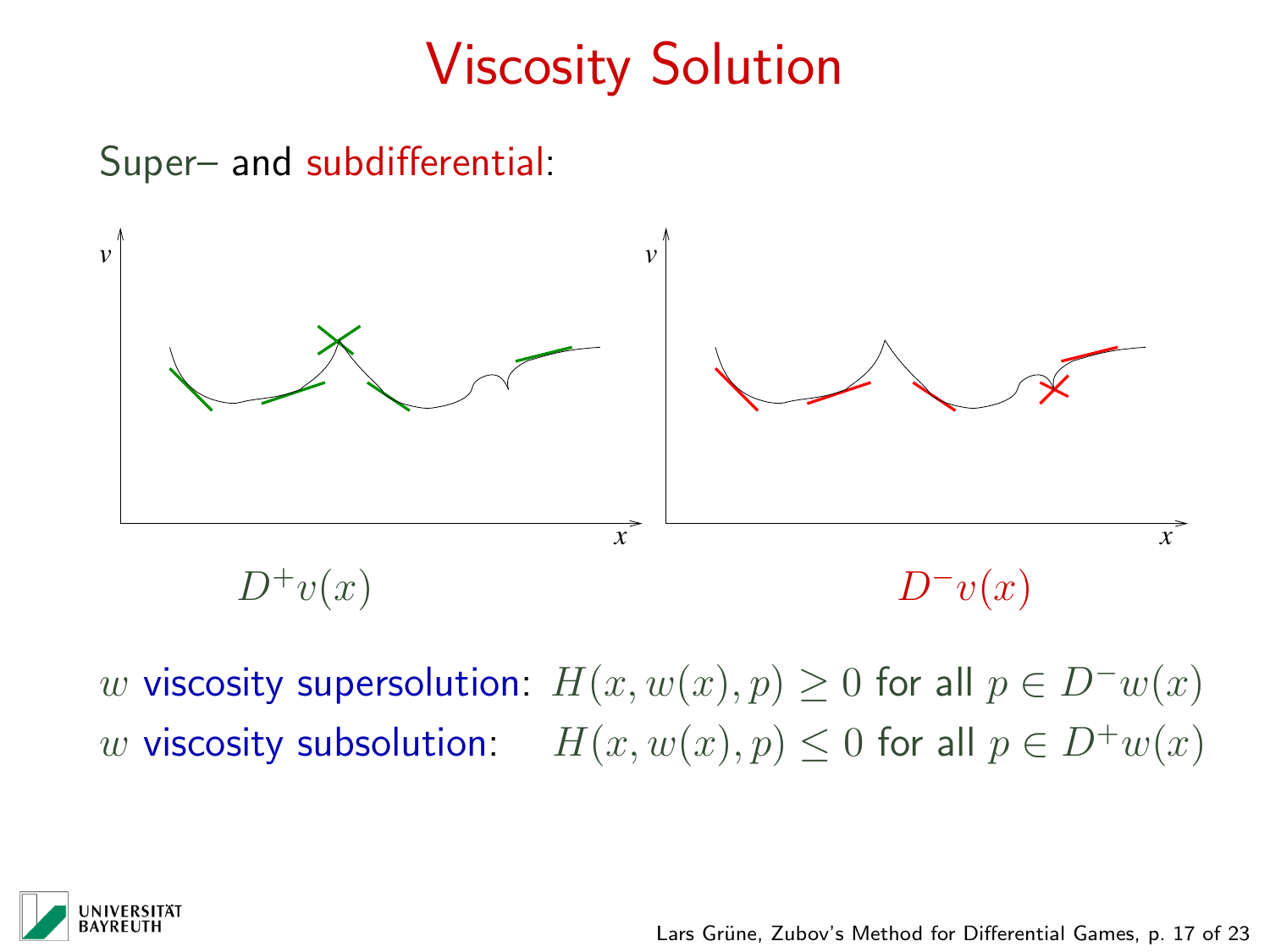#### Super– and subdifferential:



w viscosity supersolution:  $H(x, w(x), p) \geq 0$  for all  $p \in D^{-}w(x)$ w viscosity subsolution:  $H(x, w(x), p) \leq 0$  for all  $p \in D^+w(x)$  $w$  viscosity solution, if both holds [Crandall, Lions 82]

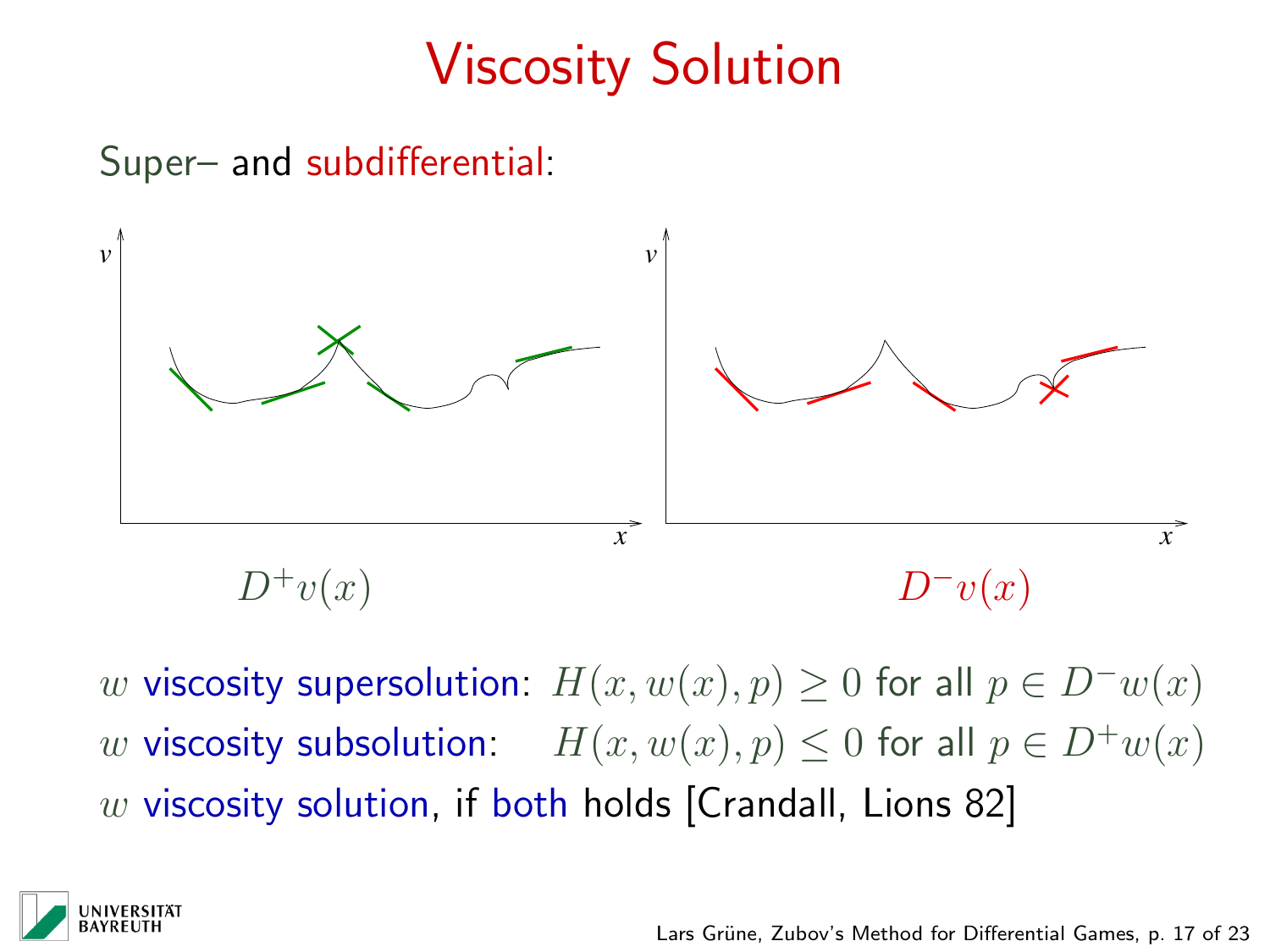### Existence and Uniqueness

With this solution concept and with the help of "sub- and superoptimality principles" for viscosity super– and subsolutions [Soravia 95] we arrive at the following Theorem:

 $w^{\pm}$  is the unique continuous viscosity solution of the equation sup u∈U  $\inf_{v \in V} \{-p \cdot f(x, u, v) - h(x, u, v)(1 - w)\} = 0$ with  $w^+(0) = 0$ 

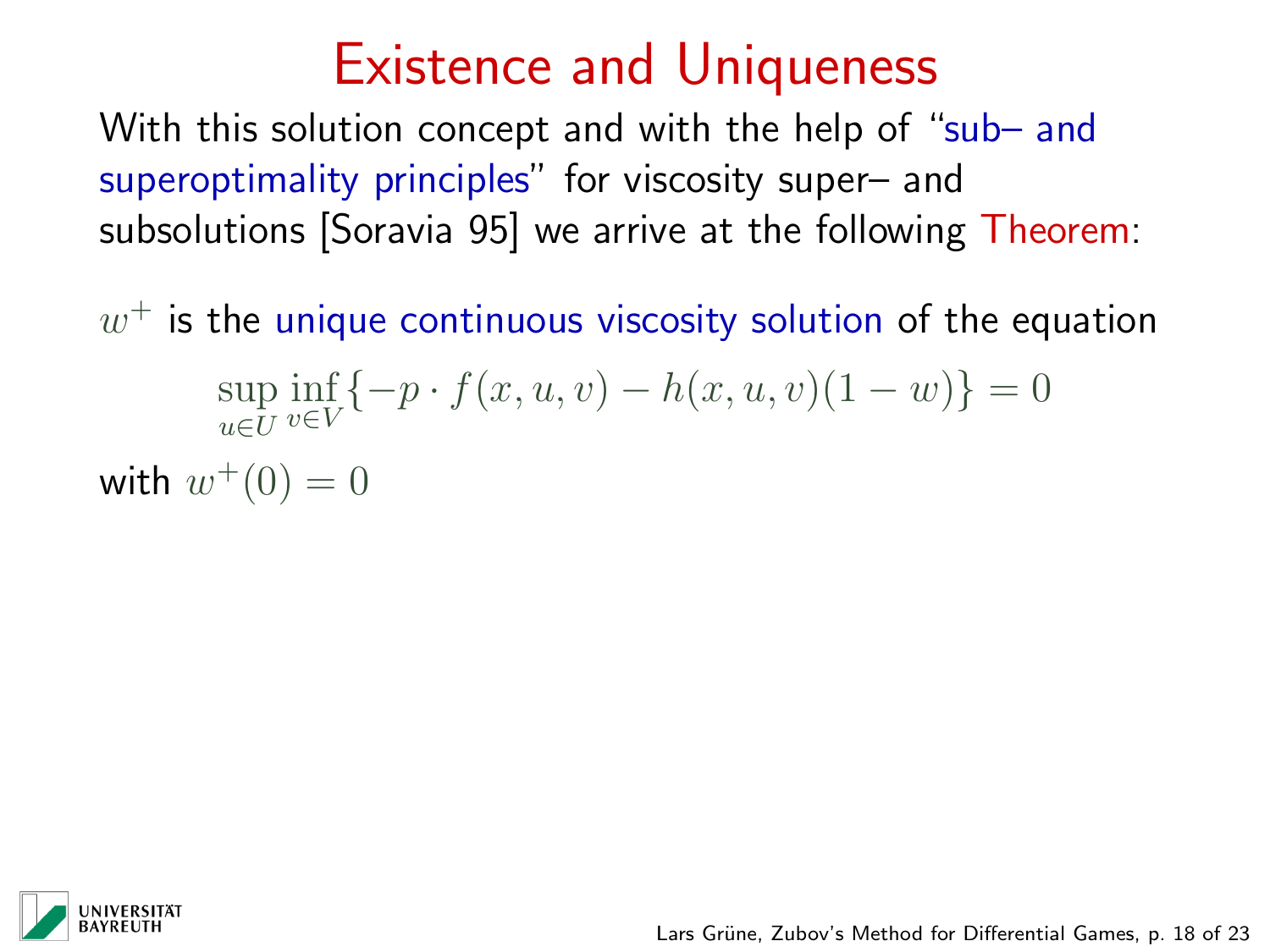### Existence and Uniqueness

With this solution concept and with the help of "sub- and superoptimality principles" for viscosity super– and subsolutions [Soravia 95] we arrive at the following Theorem:

 $w^{\pm}$  is the unique continuous viscosity solution of the equation sup u∈U  $\inf_{v \in V} \{-p \cdot f(x, u, v) - h(x, u, v)(1 - w)\} = 0$ with  $w^+(0) = 0$ 

 $w^{\pm}$  is the unique continuous viscosity solution of the equation  $\inf_{v \in V} \sup_{u \in U}$ u∈U  $\{-p \cdot f(x, u, v) - h(x, u, v)(1 - w)\} = 0$ with  $w^-(0) = 0$ 

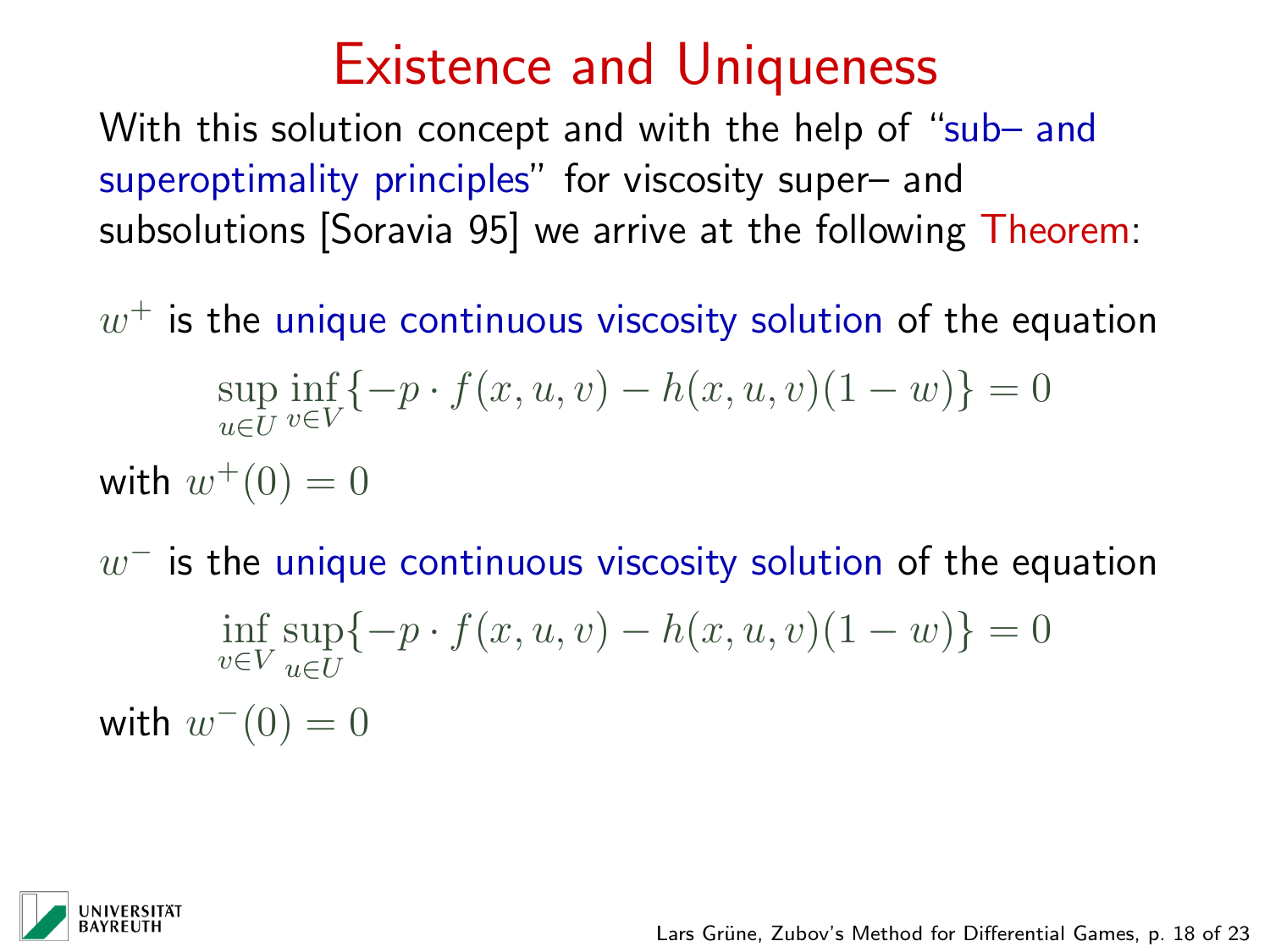### Existence and Uniqueness

With this solution concept and with the help of "sub- and superoptimality principles" for viscosity super– and subsolutions [Soravia 95] we arrive at the following Theorem:

 $w^{\pm}$  is the unique continuous viscosity solution of the equation sup u∈U  $\inf_{v \in V} \{-p \cdot f(x, u, v) - h(x, u, v)(1 - w)\} = 0$ with  $w^+(0) = 0$ 

 $w^{\pm}$  is the unique continuous viscosity solution of the equation

 $\inf_{v \in V} \sup_{u \in U}$ u∈U  $\{-p \cdot f(x, u, v) - h(x, u, v)(1 - w)\} = 0$ with  $w^-(0) = 0$ 

Furthermore, the characterizations  $\mathcal{D}^+ = (w^+)^{-1}([0,1))$  and  $\mathcal{D}^- = (w^-)^{-1}([0,1))$  hold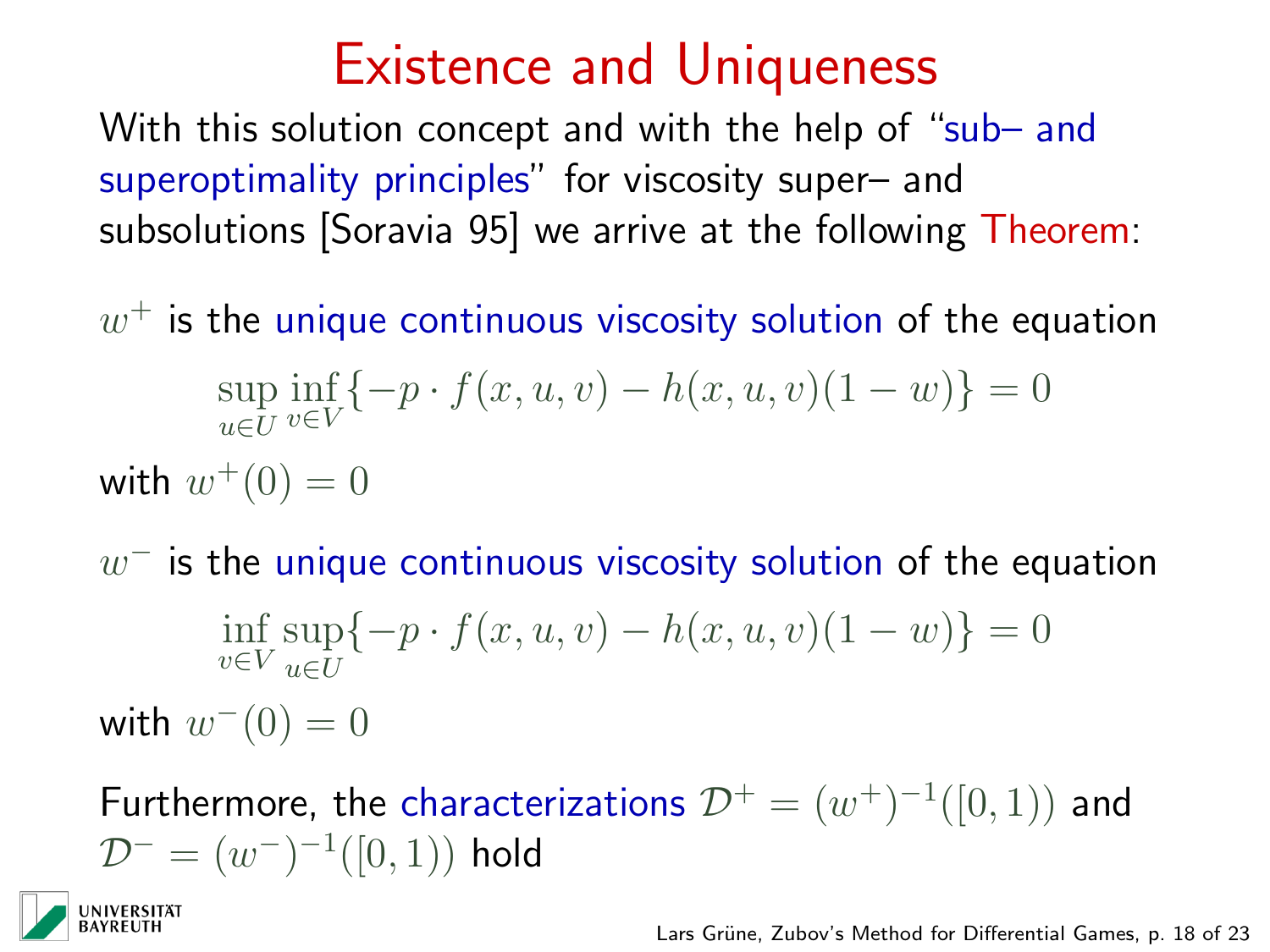Consider the example from before

$$
\dot{x}(t) = -x(t) + u(t)v(t)x(t)^3, \quad x(t) \in \mathbb{R}
$$
  
with  $x(t) \in \mathbb{R}$ ,  $u(t) \in U = \{-1, 1\}$ ,  $v(t) \in V = \{-1, 1\}$ 



Lars Grüne, Zubov's Method for Differential Games, p. 19 of 23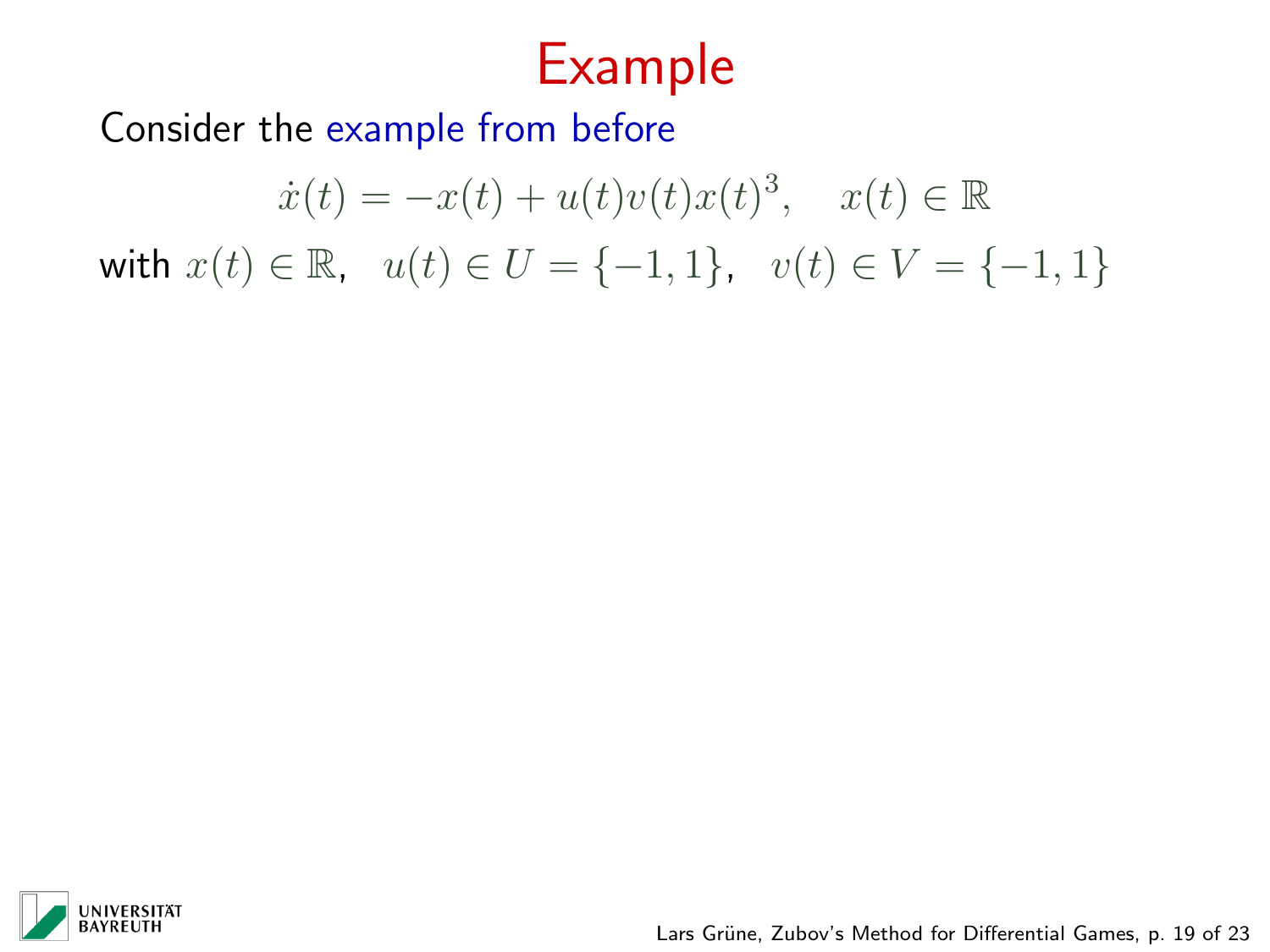Consider the example from before

$$
\dot{x}(t) = -x(t) + u(t)v(t)x(t)^3, \quad x(t) \in \mathbb{R}
$$
  
with  $x(t) \in \mathbb{R}$ ,  $u(t) \in U = \{-1, 1\}$ ,  $v(t) \in V = \{-1, 1\}$ 

For  $h(x, u, v) = x^2$  we can compute explicitly









Lars Grüne, Zubov's Method for Differential Games, p. 19 of 23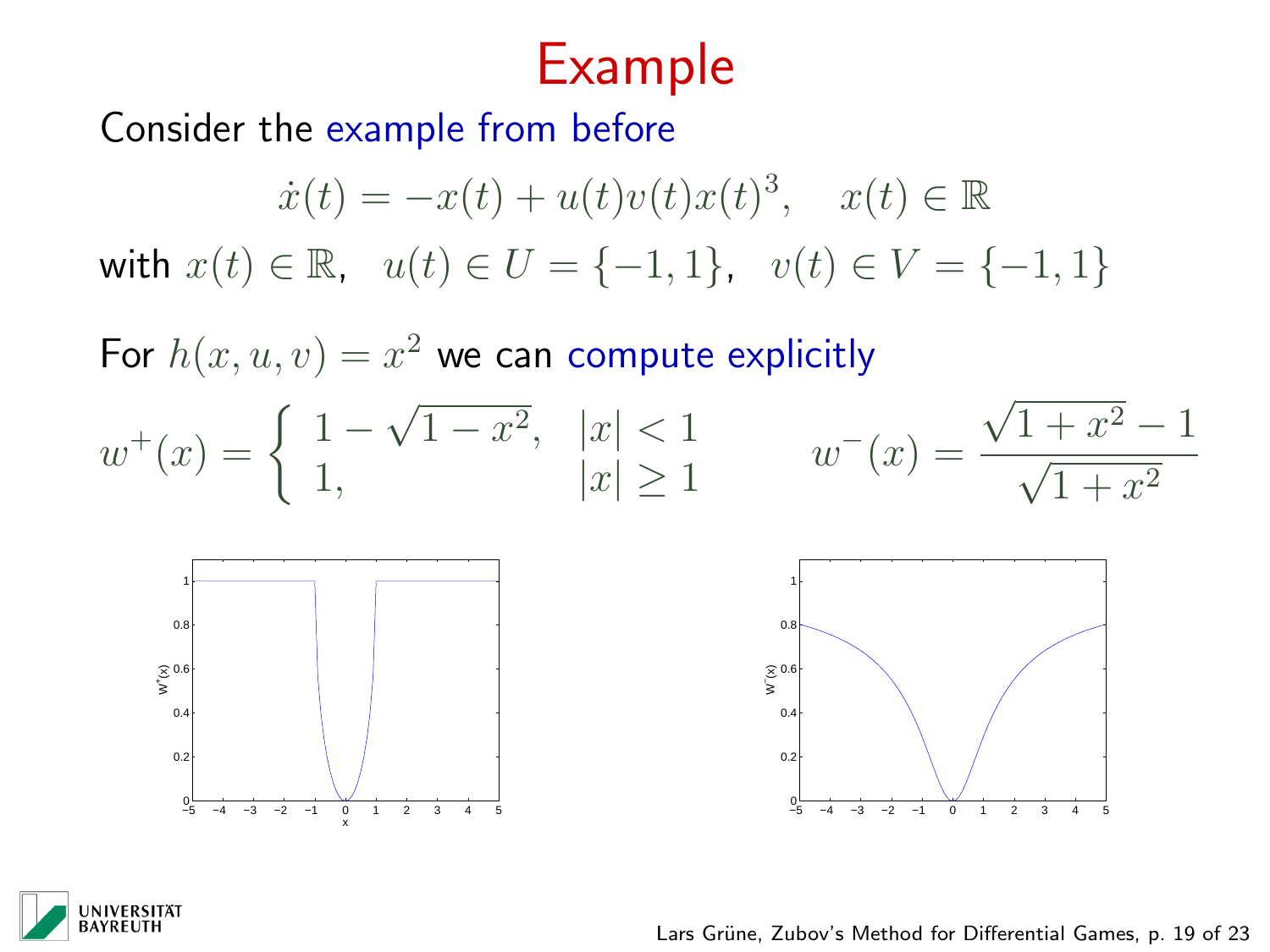Consider the example from before

$$
\dot{x}(t) = -x(t) + u(t)v(t)x(t)^3, \quad x(t) \in \mathbb{R}
$$
  
with  $x(t) \in \mathbb{R}$ ,  $u(t) \in U = \{-1, 1\}$ ,  $v(t) \in V = \{-1, 1\}$ 

For  $h(x, u, v) = x^2$  we can compute explicitly





Lars Grüne, Zubov's Method for Differential Games, p. 19 of 23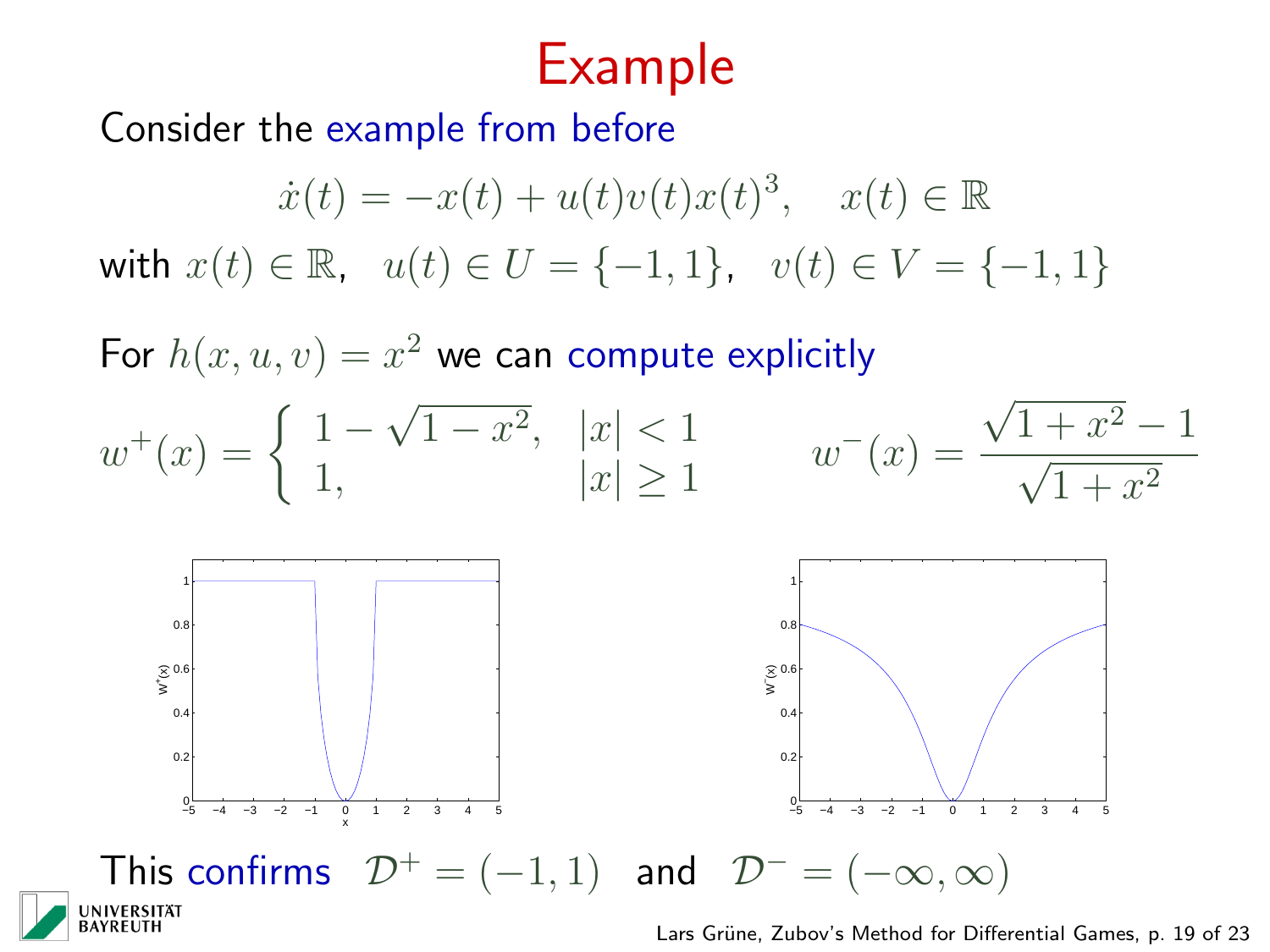When does playing strategies yield no advantage?



Lars Grüne, Zubov's Method for Differential Games, p. 20 of 23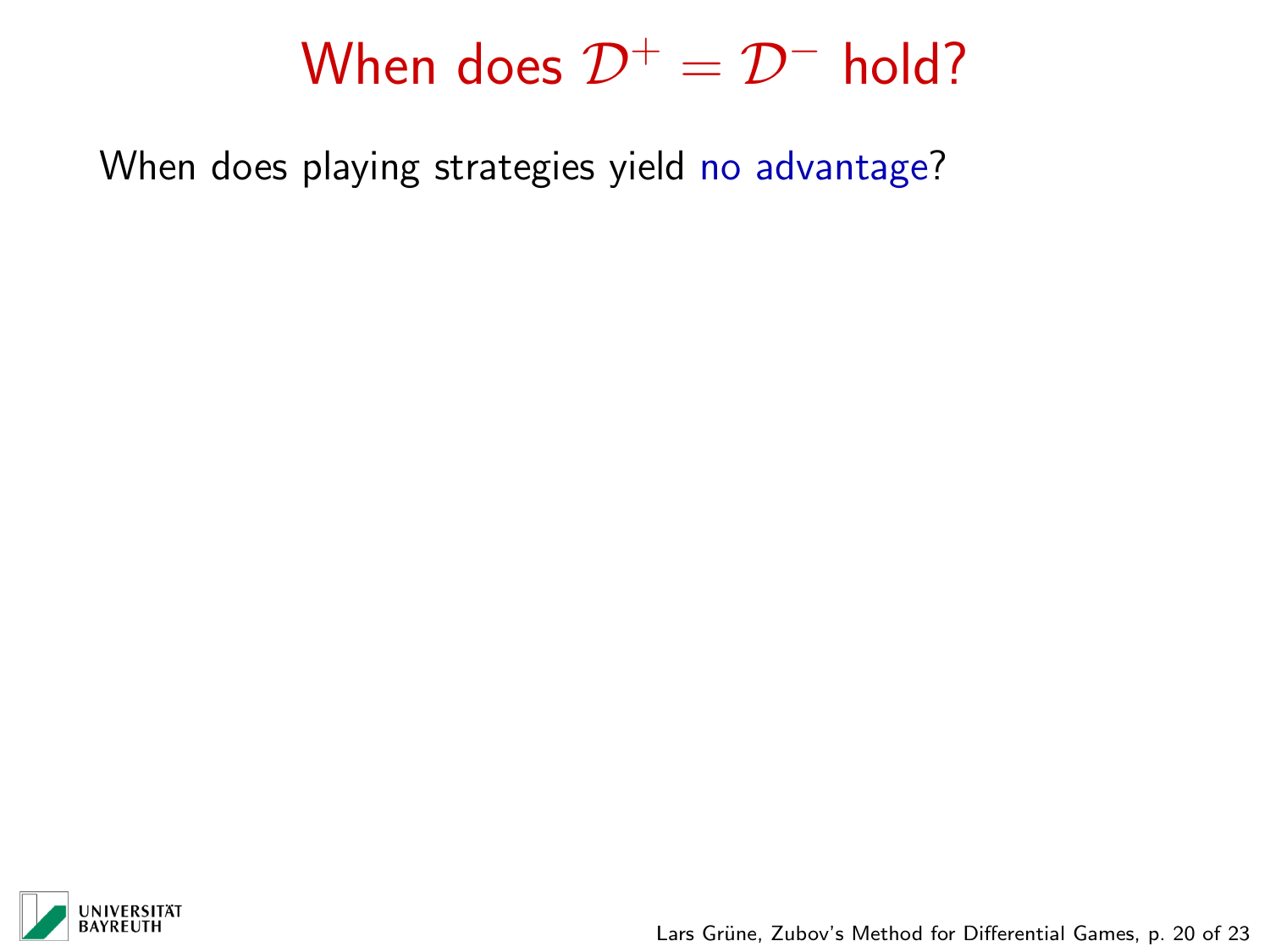When does playing strategies yield no advantage?

The level set characterization implies that  $\mathcal{D}^+ = \mathcal{D}^-$  holds if there exists  $h$  such that  $w^+ = w^-$  holds.

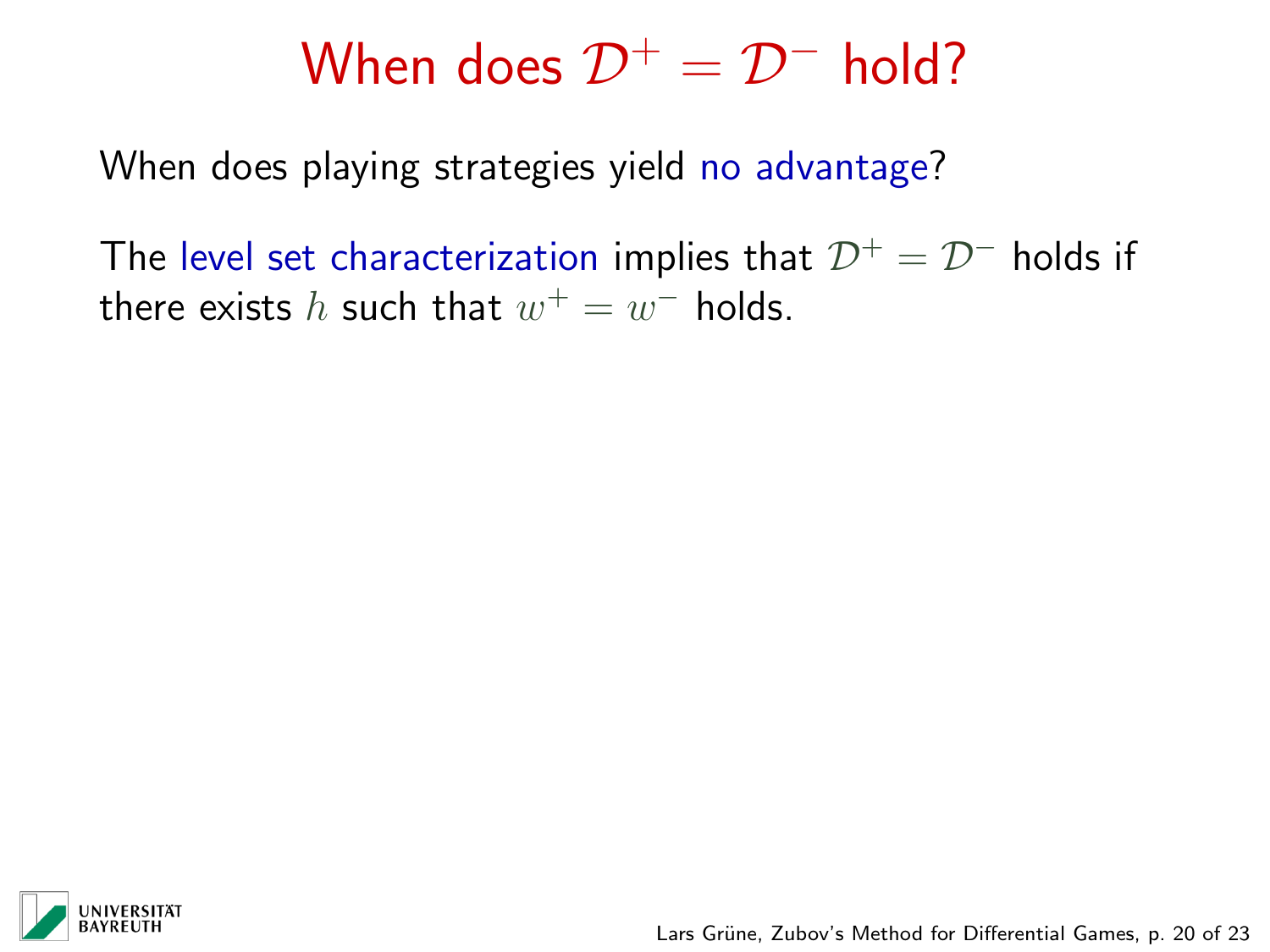When does playing strategies yield no advantage?

The level set characterization implies that  $\mathcal{D}^+ = \mathcal{D}^-$  holds if there exists  $h$  such that  $w^+ = w^-$  holds.

The existence and uniqueness theorem implies that  $w^+ = w^$ holds if  $H^+ = H^-$  holds.

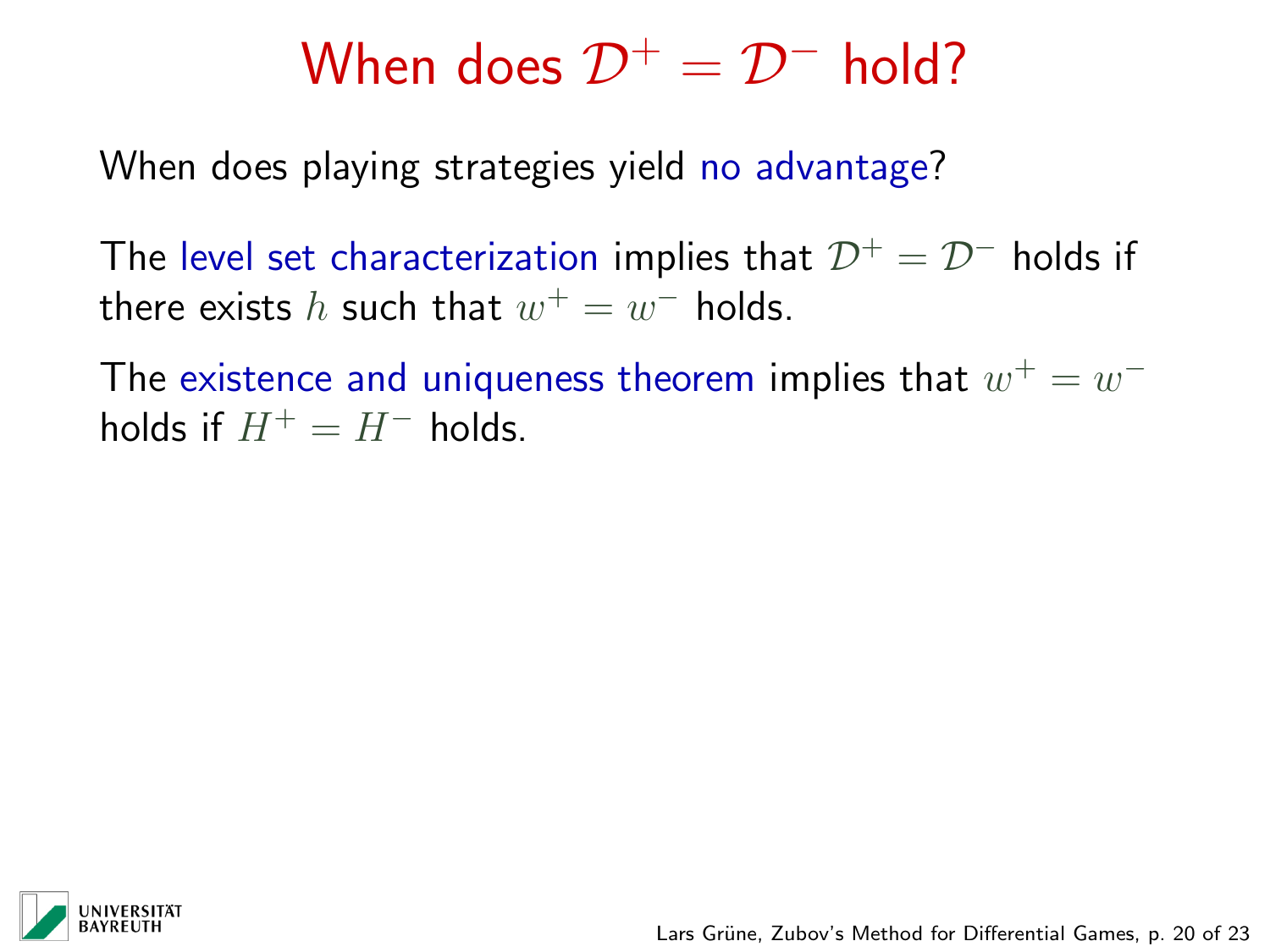When does playing strategies yield no advantage?

The level set characterization implies that  $\mathcal{D}^+ = \mathcal{D}^-$  holds if there exists  $h$  such that  $w^+ = w^-$  holds.

The existence and uniqueness theorem implies that  $w^+ = w^$ holds if  $H^+ = H^-$  holds. Thus:  $H^+ = H^- \Rightarrow \mathcal{D}^+ = \mathcal{D}^-$ 

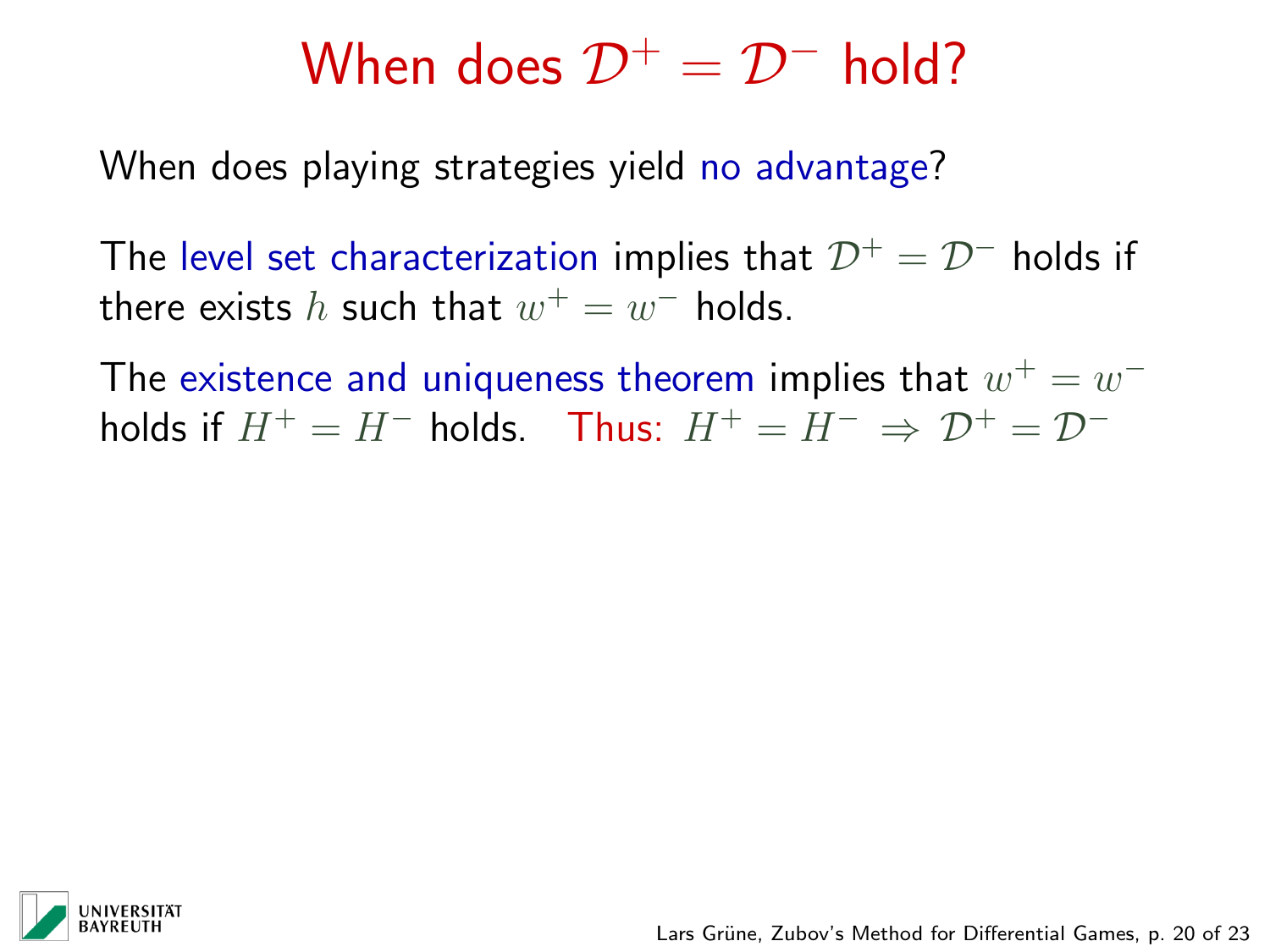When does playing strategies yield no advantage?

The level set characterization implies that  $\mathcal{D}^+ = \mathcal{D}^-$  holds if there exists  $h$  such that  $w^+ = w^-$  holds.

The existence and uniqueness theorem implies that  $w^+ = w^$ holds if  $H^+ = H^-$  holds. Thus:  $H^+ = H^- \Rightarrow \mathcal{D}^+ = \mathcal{D}^-$ 

Recall:

$$
H^+(x, w, p) = \sup_{u \in U} \inf_{v \in V} \{-p \cdot f(x, u, v) - h(x, u, v)(1 - w)\}
$$

$$
H^{-}(x, w, p) = \inf_{v \in V} \sup_{u \in U} \{-p \cdot f(x, u, v) - h(x, u, v)(1 - w)\}
$$

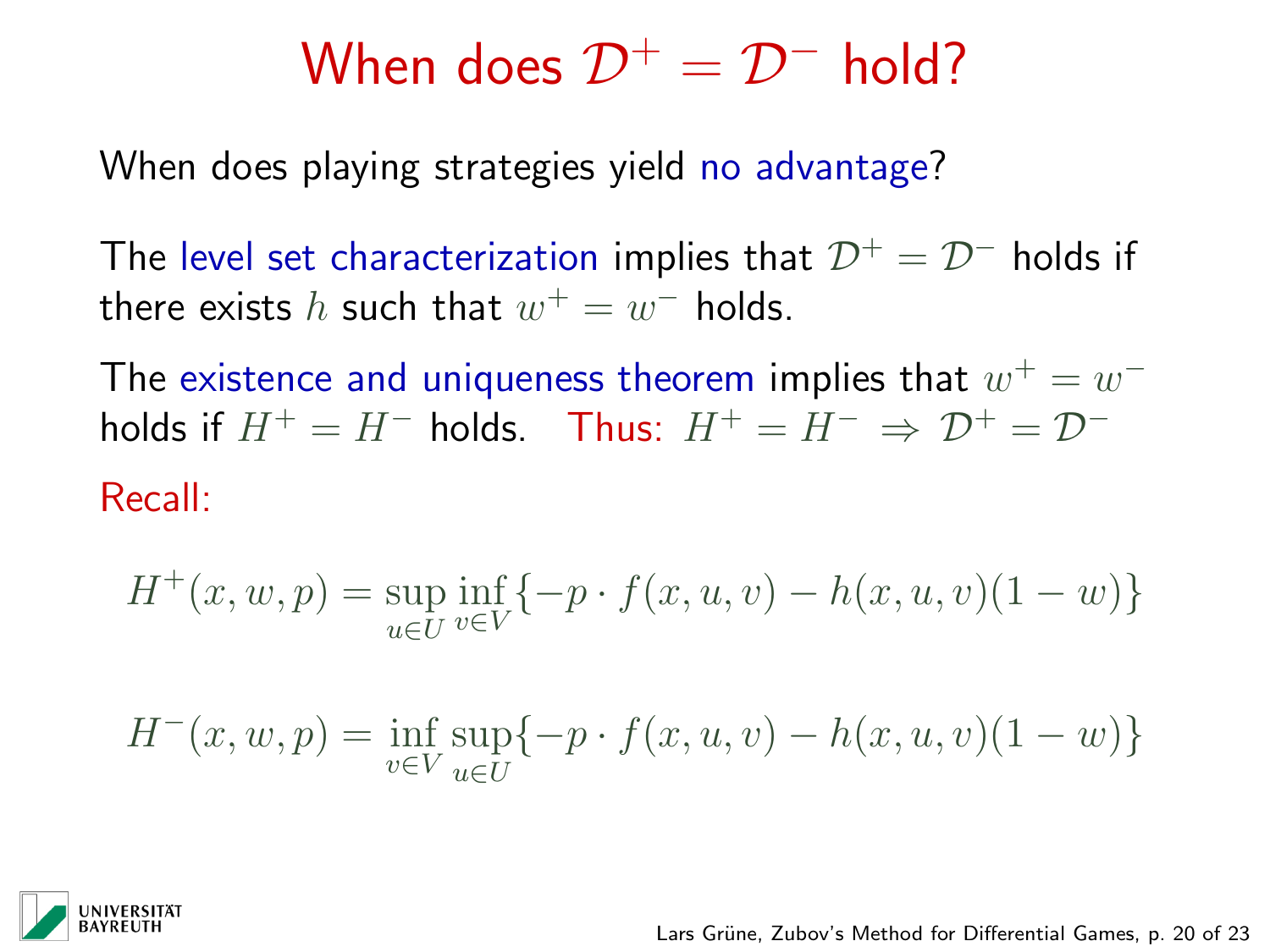For the special case of  $h(x, u, v) = h(x)$  we get

$$
H^+(x, w, p) = H^-(x, w, p)
$$
  
\n
$$
\Leftrightarrow \sup_{u \in U} \inf_{v \in V} \{-p \cdot f(x, u, v)\} = \inf_{v \in V} \sup_{u \in U} \{-p \cdot f(x, u, v)\}
$$

This condition (for all  $p\in\mathbb{R}^n)$  is known as Isaacs' condition

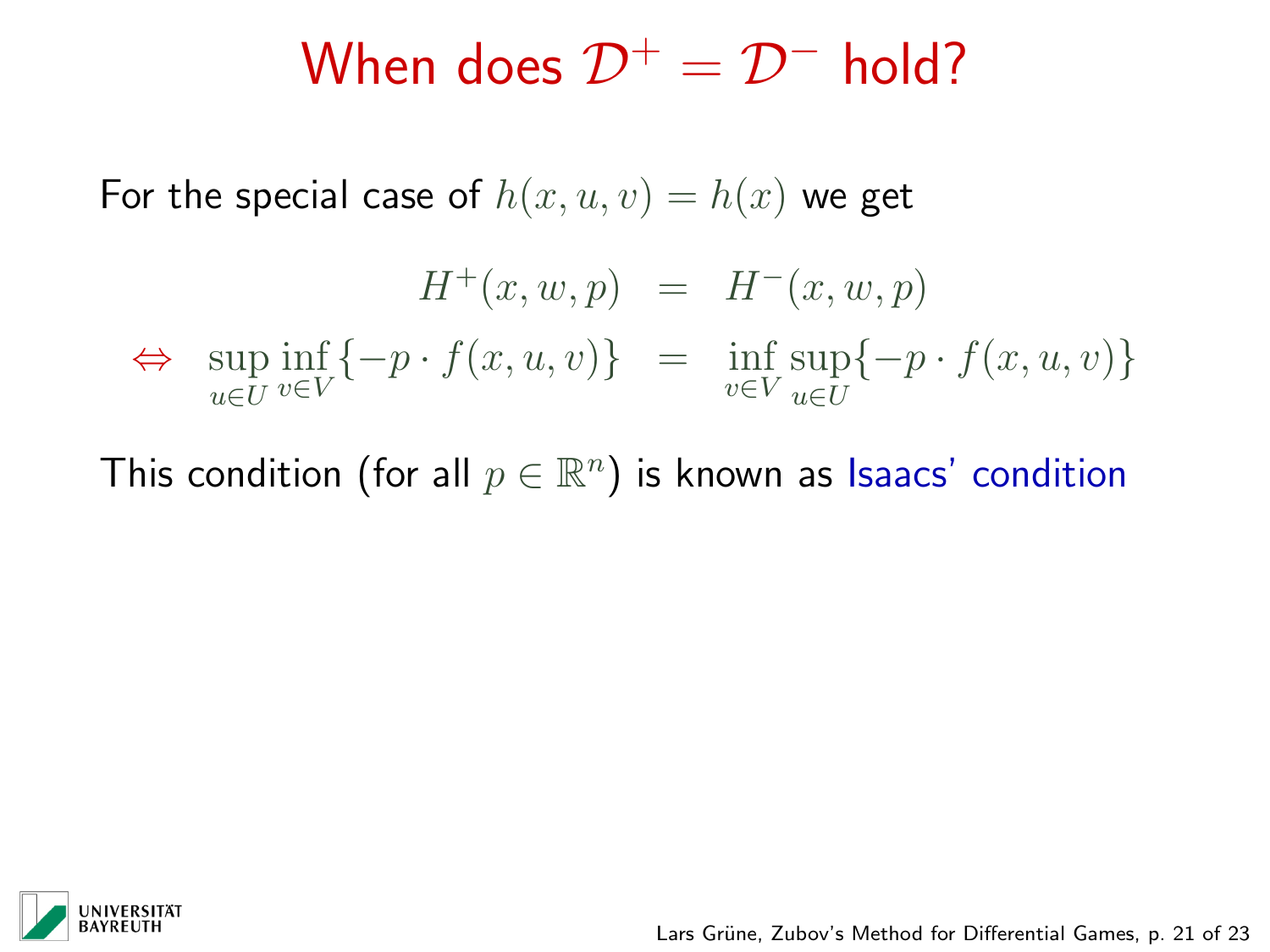For the special case of  $h(x, u, v) = h(x)$  we get

$$
H^+(x, w, p) = H^-(x, w, p)
$$
  
\n
$$
\Leftrightarrow \sup_{u \in U} \inf_{v \in V} \{-p \cdot f(x, u, v)\} = \inf_{v \in V} \sup_{u \in U} \{-p \cdot f(x, u, v)\}
$$

This condition (for all  $p\in\mathbb{R}^n)$  is known as Isaacs' condition

Theorem: Isaacs' condition implies  $\mathcal{D}^+ = \mathcal{D}^-$ 

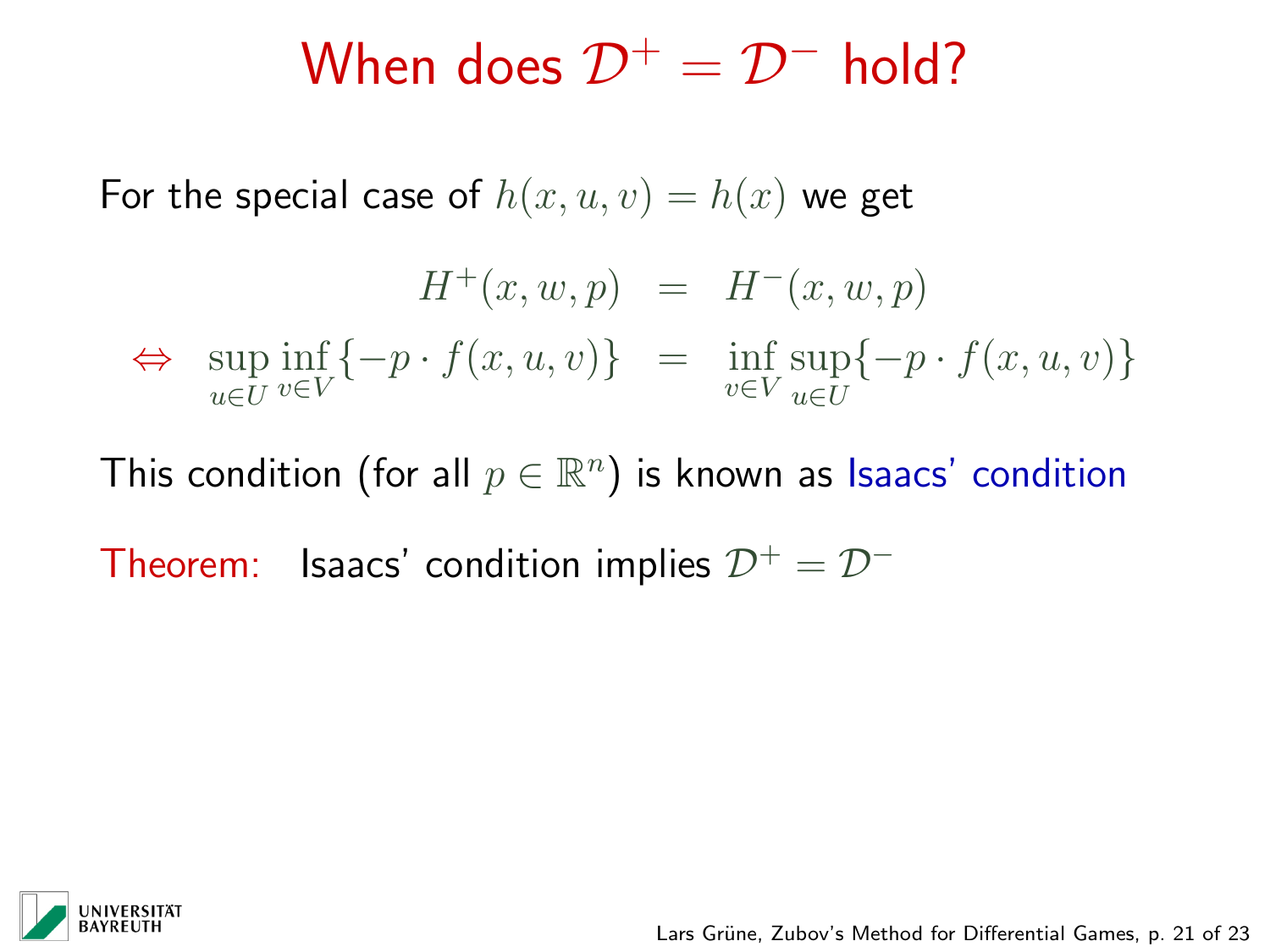For the special case of  $h(x, u, v) = h(x)$  we get

$$
H^+(x, w, p) = H^-(x, w, p)
$$
  
\n
$$
\Leftrightarrow \sup_{u \in U} \inf_{v \in V} \{-p \cdot f(x, u, v)\} = \inf_{v \in V} \sup_{u \in U} \{-p \cdot f(x, u, v)\}
$$

This condition (for all  $p\in\mathbb{R}^n)$  is known as Isaacs' condition

Theorem: Isaacs' condition implies  $\mathcal{D}^+ = \mathcal{D}^-$ 

This theorem extends a well known result from capture basins in finite time pursuit evasion games to domains of controllability of asymptotically controllable sets

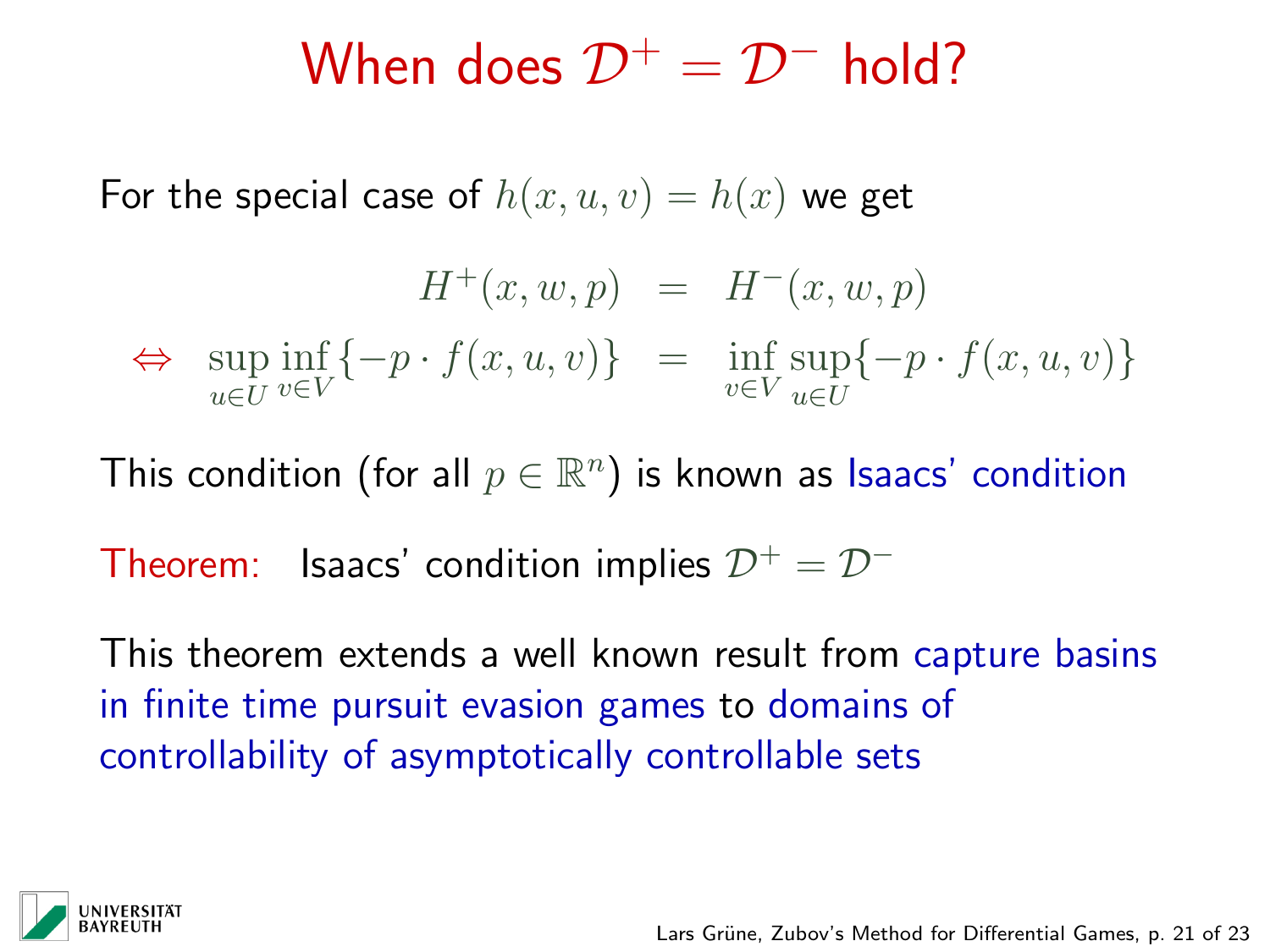In our example

$$
\dot{x}(t) = -x(t) + u(t)v(t)x(t)^3, \quad x(t) \in \mathbb{R}
$$
  
with  $x(t) \in \mathbb{R}$ ,  $u(t) \in U = \{-1, 1\}$ ,  $v(t) \in V = \{-1, 1\}$   
we have  $\mathcal{D}^+ = (-1, 1) \neq (-\infty, \infty) = \mathcal{D}^-$ 

 $\rightarrow$  Isaacs' condition must be violated

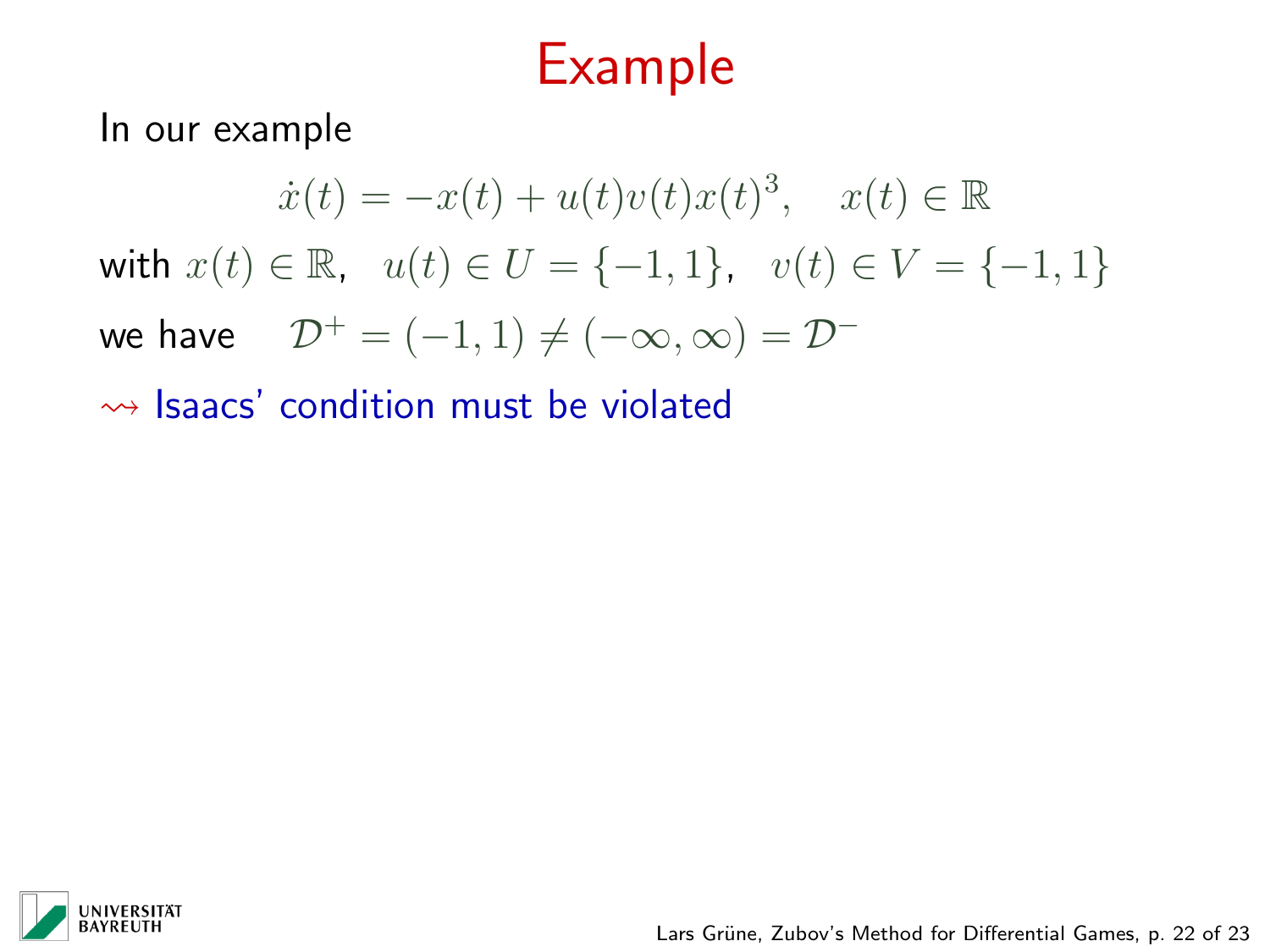In our example

$$
\dot{x}(t) = -x(t) + u(t)v(t)x(t)^3, \quad x(t) \in \mathbb{R}
$$
  
with  $x(t) \in \mathbb{R}$ ,  $u(t) \in U = \{-1, 1\}$ ,  $v(t) \in V = \{-1, 1\}$   
we have  $\mathcal{D}^+ = (-1, 1) \neq (-\infty, \infty) = \mathcal{D}^-$ 

#### $\rightarrow$  Isaacs' condition must be violated

Indeed, for  $p = 1$  and  $x = 1$  we have

$$
p \cdot f(x, u, v) = -1 + uv
$$

and thus

$$
\sup_{u \in U} \inf_{v \in V} \{-p \cdot f(x, u, v)\} = \sup_{u \in U} \inf_{v \in V} \{1 - uv\} = 0
$$

but

$$
\inf_{v \in V} \sup_{u \in U} \{-p \cdot f(x, u, v)\} = \inf_{v \in V} \sup_{u \in U} \{1 - uv\} = 2
$$

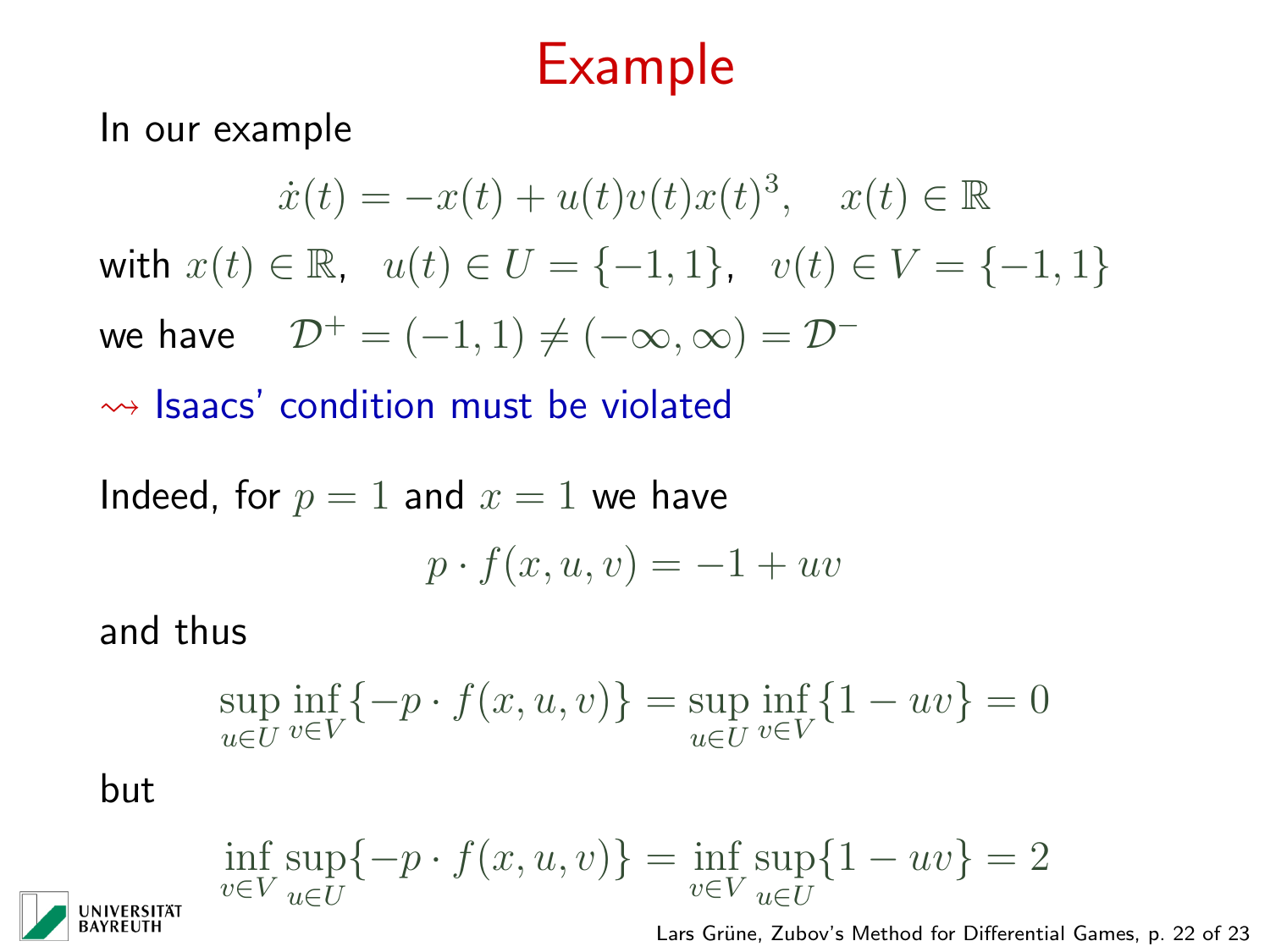Zubov's method gives a characterization of the domain of asymptotic controllability via the level set of a solution of a first order PDE

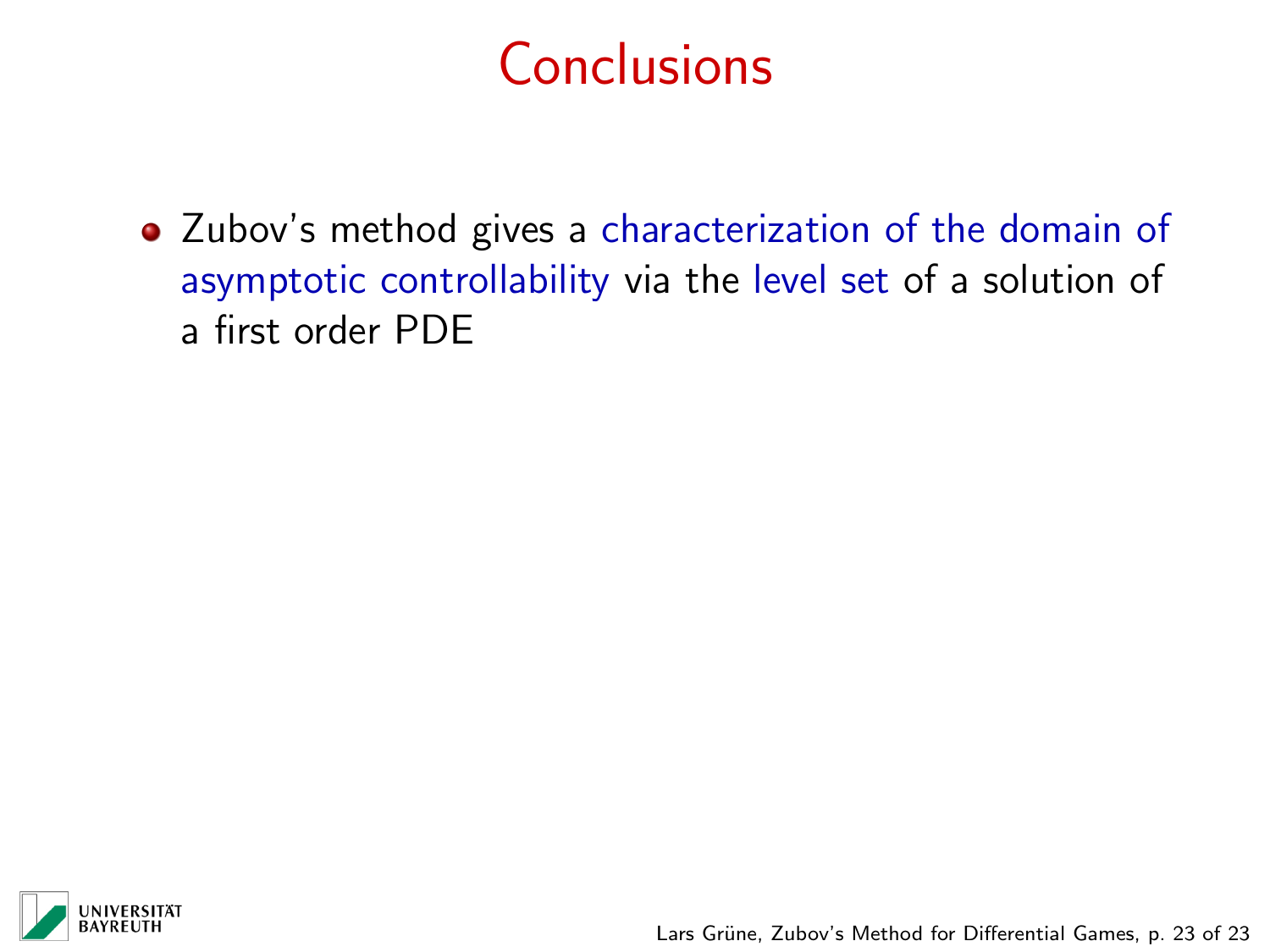- Zubov's method gives a characterization of the domain of asymptotic controllability via the level set of a solution of a first order PDE
- Using viscosity solutions, the method can be extended to a differential game setting

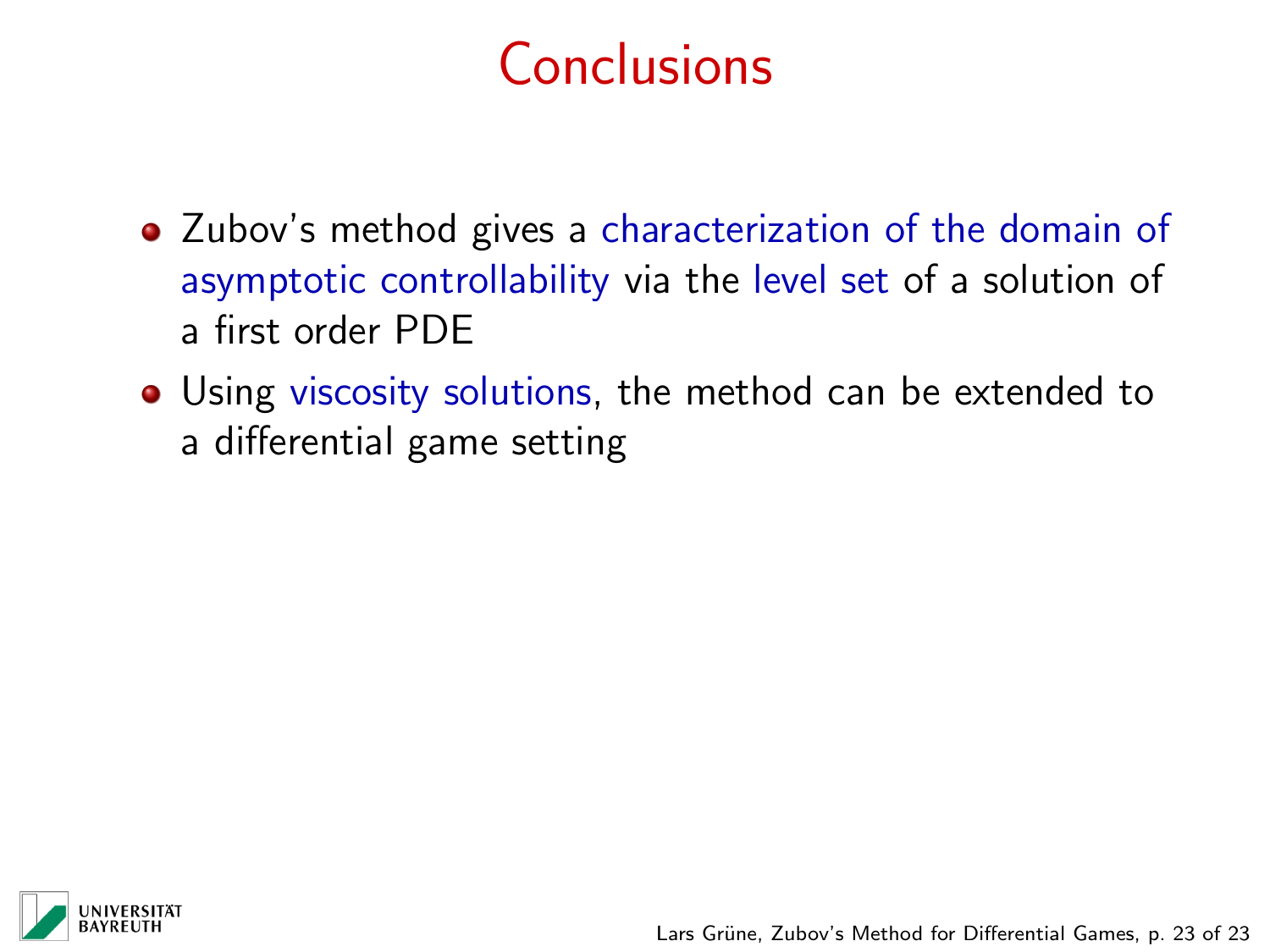- Zubov's method gives a characterization of the domain of asymptotic controllability via the level set of a solution of a first order PDE
- Using viscosity solutions, the method can be extended to a differential game setting
- Upper and lower value  $w^+$  and  $w^-$  and the respective domains of controllability  $\mathcal{D}^+$  and  $\mathcal{D}^-$  are defined and analyzed seperately